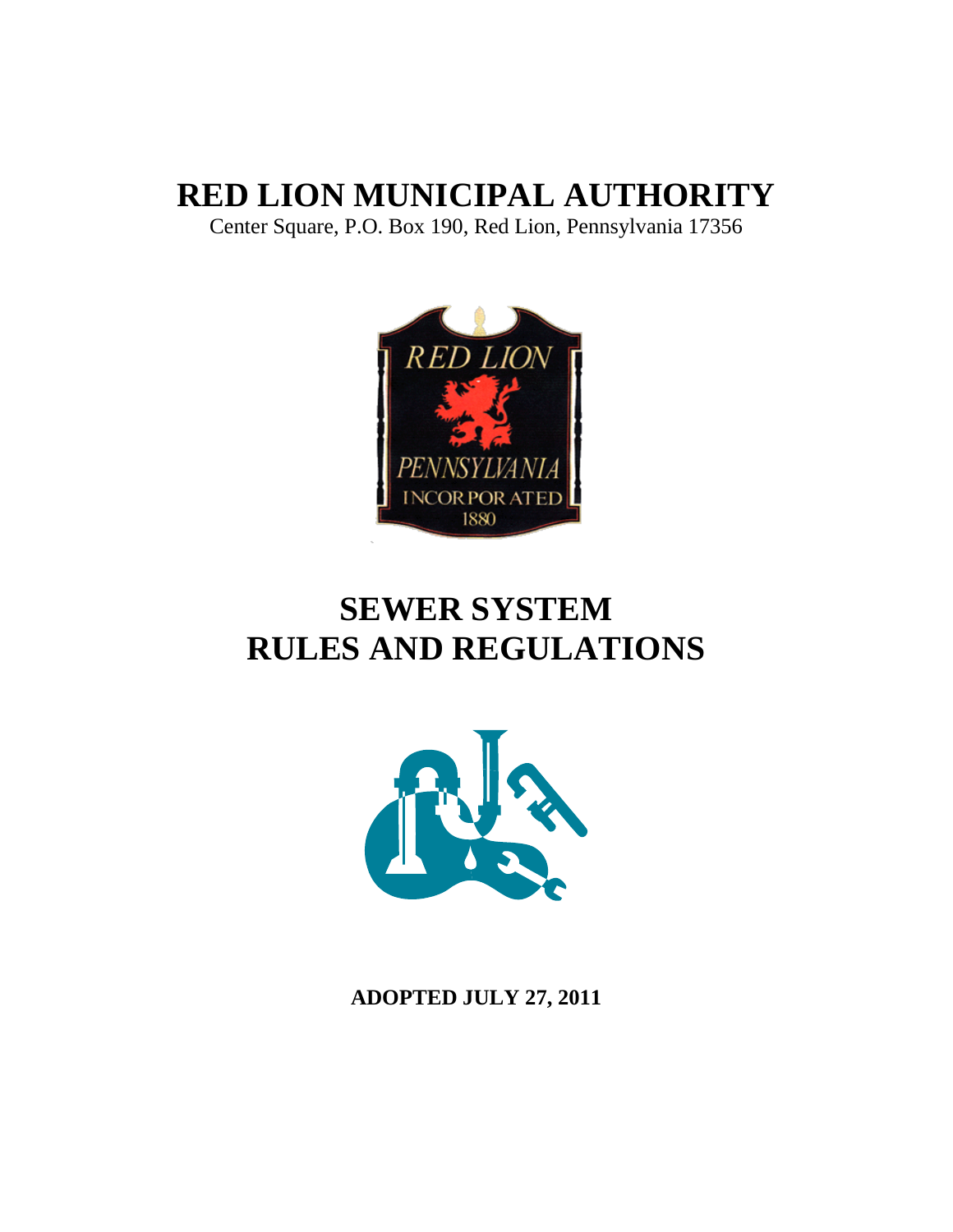#### **DISCLAIMER**

The Sewer Rules and Regulations of the Red Lion Municipal Authority (the "Authority") govern and control operation of the Authority's sewer system and distribution and provision of sewer service to consumers serviced by the Authority. These Rules and Regulations are a part of the contract with each consumer, and every consumer, by taking sewer service agrees to be bound hereby and by the rates adopted from time to time by the Authority.

These Rules and Regulations are not intended to conflict with any local, state, or federal legislation, and are intended to be in compliance with the Pennsylvania Municipality Authorities Act of 1945, Act of May 2, 1945, P.L. 382, 53 P.S.§ 301, as amended. If any provision contained herein is held to be invalid, illegal or unenforceable, all other provisions shall nevertheless continue in full force and effect.

All applications, permits or waivers referenced in or required by these Rules and Regulations or by applicable federal, state or local laws or regulations are the sole responsibility of the consumer. These Rules and Regulations are not meant to supersede or replace any existing federal or state laws or regulations regarding public health and safety and all such laws and regulations will remain in full force and effect.

All references to gender in these Rules and Regulations are intended to be gender neutral and whenever used include the corresponding masculine, feminine or neuter forms.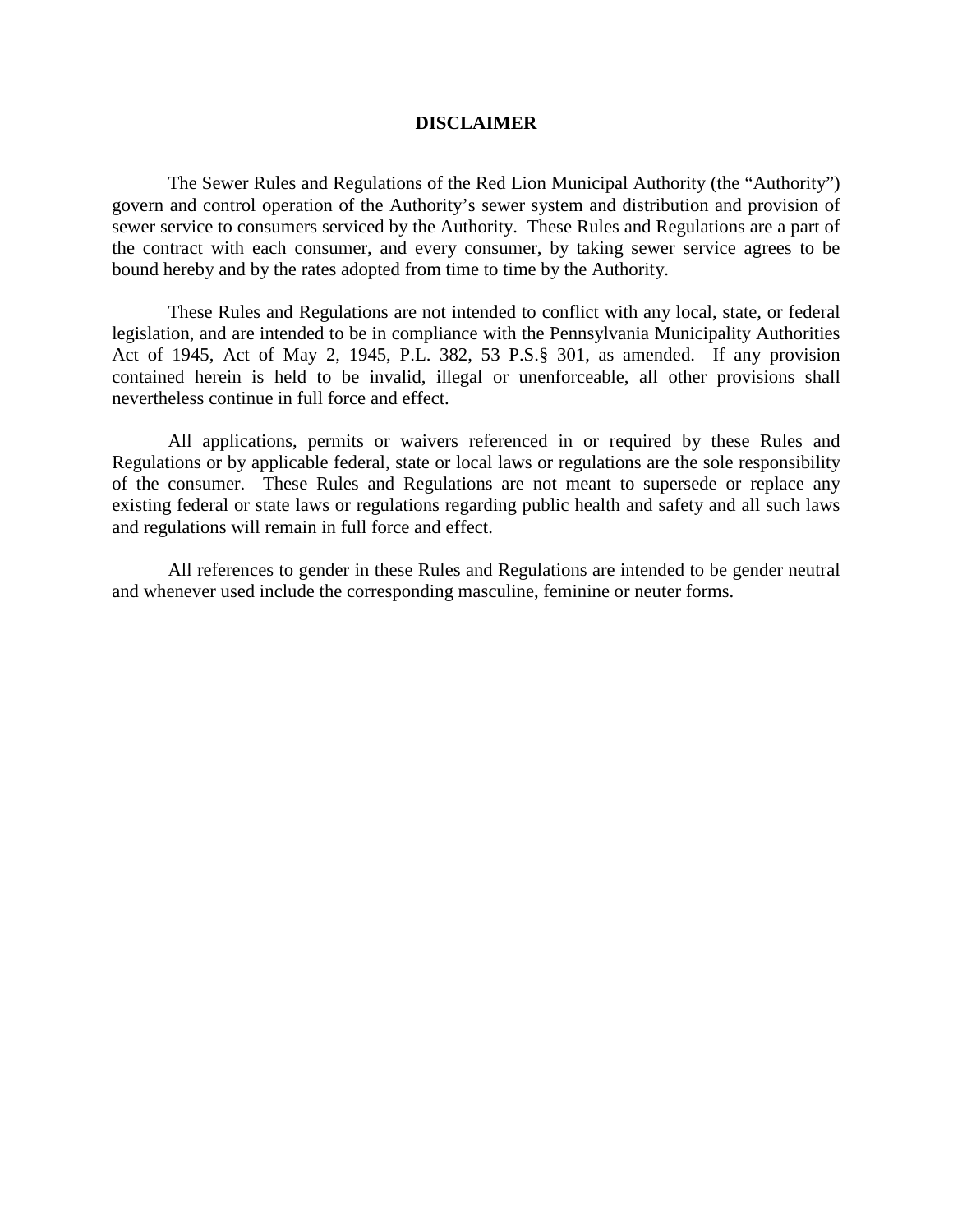# **TABLE OF CONTENTS**

| Section 2.3. Disposal of waste upon property or in watercourses restricted 11 |  |
|-------------------------------------------------------------------------------|--|
|                                                                               |  |
|                                                                               |  |
|                                                                               |  |
|                                                                               |  |
|                                                                               |  |
|                                                                               |  |
|                                                                               |  |
|                                                                               |  |
|                                                                               |  |
|                                                                               |  |
|                                                                               |  |
|                                                                               |  |
|                                                                               |  |
|                                                                               |  |
|                                                                               |  |
|                                                                               |  |
|                                                                               |  |
|                                                                               |  |
|                                                                               |  |
|                                                                               |  |
|                                                                               |  |
|                                                                               |  |
|                                                                               |  |
|                                                                               |  |
|                                                                               |  |
|                                                                               |  |
|                                                                               |  |
|                                                                               |  |
|                                                                               |  |
|                                                                               |  |
|                                                                               |  |
|                                                                               |  |
|                                                                               |  |
|                                                                               |  |
|                                                                               |  |
|                                                                               |  |
|                                                                               |  |
|                                                                               |  |
|                                                                               |  |
|                                                                               |  |
|                                                                               |  |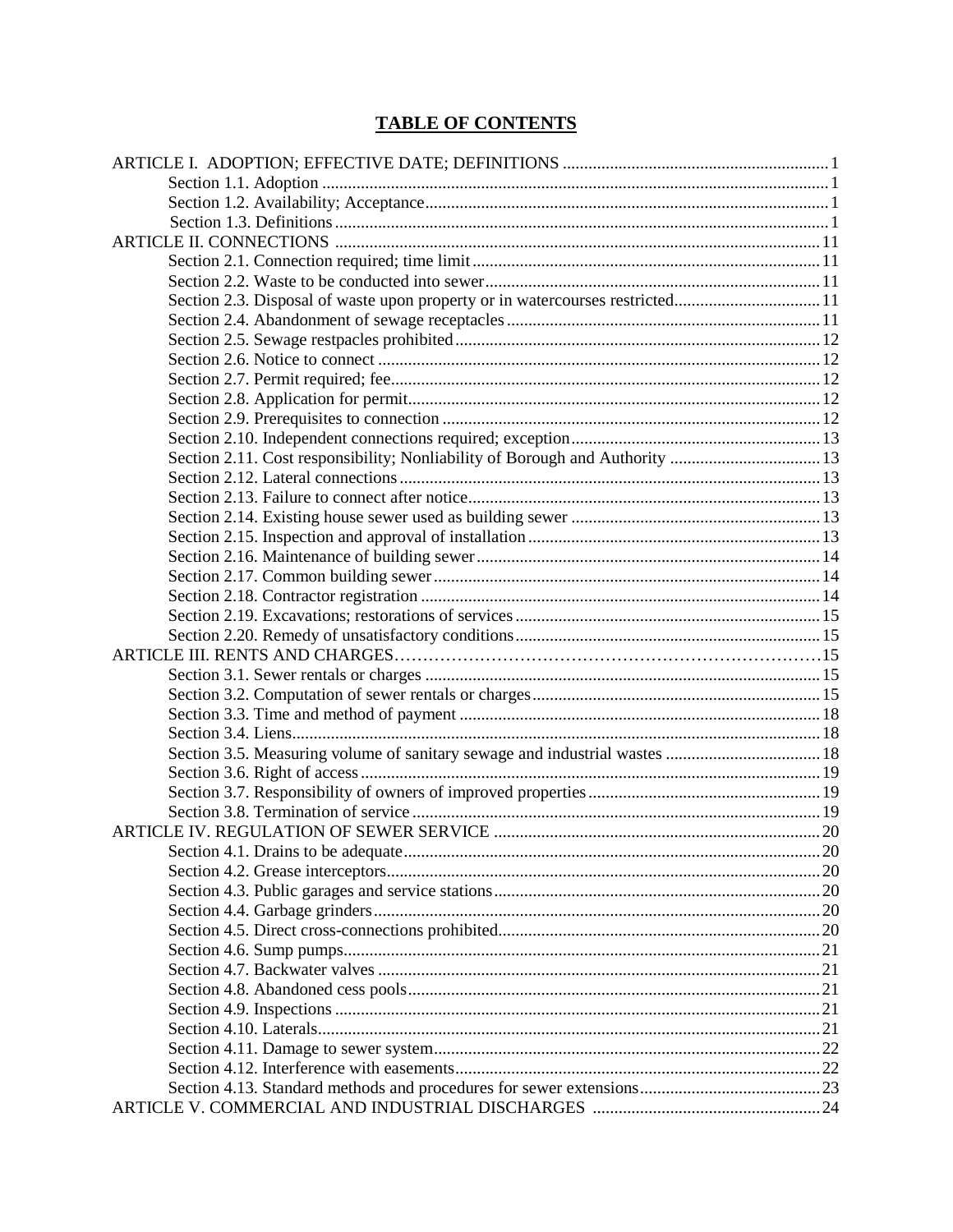| Section 5.4. Notice of violation, remedies and penalties under this article 33 |  |
|--------------------------------------------------------------------------------|--|
|                                                                                |  |
|                                                                                |  |
|                                                                                |  |
|                                                                                |  |
|                                                                                |  |
|                                                                                |  |
|                                                                                |  |
|                                                                                |  |
|                                                                                |  |
|                                                                                |  |
|                                                                                |  |
|                                                                                |  |
|                                                                                |  |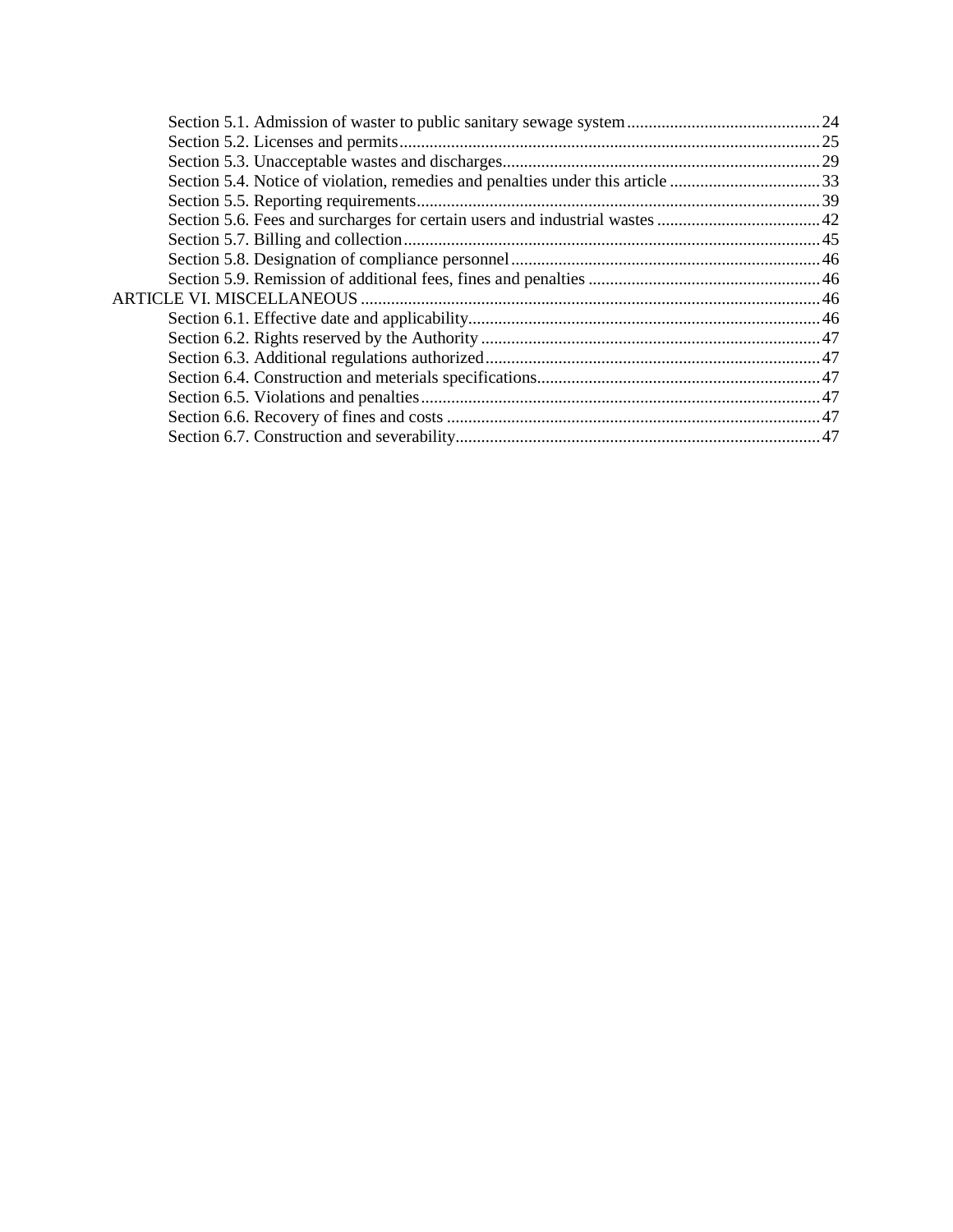# **Red Lion Municipal Authority Sewer Rules & Regulations**

# **ARTICLE I ADOPTION; EFFECTIVE DATE; DEFINITIONS**

#### **Section 1.1. Adoption.**

This Authority hereby establishes and adopts the following rules and regulations which shall govern and control operation of the sewer system by the Authority and distribution and supply of sewer service to consumers serviced by the Authority.

# **Section 1.2. Availability; Acceptance.**

A copy of the Sewer Rules and Regulations shall be made available for inspection by any interested parties at any time during regularly scheduled office hours. These rules and regulations are a part of the contract with each customer, and every consumer, by accepting sewer service, agrees to be bound hereby and by the rates adopted from time to time by the Authority.

#### **Section 1.3. Definitions.**

(A) Unless the context specifically and clearly indicates otherwise, the meanings of terms used in this resolution shall be as follows:

**APARTMENT OFFICE USE -** A building which is intended to be used for continuous or periodic habitation by human beings containing two or more family dwelling units; or which contains business or professional offices and one or more family dwelling units; or which contains business, professional or any other similar type of office or offices.

**AUTHORITY -** The Red Lion Municipal Authority, a Pennsylvania municipality authority incorporated by the Borough, acting by and through its Board or, in appropriate cases, acting by and through its authorized representatives.

**BASELINE MONITORING REPORT -** The report required in 40 CFR Part 403.12, to be submitted by all industrial users and waste generators subject to categorical pretreatment standards.

**BEST MANAGEMENT PRACTICES or BMP's –** Shall mean schedules of activities, prohibitions of practices, maintenance procedures, and other management practices not limited to but including management plans, treatment requirements, operating procedures, and practices to control plant site runoff, spillage or leaks, sludge or waste disposal, or drainage from raw material storage.

**BIOCHEMICAL OXYGEN DEMAND (BOD) -** The quantity of dissolved oxygen consumed in the biochemical oxidation of the organic matter in sewage under standard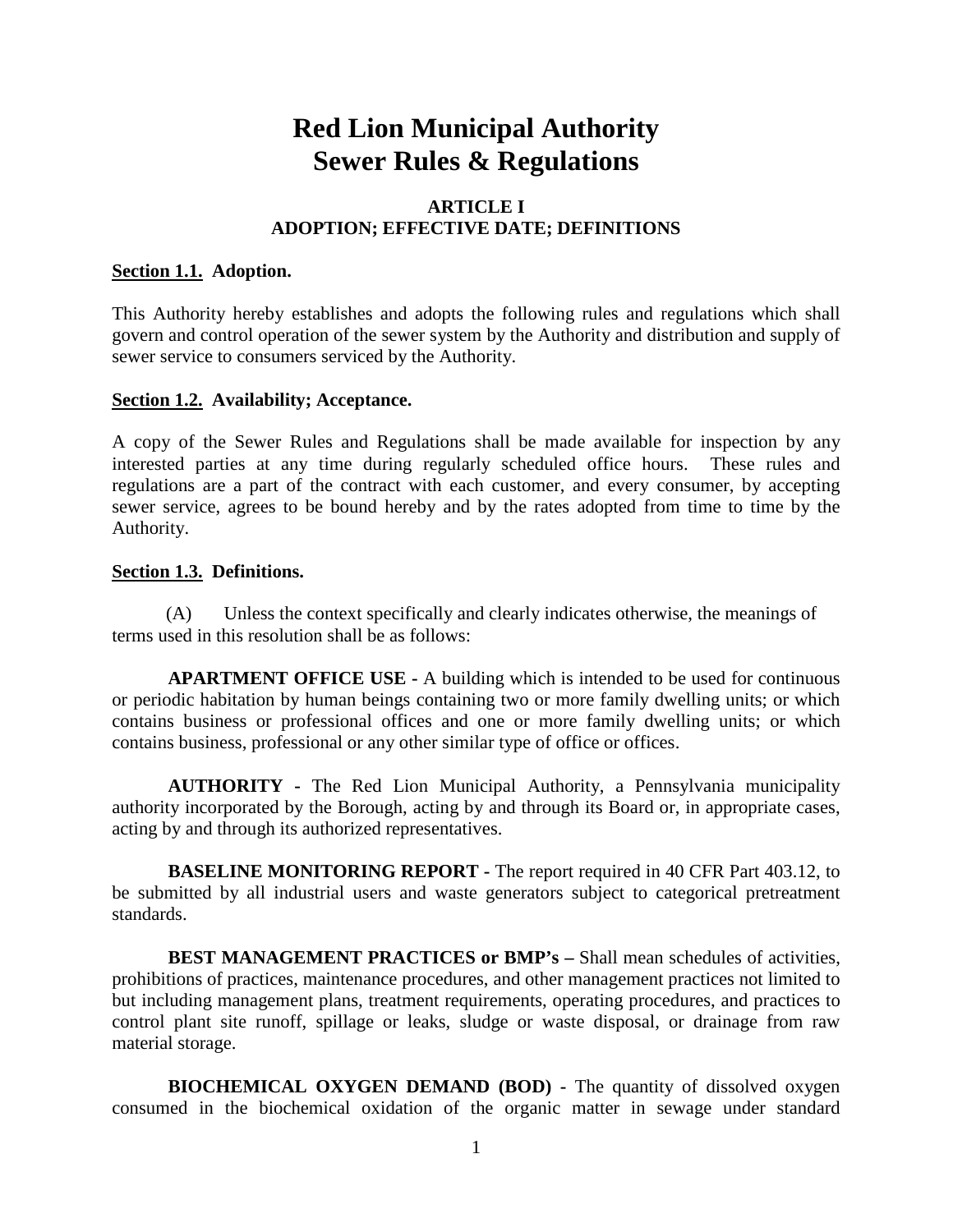laboratory procedures in five days at 20° C., expressed in milligrams per liter (mg/l). It shall be determined by an acceptable method described in 40 CFR Part 136 and amendments hereto or any method approved by the EPA.

**BOROUGH -** The Borough of Red Lion, York County, Pennsylvania, a Pennsylvania municipal corporation, acting by and through its Council or, in appropriate cases, acting by and through its authorized representatives.

**BUILDING SEWER -** The extension from the sewage drainage system of any structure to the lateral of a sewer.

**CATEGORICAL PRETREATMENT STANDARDS -** Pollutant discharge limits promulgated by the EPA in accordance with Section 307 of the Clean Water Act that apply to regulated process wastewater. They are based on the capability of a specific wastewater treatment technology or a series of technologies to reduce pollutant discharges equivalent to best available technology (BAT).

**CHLORINE DEMAND -** The quantity of chlorine absorbed in water, sewage or other liquids, allowing a residual of 0.1 ppm after 15 minutes of contact.

**CLEAN WATER ACT (CWA) -** Public Law 92-500, October 18, 1972, 33 *U.S.C.*  Section 1251 et seq. as amended by P.L. 95-217, December 28, 1977; P.L. 97-117, December 29, 198 1; P.L. 97-440, January 8, 1983; and P.L. 100-04, February 4, 1987; as further amended, from time to time.

**COMBINED SEWER -** A sewer designed to receive both sewage and stormwater runoff which has been approved for such purpose.

**COMMERCIAL/INDUSTRIAL COMMERCIAL ESTABLISHMENT -** A property which is intended to be used for the purpose of carrying on a trade, business or profession or for social, religious, educational, charitable or public uses.

**COMMERCIAL/INDUSTRIAL DISCHARGE PERMIT -** A permit issued to those industrial users that the Authority does not classify as significant industrial users, but are considered to have a minor impact, either potential or realized, either singly or in combination with other contributing commercial or industrial establishments, on the sanitary sewer system and/or the wastewater treatment facility (either its operational efficiency, effluent quality or quality of the sludge produced by such facility).

**COMPOSITE SAMPLE -** A sample consisting of a combination of individual samples regardless of flow, obtained at regular intervals over a period of time, and shall reasonably reflect the actual discharge conditions for that period of time.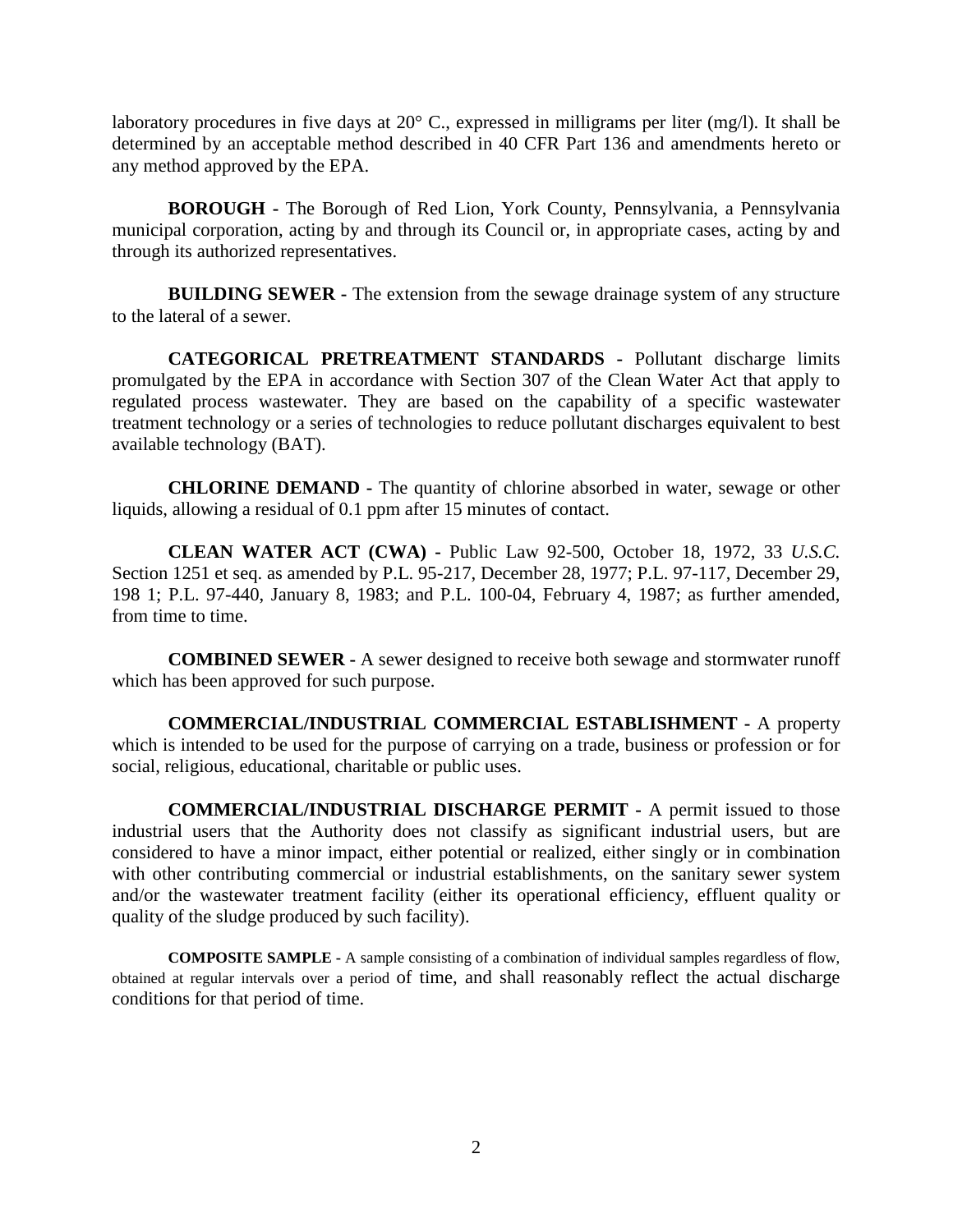**DAILY COMPOSITE SAMPLE -** A sample consisting of a combination of individual samples, regardless of flow, collected at regular intervals over a period of time; the sampling duration shall be not less than 20 hours and shall not exceed 28 hours.

**DEPARTMENT OF ENVIRONMENTAL PROTECTION (DEP) -** The Department of Environmental Protection of the Commonwealth of Pennsylvania, or any department or agency of the Commonwealth succeeding to the existing jurisdiction or responsibility of the Department of Environmental Protection.

**DOMESTIC USE -** A property which is intended to be used for continuous or periodic habitation by human beings in a single-family unit.

**DOMESTIC USER -** Any person discharging only sanitary sewage.

**DWELLING UNIT -** Any room, group of rooms, house trailer or other enclosure occupied or intended for occupancy as a separate business or as separate living quarters by a family or other group of persons living together or by a person living alone.

**ENVIRONMENTAL PROTECTION AGENCY (EPA) -** The Environmental Protection Agency of the United States, or any agency or department of the United States succeeding to the existing jurisdiction or responsibility of the Environmental Protection Agency.

**EQUIVALENT DWELLING UNIT (EDU) -** A dwelling consisting of a room, group of roams, house trailer or other enclosure occupied or intended for occupancy as a separate living quarters by a family or persons living together or by persons living alone. The value of sewage generated by one EDU is, for purposes of this article, 250 gallons per day.

**FOOD SERVICE FACILITY OR FACILITY** *-* Shall mean any food service facility which prepared and/or packages food or beverages for sale or consumption, on or off site, with the exception of private residences. Food service facilities shall include, but are not limited to: food courts, food manufacturers, food packagers, restaurants, grocery stores, bakeries, lounges, hospitals, hotels, nursing homes, churches, schools, snack bars, grills, catering services, butchers and all other food service facilities not listed above.

**GARBAGE -** Solid wastes resulting from preparation, cooking and dispensing of food and from handling, storage and sale of produce.

**GRAB SAMPLE -** A sample taken from a waste strewn on a one-time basis with no regard to the flow in the waste stream and collected over a period of time not exceeding 15 minutes which shall reasonably reflect actual discharge conditions for that instant.

**GREASE INTERCEPTOR -** Shall mean a device located inside or outside a food service facility designed to collect, contain or remove food wastes and grease from the waste stream while allowing the balance of the liquid waste to discharge to the wastewater collection system by gravity.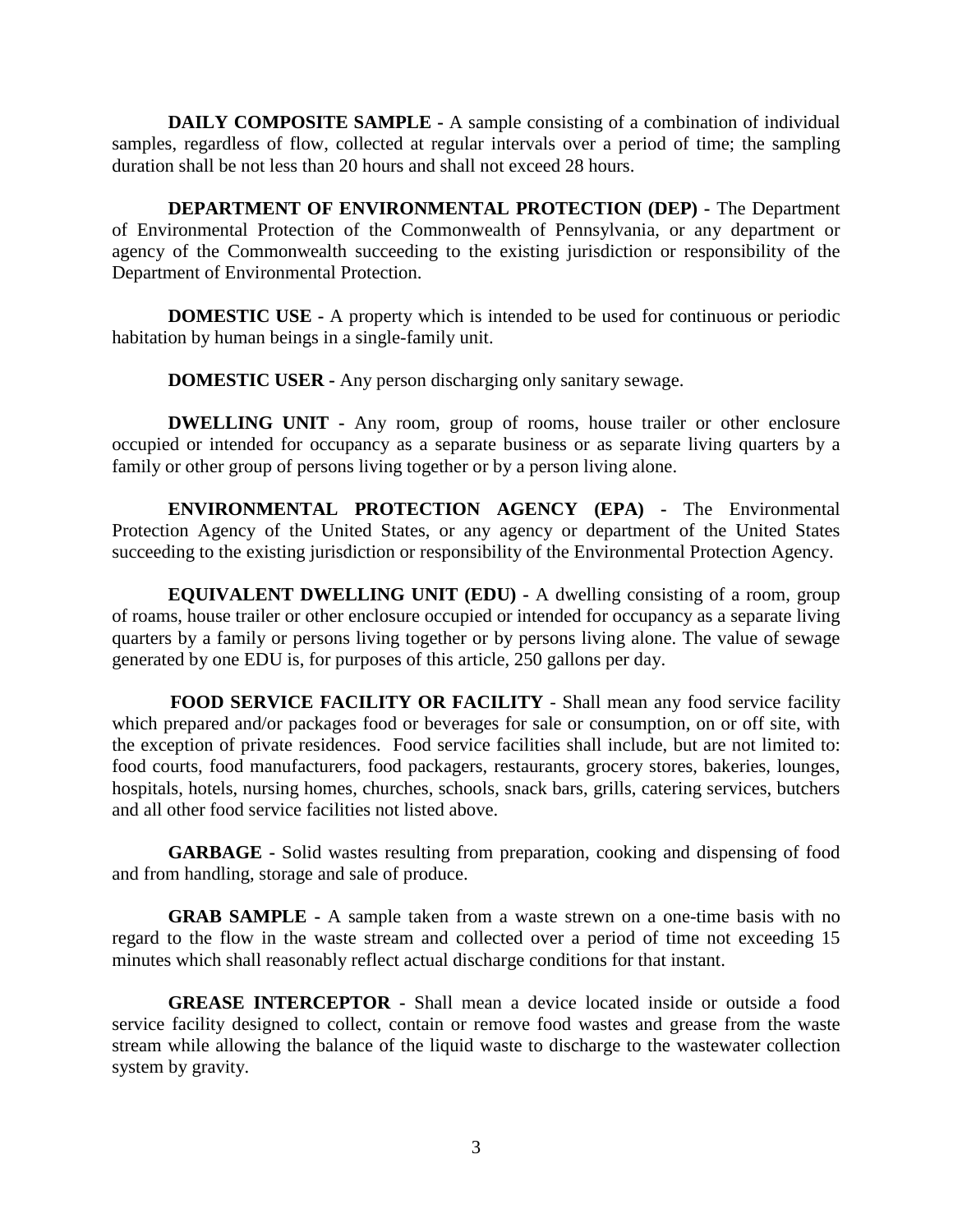**HOLDING TANK -** A watertight receptacle designed to receive and retain sewage and is constructed to facilitate the ultimate disposal of the sewage at another site.

**IMPROVED PROPERTY -** Any property upon which there is erected a structure intended for continuous or periodic habitation, occupancy or use by human beings or animals and from which structure sanitary sewage and/or industrial wastes shall be or may be discharged.

**INDIRECT DISCHARGE OR DISCHARGE -** Shall refer to the introduction of pollutants into the Township Wastewater Treatment Facility from a non-domestic source.

**INDUSTRIAL USE OR ESTABLISHMENT -** A property which is intended to be used in whole or in part for the manufacture, conversion or assembly of any product, commodity or article.

**INDUSTRIAL USER -** Any contributor to the sewer system that is engaged in any commercial or industrial use.

**INDUSTRIAL USER PERMIT -** The permit issued to a significant industrial user by the Authority pursuant to Section 5.2(A) of this article.

**INDUSTRIAL WASTE -** Any liquid, gaseous or waterborne wastes from industrial or commercial establishments or wastes having those characteristics of unacceptable wastes enumerated in this or other Authority resolution that are discharged into the sewer system through direct connection, as distinct from sanitary sewage.

**INSTANTANEOUS LIMITED** - Shall refer to the maximum concentration of a pollutant allowed to be discharged at any time, determined from the analysis of any discrete or composited sample collected, independent of the industrial flow rate and the duration of the sampling event.

**INTERFERENCE -** A discharge which, alone or in conjunction with a discharge of discharges from other sources, inhibits or disrupts the Wastewater Treatment Facility, its treatment processes of operations, or its sludge processes, end-use, or disposal and results in a violation of any requirement of the Wastewater Treatment Facility's NPDES permit or prevents sludge use or disposal in compliance with applicable Federal statutes, permits or regulations, or that results in a violation of any requirement of the Air Pollution Control Act.

**LATERAL -** That part of the sewer system extending from a sewer to the curbline or, if there shall be no curbline, to the property line or, if no such lateral shall be provided, then "lateral" shall mean that portion of or place in a sewer which is provided for connection of any building sewer.

**MULTIPLE DWELLING -** Any improved property in which shall be located more than one dwelling unit.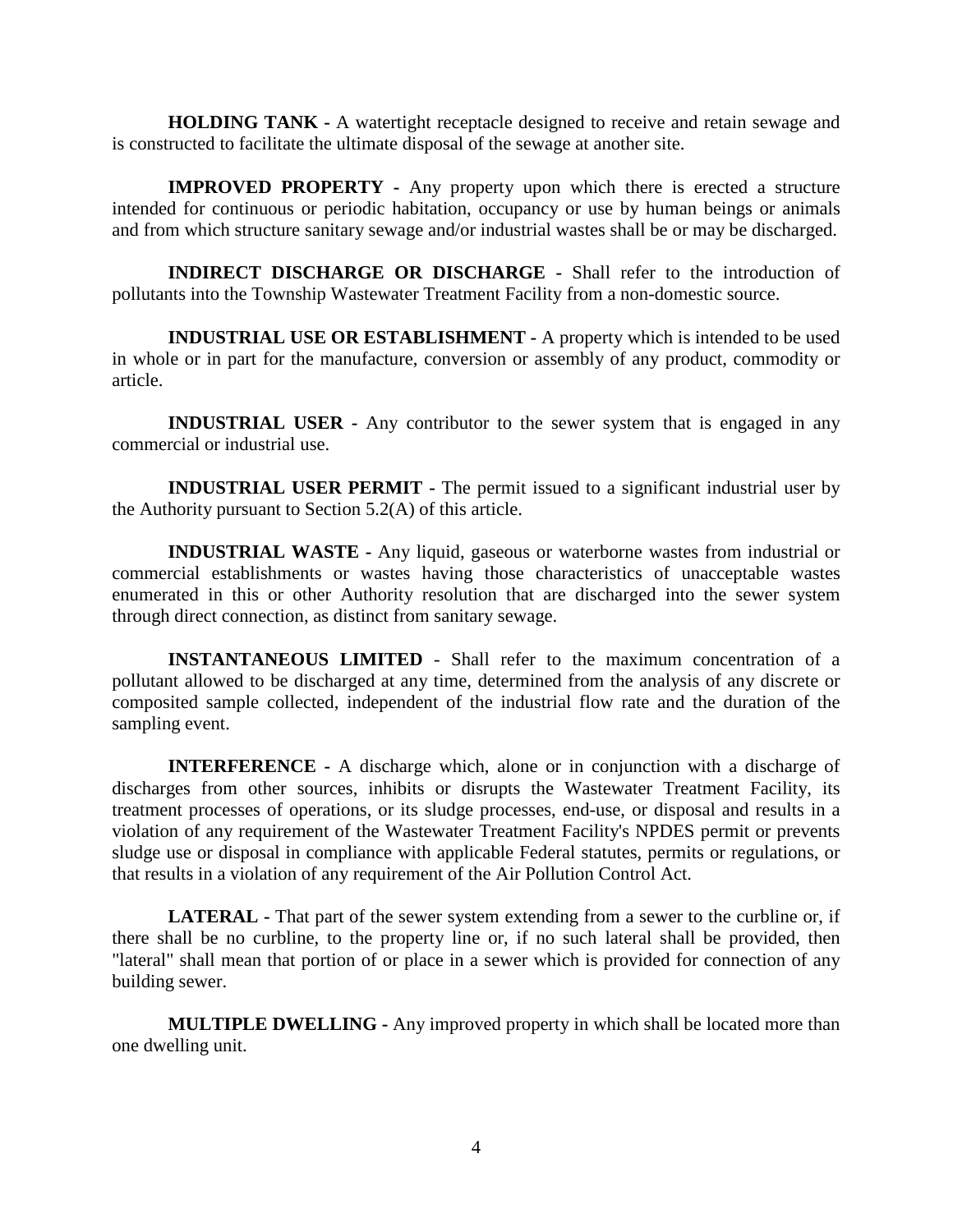**NATIONAL POLLUTANT DISCHARGE ELIMINATION SYSTEM PERMIT (NPDES PERMIT) -** A permit issued under the National Pollutant Discharge Elimination System (NPDES) for discharge of wastewater to the navigable waters of the United States pursuant to Section 402 of the CWA, as amended.

**NEW SOURCE -** Any building, structure, facility or installation from which there is or may be a discharge of pollutants, the construction of which commenced after the publication of proposed pretreatment standards under Section 307(c) of the Clean Water Act, which shall be applicable to such source if such standards are thereafter promulgated in accordance with that section, provided that the building, structure, facility or installation is constructed at a site at which no other source is located; the building structure, facility or installation totally replaces the process or production equipment that causes the discharge of pollutants at an existing source; or the production or wastewater generating processes of the building structure, facility or installation are substantially independent of an existing source at the same site. In determining whether there are substantially independent, factors such as the extent to which the new facility is integrated with the existing plant and the extent to which the new facility is engaged in the same general type of activity as the existing source should be considered. Determination of new source status shall be consistent with the provisions of 40 CFR Part  $403.3(k)(1)$ , (2) and (3).

**NINETY-DAY COMPLIANCE REPORT -** The report required by 40 CFR Part 403.12(d) and which describes the user's compliance status with categorical pretreatment standards, to be submitted by all industrial users or waste generators subject to categorical pretreatment standards.

**OCCUPIED BUILDING -** Any structure erected and intended for continuous or periodic habitation, occupancy or use by human beings or animals and from which structure sanitary sewage and industrial wastes, or either thereof, is or may be discharged.

**OWNER** - Any person vested with ownership, legal or equitable, sole or partial, of any property served by the sewer system.

**PASS-THROUGH -** Shall mean a discharge, which exits the Wastewater Treatment Facility into the waters of the United States in quantities or concentrations, which, along or in conjunction with other discharges, is a violation of the Wastewater Treatment Facility's NPDES permit, including an increase in the magnitude or duration of a violation.

**PERSON -** Any individual, partnership, company, association, society, corporation or other group or entity.

**pH -** The measure of the intensity of the acidic or alkaline character of a material, liquid or solid. pH is represented on a scale of 0.0 to 14.0 with 7.0 representing a neutral state, 0.0 representing the most acidic and 14.0 the most alkaline. It shall be determined by one of the acceptable methods described in 40 CPR Part 136, and amendments thereto, or by any method approved by EPA.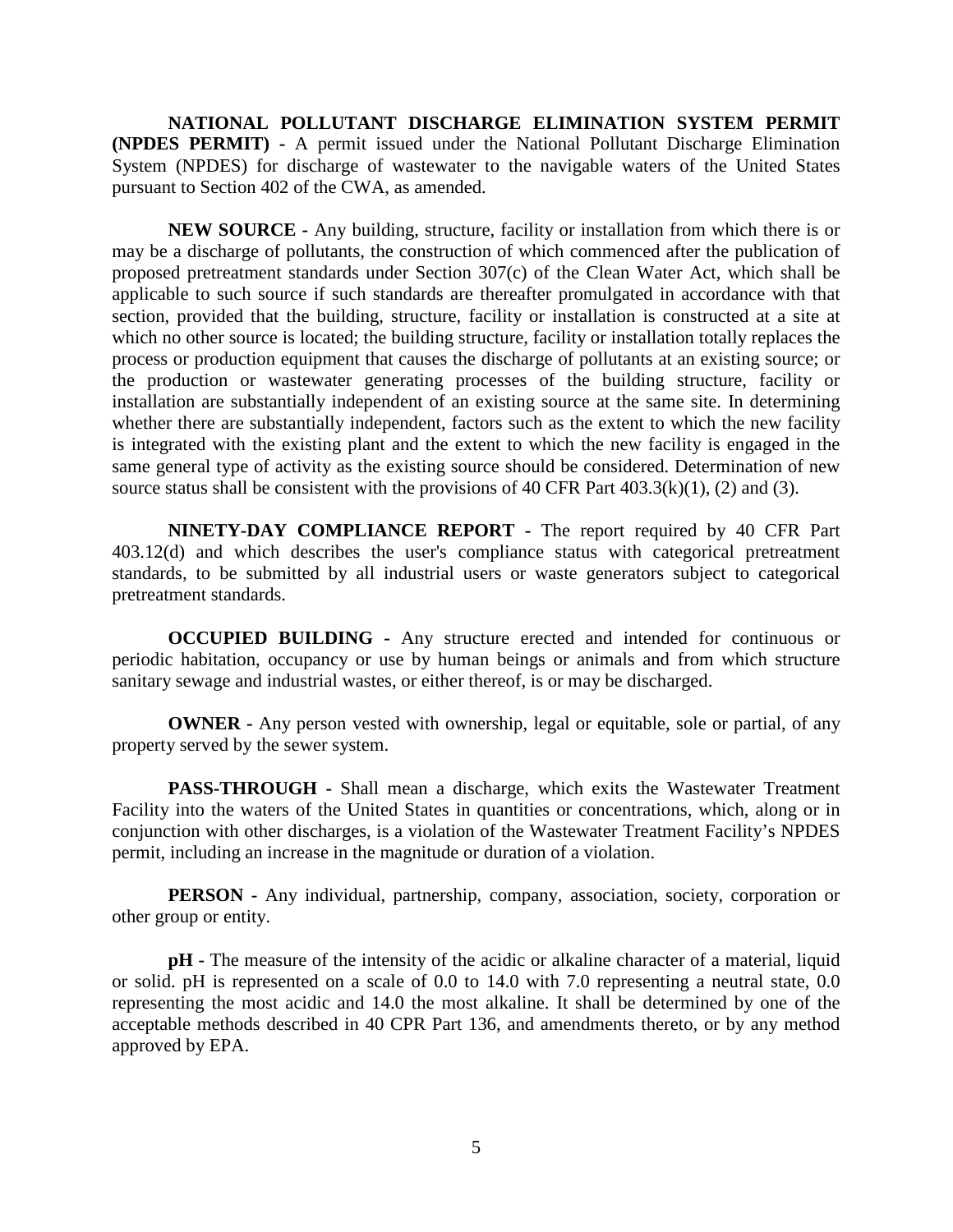**POLLUTANTS -** Dredged soil, solid waste, incinerator residue, sewage, garbage, sewage sludge, munitions, chemical wastes, biological materials, radioactive materials, heat, wrecked or discharged equipment, rock, sand, cellar dirt and industrial, municipal and agricultural waste discharged into water; or any material that, when added to water, shall render that water (either because of the nature or quantity of the material) unacceptable for its original intended use.

**POLLUTION -** The man-made or man-induced alteration of the chemical, physical, biological or radiological integrity of water.

**POTW –** "Publicly Owned Treatment Works".

**PPM -** Parts per million, by weight.

**PREMISES ACCESSIBLE TO THE PUBLIC SANITARY SEWAGE SYSTEM -** Any real estate abutting on or adjoining or having access to any street, alley or right-of-way in which a sewer is located which ultimately connects to the sewage system and upon which the principal building is within 150 feet of such sewer and to which sewer there is gravity flow from the first-floor level of such building.

**PRETREATMENT ADMINISTRATOR -** The person designated by the Authority to administer the monitoring and enforcement of industrial waste pretreatment for industrial and commercial contributors of the sewer system to the wastewater treatment facility.

**PRETREATMENT FACILITY OR PLANT -** The processes or equipment used by a user to reduce the amount of pollutants, to eliminate pollutants or to alter the nature of pollutant properties in wastewater to a less harmful state prior to or in lieu of discharging or otherwise introducing such pollutants into the public sanitary sewage system. Pretreatment facilities or plants shall include, but are not limited to, systems designed to remove metals, grease/oil, BOD<sub>5</sub>, total suspended solids and toxic organics.

**PRETREATMENT or TREATMENT -** The reduction of the amount of pollutants, the elimination of pollutants or the alteration of the nature of pollutant properties in wastewater to a less harmful state prior to or in lieu of discharging or otherwise introducing such pollutants into the public sanitary sewage system. The reduction or alteration can be obtained by physical, chemical or biological processes, or process changes by other means.

**PRETREATMENT REQUIREMENTS** - Shall mean any substantive or procedural requirement related to pretreatment imposed on a User, other than a Pretreatment Standard.

**PRETREATMENT STANDARD OR STANDARDS -** Categorical pretreatment standards and unacceptable wastes and discharges enumerated in Section 5.3(C) of this resolution.

**PROCESS WASTEWATER -** Any water which, during manufacturing or processing, comes into direct contact with or results from the production of or use of any raw material,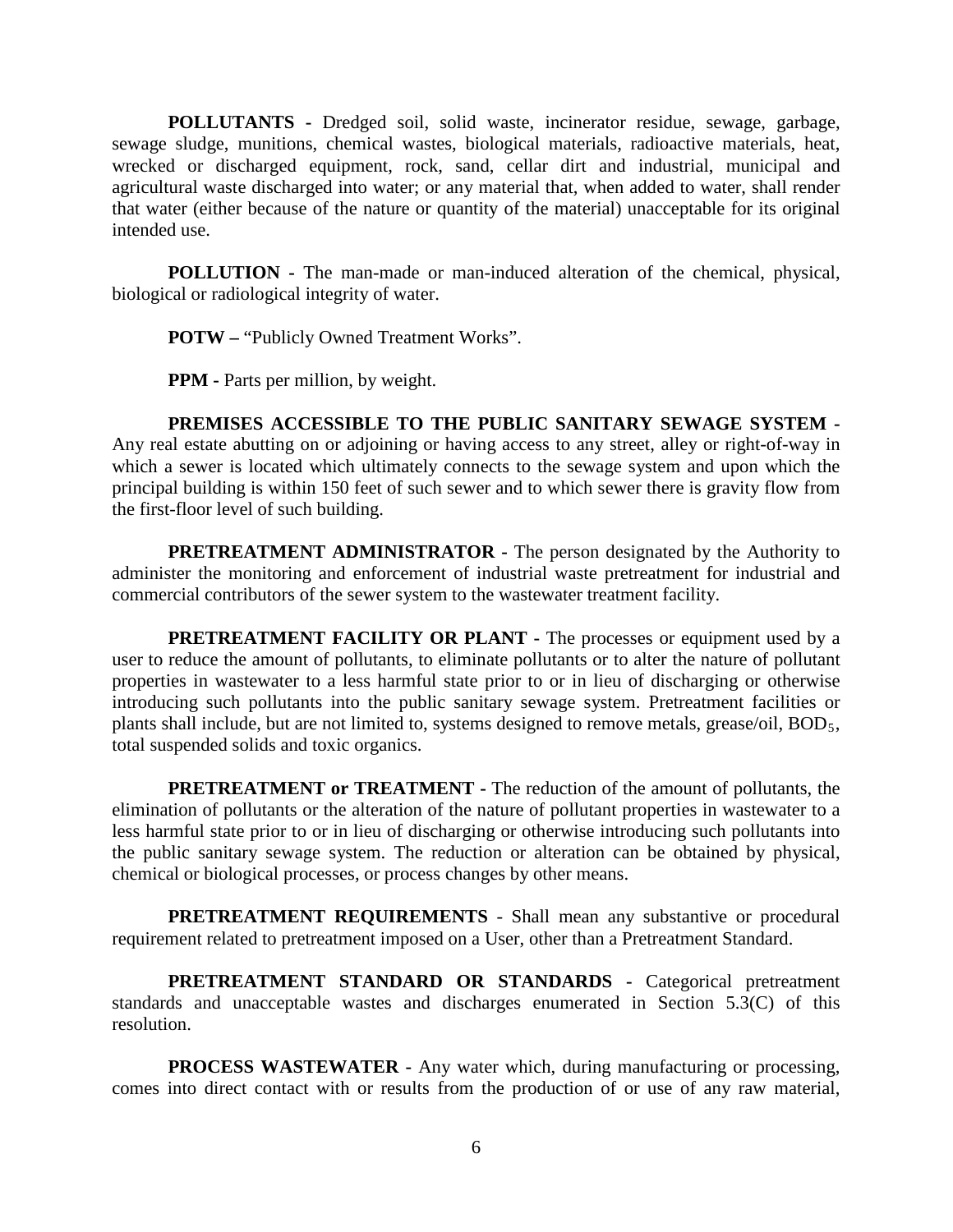intermediate product, finished product, by-product or waste product, excluding sanitary noncontact cooling water and boiler blowdown.

**PROPERLY SHREDDED GARBAGE -** Garbage that has been shredded to such a degree that all its particles will be carried freely under normal sewer flow conditions, with no particle greater than 1/2 inch in any dimension.

**REFERENCE -** A discharge which, alone or in conjunction with a discharge or discharges from other sources, inhibits or disrupts the wastewater treatment facility, its treatment processes or operations or its sludge processes, end-use or disposal and results in a violation of any requirement of the wastewater treatment facility's NPDES permit or prevents sludge use or disposal in compliance applicable federal statutes, permits or regulations or that results in a violation of any requirement of the Air Pollution Control Act.

# **RESPONSIBLE INDIVIDUALS:**

(1) The chief executive officer or the chief operating officer of the user facility if the industrial user is **a** corporation;

(2) A partner or the general manager of the user facility if the industrial user is *a*  partnership;

(3) The owner or the general manager of the user facility if the industrial user is a proprietorship; and

(4) The person duly designated as the responsible individual by a corporation, partnership or proprietorship, provided that such person is actually responsible for overall operation of the user facilities.

**SANITARY SEWAGE -** Normal water-carried household and toilet wastes from any improved property, including such groundwater, surface water or stormwater as may be present, or such wastes from commercial or Industrial establishments, but excluding industrial wastes.

**SANITARY SEWER -** A sewer which carries sewage and to which stormwater, surface water and groundwater are not intentionally admitted.

**SCHEDULED SAMPLING -** A daily composite or grab sample collected from a significant industrial user based on a schedule formulated in accordance with Section 5.5 herein.

**SEWAGE -** Sanitary sewage and/or industrial wastes, carried either separately or in combination.

**SEWAGE TREATMENT PLANT OR WASTEWATER TREATMENT PLANT -** The plant and facilities operated for such purpose by the Township, to which the sewer system is connected.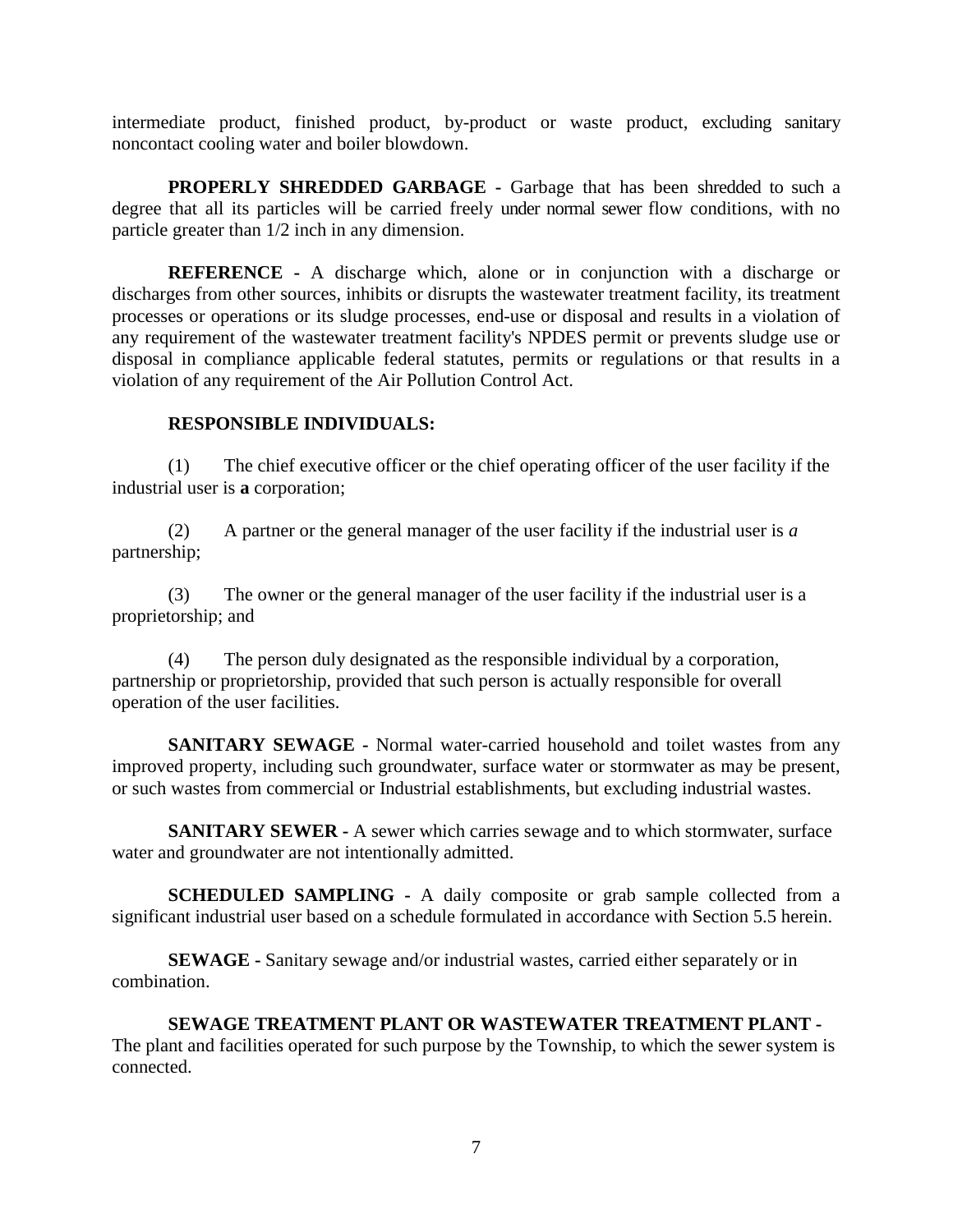**SEWER -** Any pipe or conduit constituting part of the sewer system used or usable for sewage collection purposes.

**SEWER SYSTEM -** All sanitary or combined sewers, all pumping stations, all force mains, all sewage treatment works and all other sewage facilities owned or leased and operated by the Authority for the collection, transportation and treatment of sanitary sewage and industrial wastes, together with their appurtenances and any additions, extensions or improvements thereto. It does not include separate storm sewers or culverts which have been constructed for the sole purpose of carrying storm and surface runoff, the discharge from which is not and does not become tributary to the wastewater treatment facility.

**SIGNIFICANT INDUSTRIAL USER -** Any industrial user that is subject to categorical pretreatment standards, or any industrial user of the Township's wastewater treatment facility which has a discharge flaw of 25,000 gallons or more of process wastewater per average workday or contributes a process waste stream which makes up 5% or more of the average dry weather flow or organic  $(BOD<sub>5</sub>)$  capacity of the wastewater treatment facility or is found by the Authority, the Township, the EPA or DEP to have significant Impact, either potential or realized, either singly or in combination with other wastes, on the sanitary sewer system and/or the wastewater treatment facility (either its operational efficiency, effluent quality or quality of the sludge produced by said facility).

#### **SIGNIFICANT NONCOMPLIANCE (SNC):**

(1) Shall mean any instance of noncompliance with pretreatment requirements (limits, sampling, analysis, reporting and meeting compliance schedules and regulatory deadlines) for which the Industrial User is liable for enforcement, including penalties. The following is the criteria used to determine SNC:

(a) Violations of wastewater discharge limits:

1) Chronic violations. Sixty-six percent (66%) or more of the measurements exceed the same daily maximum limit, average limit instantaneous limit in a 6 month period (any magnitude of exceedence) of a pretreatment standard or requirement.

2) Technical Review Criteria (TRC) violations. Thirty-three percent (33%) or more of the measurements exceed the same daily maximum limit, average limit, or instantaneous limit by more than the TRC in a 6 month period (any magnitude of exceedence) of a pretreatment standard or requirement.

- (i) The multiplier for BOD, TSS, fats, oils and grease is 1.4.
- (ii) The multiplier for all other pollutants (except pH) is 1.2.

3) Any other violation(s) of an effluent limit average, daily maximum or instantaneous limit that the control Authority believes has caused, alone or in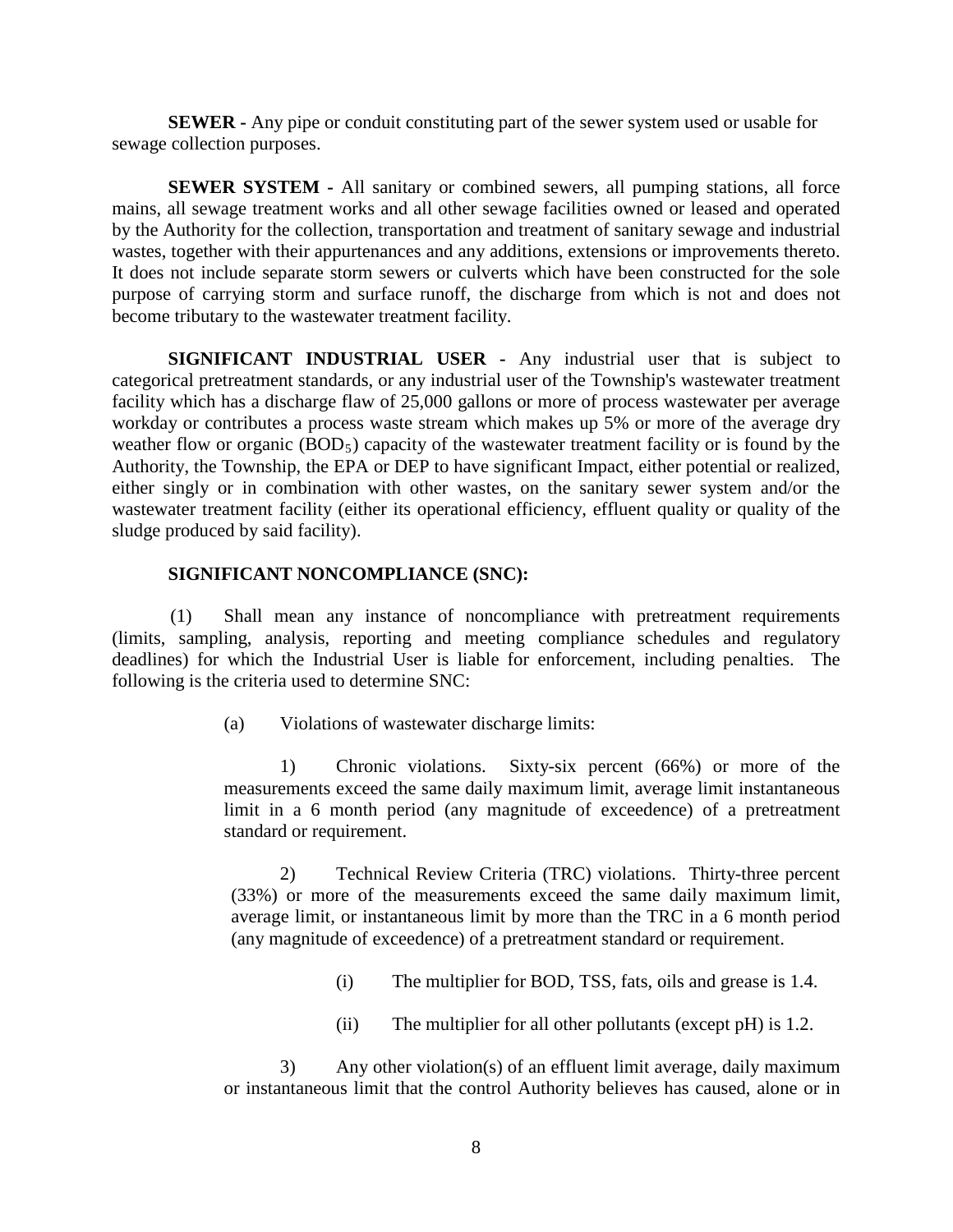combination with other discharges, Interference or Pass-through or endanger the health of Borough personnel or the public.

4) Any discharge of a pollutant that has caused imminent endangerment to human health/welfare or to the environment and has resulted in the POTW's exercise of its emergency Authority to halt or prevent such a discharge.

(b) Violations of compliance schedule milestones for starting and completing construction and attaining final compliance by 90 days or more after the schedule date.

(c) Failure to provide reports for compliance schedules, self-monitoring reports or categorical standards within 45 days from the due date.

(d) Failure to accurately report noncompliance.

(e) Any other violation or group of violations that the Borough considers to be significant.

(2) For an industrial user that is in SNC, the Borough must report the information to the approval Authority as part of the pretreatment performance summary of industrial user compliance, list the industrial user in the largest daily newspaper as having significant violations and address SNC through appropriate enforcement action that may include administrative fines or document in a timely manner the reasons for withholding enforcement.

**SLUG LOAD -** Any pollutant (including but not limited to BOD<sub>5</sub>, total suspended solids, other conventional pollutants and toxics) released in a discharge at a flow rate or concentration which will cause interference or pass-through at the wastewater treatment facility.

**STANDARD INDUSTRIAL CLASSIFICATION (SIC) -** A classification pursuant to the latest Standard Industrial Classification Manual issued by the Executive Office of the President, Office of Management and Budget.

**STORM SEWER -** A sewer which is intended to carry stormwater runoff, surface water, groundwater drainage, etc., but which is not intended to carry any sanitary sewage or industrial waste.

**STORMWATER RUNOFF -** That portion of precipitation which reaches a channel, trench, sewer or sink.

**STREET -** Includes any street, road, lane, court, alley or public square.

**SUSPENDED SOLIDS -** Solids that either float on the surface of or are in suspension in water, sewage or other liquids and which are removable by laboratory filtration.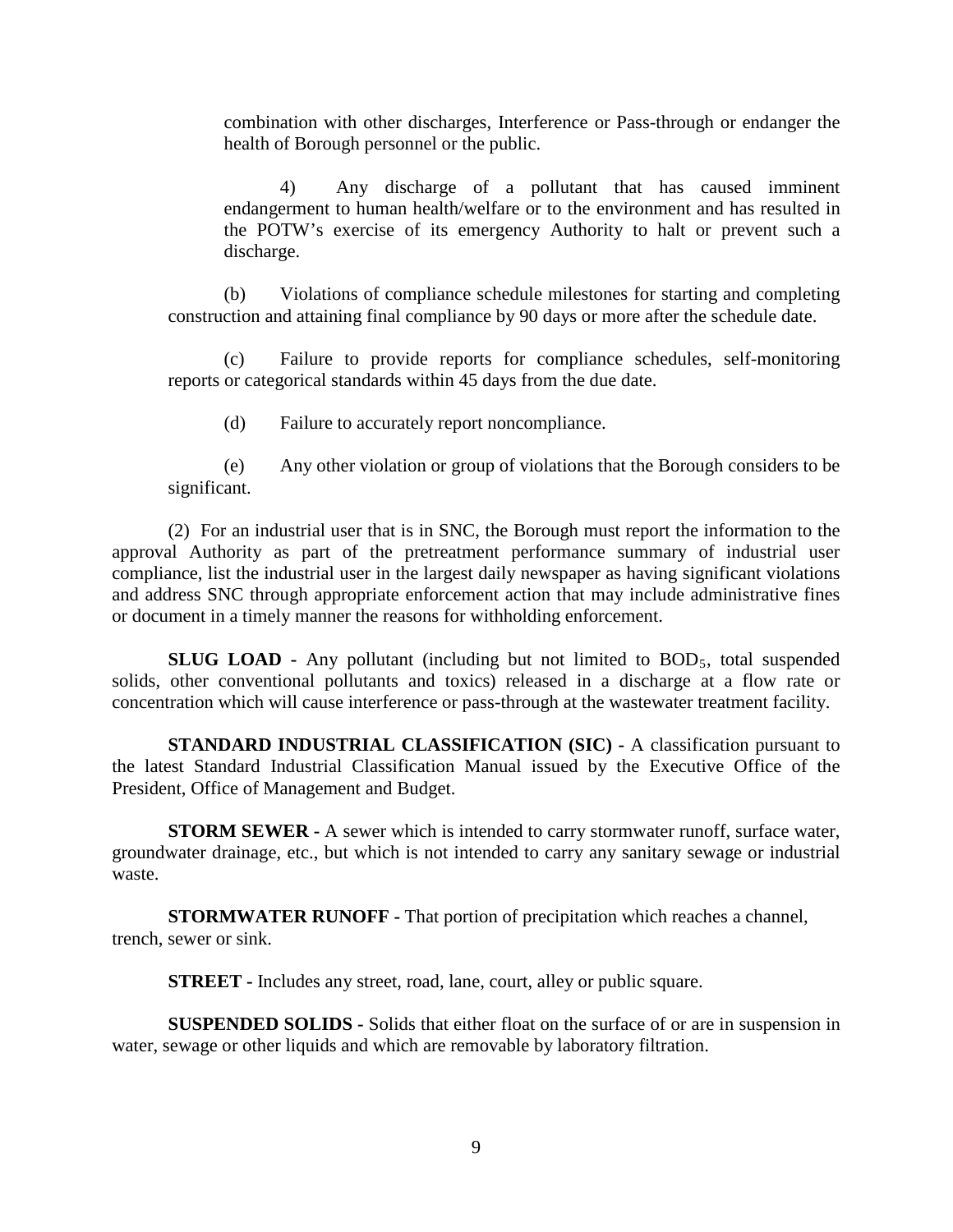**TOTAL PHOSPHATE AS P (PO<sub>4</sub> as P) -** The concentration of total phosphate in sewage as determined by an acceptable method referenced in 40 CFR Part 136, and amendments thereto, or by any other method approved by the EPA expressed in mg/l as P.

**TOTAL SUSPENDED SOLIDS (TSS) -** Solids that either float to the surface or are in suspension in water, sewage, industrial waste or other liquids and which are removable by laboratory filtration. The quantity of total suspended solids shall be determined by one of the acceptable methods described in 40 CFR Part 136, and amendments thereto, or by any method approved by the EPA.

**TOWNSHIP -** The Township of Springettsbury, York County, Pennsylvania, operator of the wastewater treatment facility.

**TOXIC SUBSTANCE -** Any poisonous substance, including copper, cyanide and chromium ions.

**UNPOLLUTED WATER or WASTE -** Water that has not had its pollutant level raised by the user, or any water or waste containing none of the following: detectable levels of free or emulsified grease or oil; pH less than 6.0 or greater than 10.5; phenols or other substances imparting taste and odor to receiving waters, toxic or poisonous substances in suspension, colloidal state or solution in levels that exceed state or federal water quality or potable water quality criteria; obnoxious or odorous gases. It shall contain less than 1,000 mg/l of dissolved solids, 250 mg/l of chloride and 10 mg/l each of total suspended solids and BOD. The color shall not exceed 50 color units. Analysis of the parameters referenced in this definition shall be made in accordance with the methods listed in 40 CFR Part 136 and amendments hereto; if the parameter is not listed in 40 CFR Part 136, the analysis shall be made in accordance with the latest edition of Standard Methods for the Examination of Water and Wastewater, published jointly by the American Waterworks Association, the American Public Health Association and the Water Pollution Control Federation, or Methods of Chemical Analysis of Water and Wastes, published by the EPA, or by any other method approved by the EPA.

**UNSCHEDULED COMPLIANCE SAMPLING -** A daily composite sample or grab sample collected from a significant industrial user based on the issuance of a notice of violation as referenced in Section 5.4 herein and in accordance with Section 5.5 herein.

**USER -** Any person who contributes, causes or permits the contribution of sewage into the Authority's public sanitary sewage system.

**WASTE -** To any sewage discharged to the sewer system.

**WASTEWATER TREATMENT FACILITY —** The wastewater treatment plant, including all machinery, equipment, land, buildings and appurtenant facilities operated by or on behalf of the Township.

**WATER SYSTEM -** The facilities owned by the Authority for the supply of water to the public.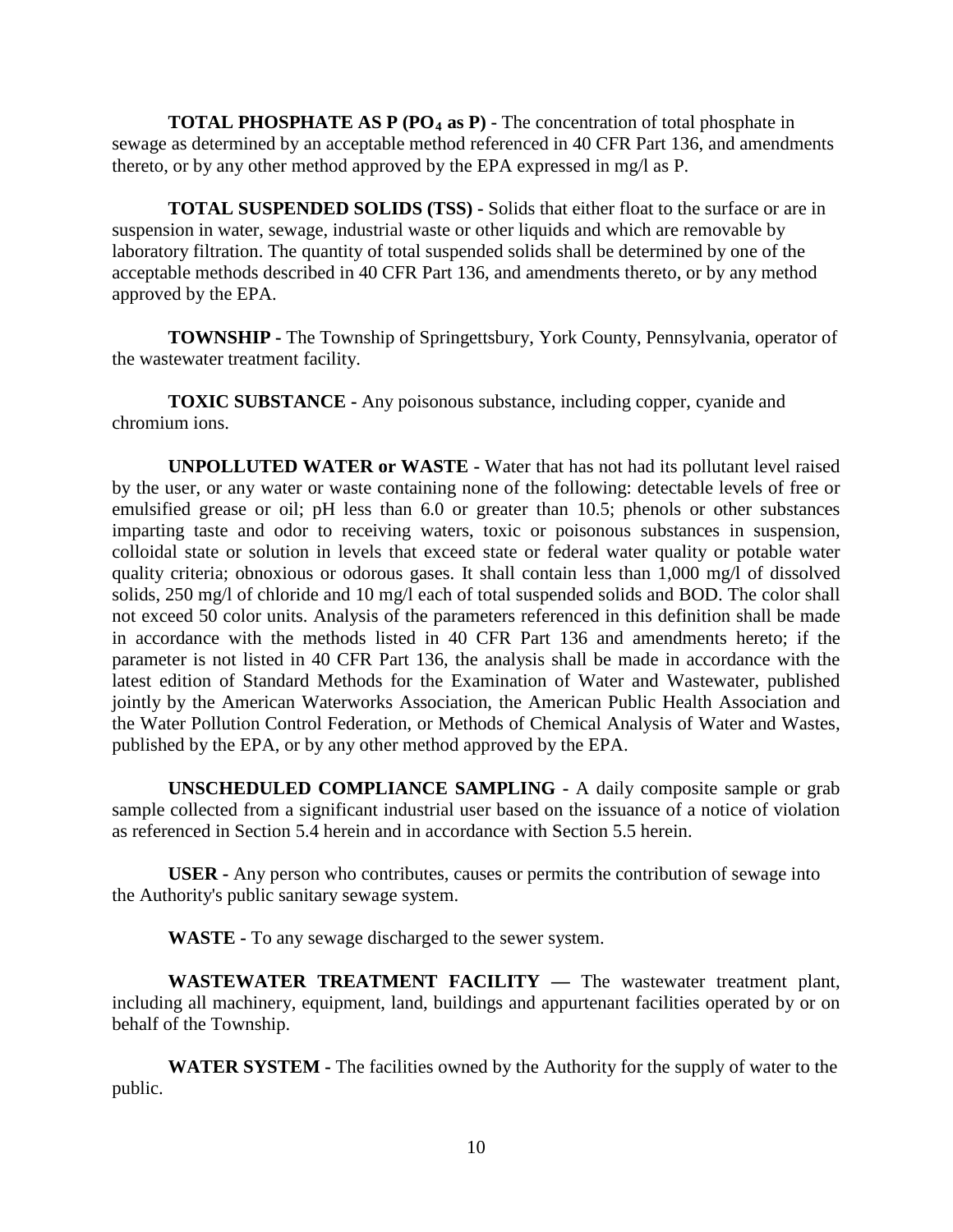# **ARTICLE II CONNECTIONS**

# **Section 2.1. Connection required; time limit.**

(A) The owner of any improved property who may be required by law to connect such improved property with any part of the sewer system, in such manner as may required by appropriate ordinance of the Borough or other municipality, within 60 days after notice to such owner from the Authority, the Borough or such other municipality to make such connection, for the purpose of discharge of all sanitary sewage and industrial wastes from such improved property, subject to such limitations and restrictions as shall be established herein or otherwise shall be established by the Authority, from time to time.

(B) All sewer lines shall be installed in accordance with the detailed construction and material specifications and standards of the Authority in effect at the time of installation. All such construction and material specifications and standards of the Authority are incorporated herein by reference and made a part of these rules and regulations.

# **Section 2.2. Waste to be conducted into sewer.**

All sanitary sewage and industrial wastes from any improved property, after connection of such improved property with a sewer as required under Section 2.1, shall be conducted into a sewer, subject to such limitations and restrictions as shall be established herein, or as otherwise shall be established by the Authority from time to time.

#### **Section 2.3. Disposal of waste upon property or in watercourses restricted.**

No person shall place or deposit or permit to be placed or deposited upon public or private property served or required to be served by any portion of the sewer system, sanitary sewage or industrial wastes in violation of Section 2.2. No person shall discharge or permit to be discharged to any natural outlet any sanitary sewage or industrial wastes in violation of Section 2.2, except where suitable treatment has been provided which is satisfactory to the Authority.

#### **Section 2.4. Abandonment of sewage receptacles.**

No privy vault, cesspool, sinkhole, septic tank or similar receptacle shall be used and maintained at any time upon any improved property which has been connected to a sewer or which shall be required under Section 2.1 to be connected to a sewer. Every such privy vault, cesspool, sinkhole, septic tank or similar receptacle in existence shall be abandoned and, at the discretion of the Authority, shall be cleansed and filled under the direction and supervision of the Authority; and any such privy vault, cesspool, sinkhole, septic tank or similar receptacle not so abandoned and, if required by the Authority, cleansed and filled shall constitute a nuisance and such nuisance may be abated as provided by law, at the expense of the owner of such improved property.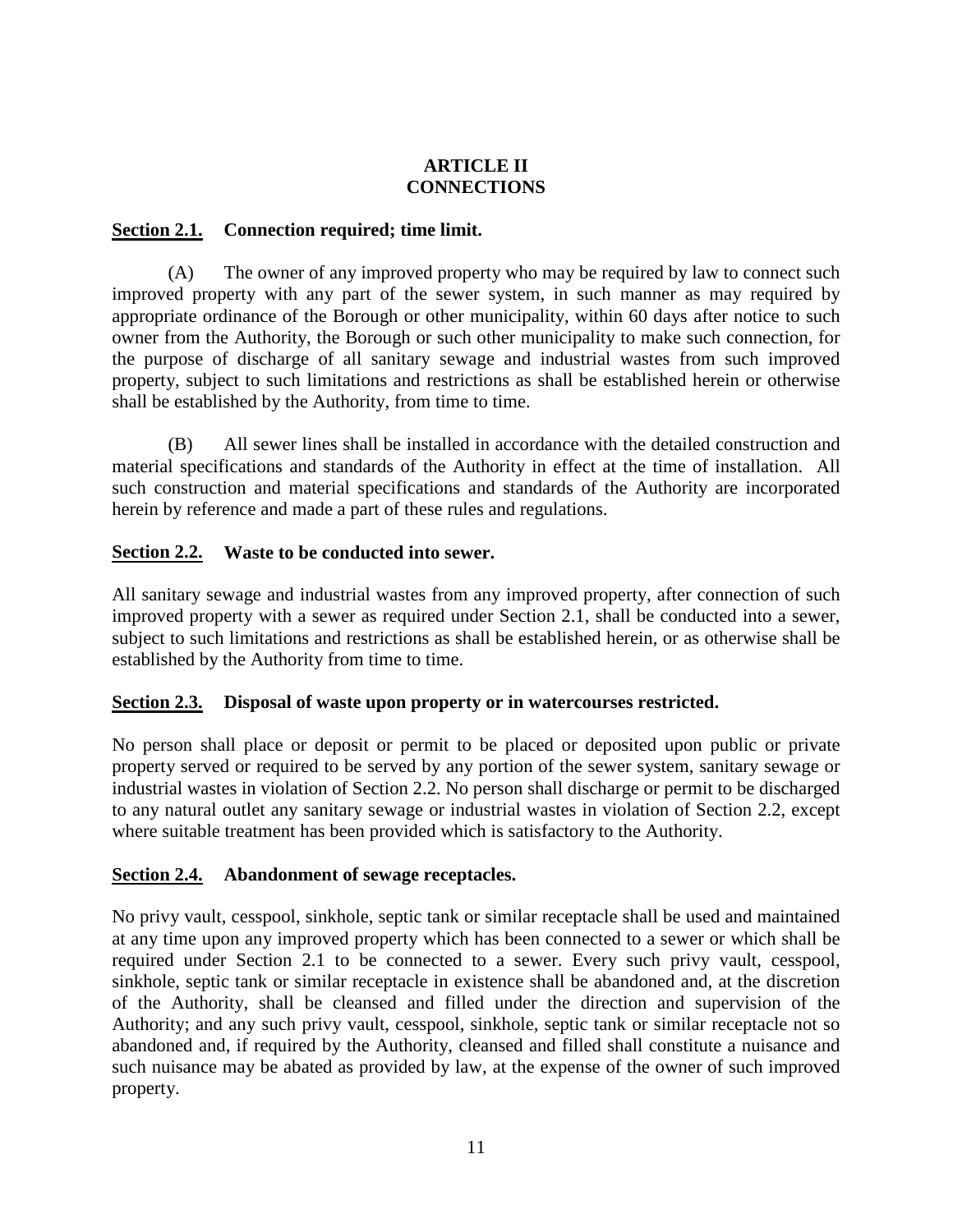# **Section 2.5. Sewage receptacles prohibited.**

No privy vault, cesspool, sinkhole, septic tank or similar receptacle at any time shall be connected with a sewer.

#### **Section 2.6. Notice to connect.**

The notice by the Authority, the Borough or another municipality to make a connection to a sewer, referred to in Section 2.1, shall consist of a written or printed document requiring the connection in accordance with the provisions of this resolution and specifying that such connection shall be made within 60 days from the date such notice is given. Such notice may be given at any time after a sewer is in place which can receive and convey sanitary sewage and Industrial wastes for treatment and disposal from the particular improved property. Such notice shall be served upon the owner either by personal service or by registered mail or by such other method as at the time may be provided by law.

# **Section 2.7. Permit required; fee.**

No person shall uncover, connect with, make any opening into or use, alter or disturb in any manner any sewer or the sewer system without first obtaining a permit, in writing, from the Authority. The fee for said permit shall be established by the Authority from time to time.

#### **Section 2.8. Application for permit.**

Application for a permit required under Section 2.7 shall be made by the owner of the improved property to be served.

#### **Section 2.9. Prerequisites to connection.**

No person shall make or cause to be made a connection of any improved property with a sewer until such person shall have fulfilled each of the following conditions:

(A) Such person shall have notified the designated representative of the Authority of the desire and intention to connect to a sewer.

(B) Such person shall have applied for and obtained a permit as required by Section 2.7.

(C) Such person shall have given the designated representative of the Authority at least 24 hours notice of the time when such connection will be made so that the Authority may supervise and inspect the work of connection and necessary testing.

(D) Such person shall have paid in full any tapping fee charged and imposed by the Authority against the owner of each improved property who connects such improved property to a sewer.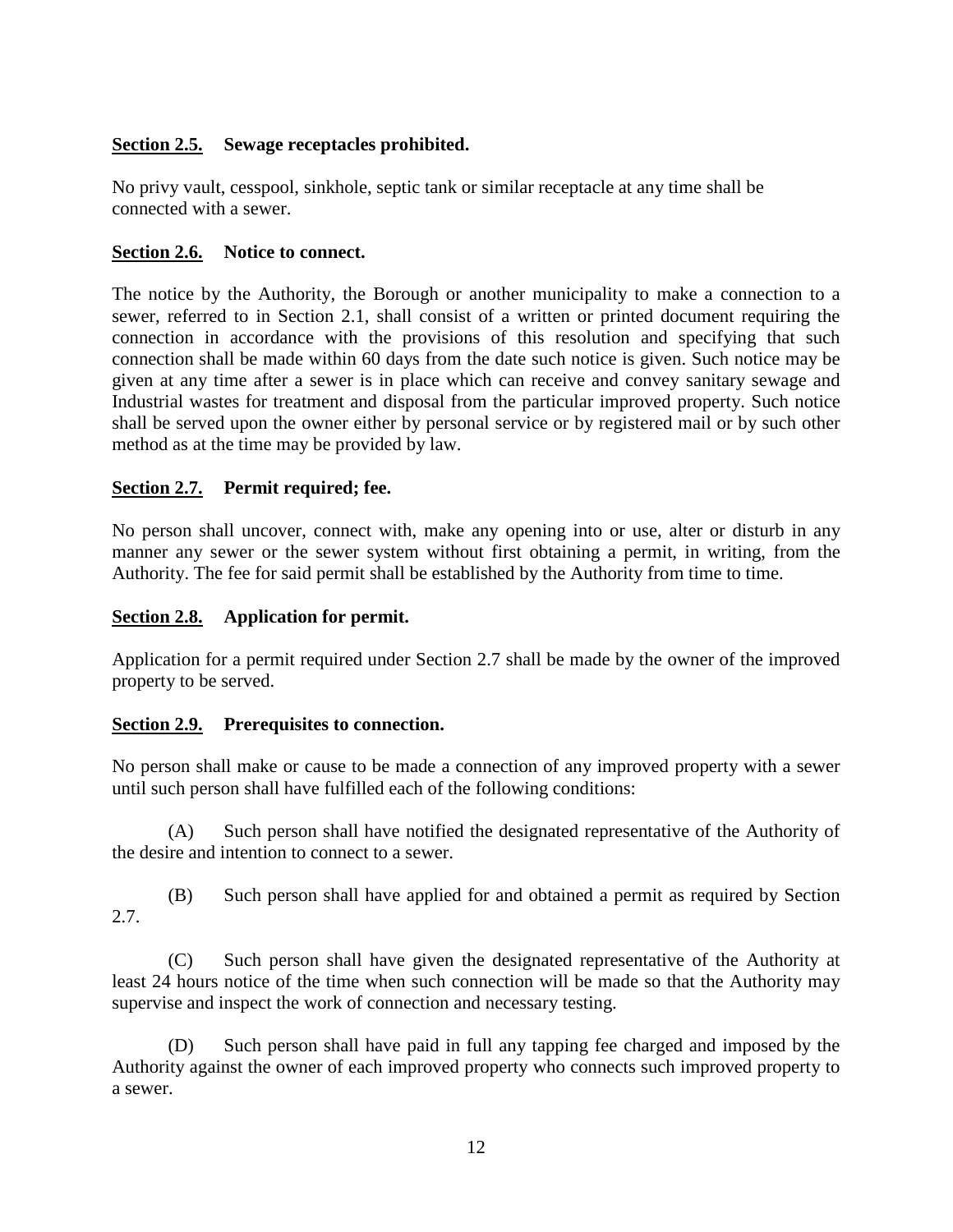# **Section 2.10. Independent connections required; exception.**

Except as otherwise provided in this section, each improved property shall be connected separately and independently to the sewer system through a building sewer. Grouping of more than one improved property on one building sewer shall not be permitted except under special circumstances and for good sanitary reasons or other good cause shown and then only after special written permission of the Authority has been secured and subject to such rules, regulations and conditions as may be prescribed by the Authority. No person owning any premises connected with the sewer system or tenant of such premises connected with the sewer system or tenant of such premises shall permit another person or persons to use or connect with the service line, except upon written permission from the Authority.

# **Section 2.11. Cost responsibility; Nonliability of Borough and Authority.**

All costs and expenses of construction of a building sewer and all costs and expenses of connection of a building sewer to a sewer shall be borne by the owner of the improved property to be connected; and such owner shall indemnify and save harmless the Authority, the Borough or other host municipality from all loss or damage that may be occasioned, directly or indirectly, as a result of construction of a building sewer or of connection of a building sewer to a sewer.

# **Section 2.12. Lateral connections.**

A building sewer shall be connected to a sewer at the place designated by the Authority and where the lateral is provided. The invert of a building sewer at the point of connection shall be at the same or a higher elevation than the invert of the sewer. A smooth, neat joint shall be made, and the connection of a building sewer to the lateral shall be made secure and watertight. All laterals shall have a minimum cover of 36 inches.

#### **Section 2.13. Failure to connect after notice.**

If the owner of any improved property required to connect to the sewer system, after 60 days' notice in accordance with Section 2.1, shall fail to connect such improved property as required, the Authority, the Borough or other host municipality may make such connection and may collect from such owner the costs and expenses thereof by a municipal claim, an action in assumpsit or such other legal proceeding as may be permitted by law.

#### **Section 2.14. Existing house sewer used as building sewer.**

Where an improved property, at the time connection to a sewer is required, shall be served by its own sewage disposal system or device, the existing house sewer line shall be broken on the structure side of such sewage disposal system or device and attachment shall be made, with proper fittings, to continue such house sewer line as a building sewer.

#### **Section 2.15. Inspection and approval of installation.**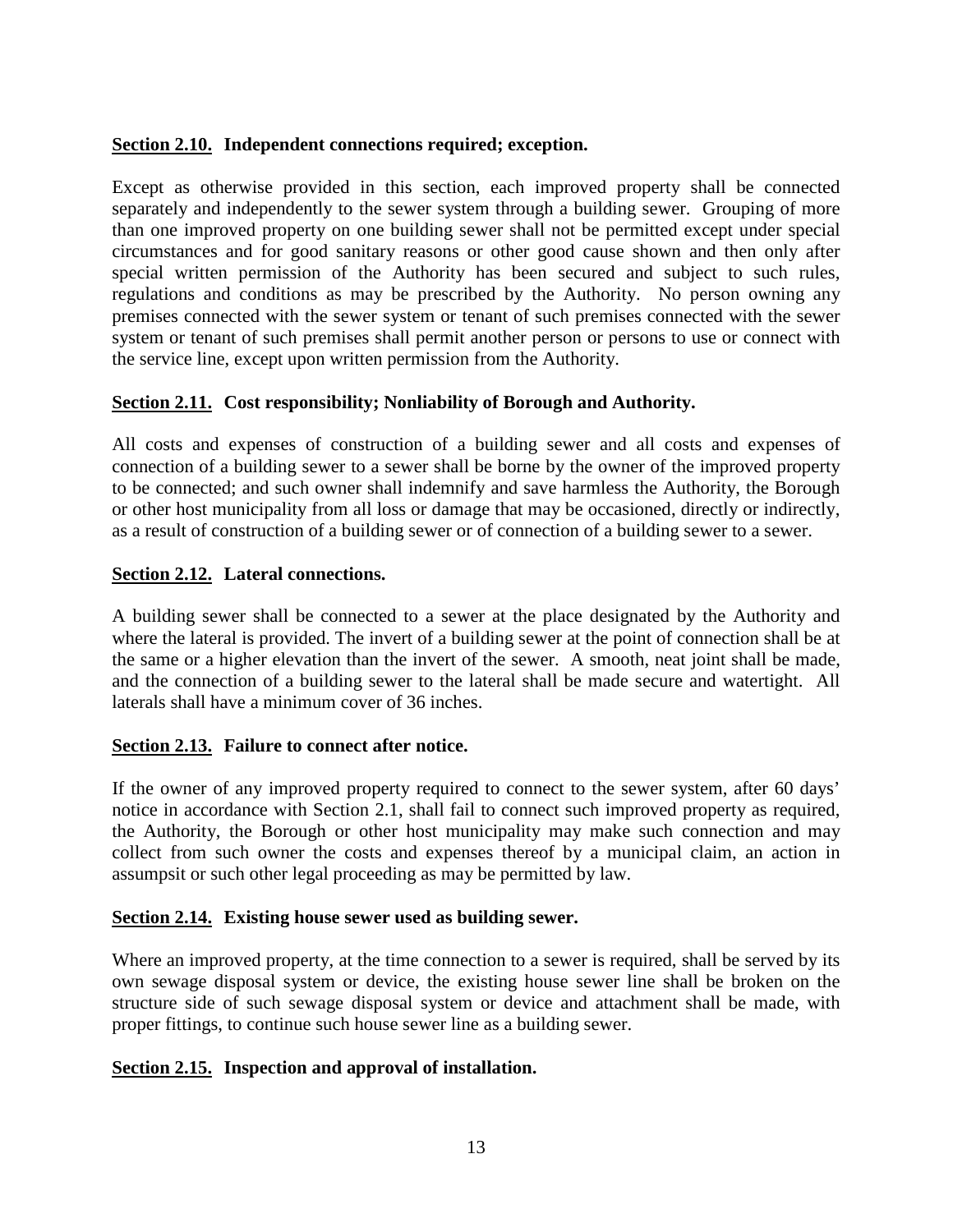No building sewer shall be covered until it has been inspected and approved by the Authority. If any part of a building sewer is covered before so being inspected and approved, it shall be uncovered for inspection at the cost and expense of the owner of the improved property to be connected to a sewer.

# **Section 2.16. Maintenance of building sewer.**

Every building sewer of any improved property shall be maintained in a sanitary and safe operating condition by the owner of such improved property.

# **Section 2.17. Common building sewer.**

(A) Common building sewers are only allowed across lands under the same ownership.

(B) Common trenches are permitted, provided separate building sewer piping is installed. Building sewers shall have a minimum of 4 inches of horizontal separation. Building sewers shall be installed on lands of each respective property owner or within a recorded rightof-way or easement. Evidence of such a document shall be presented when making an application for permit.

(C) Property owners shall be required to advise the existence of common building sewer piping and/or common trenches to any new purchaser prior to sale, transfer or subdivision of a property. The Authority shall not be held responsible for disputes which may arise as a result of use of common building sewers and/or common trenches. Subdivision plans, deeds and/or sales agreements shall be utilized to adequately protect the interest of all property owners involved.

# **Section 2.18. Contractor Registration.**

(A) Contractors performing work on the sewer system shall be subject to registration. Only those persons having the experience and equipment required for this work shall be eligible for registration.

(B) Persons desiring registration to perform work on the sewer system must apply to the Authority Offices, present their qualifications, past experience, record their place of business and any other required information. Upon acceptance, their names will be inscribed on a registry. No registration fee will be charged by the Authority nor will the Authority issue any licenses or certificates.

(C) Evidence of failure to comply with these rules and regulations, by any contractor or registrant, will bar such contractor from future registration or open such registrant to removal of his name from the registry list which will automatically exclude him from doing any future work on the sewer system.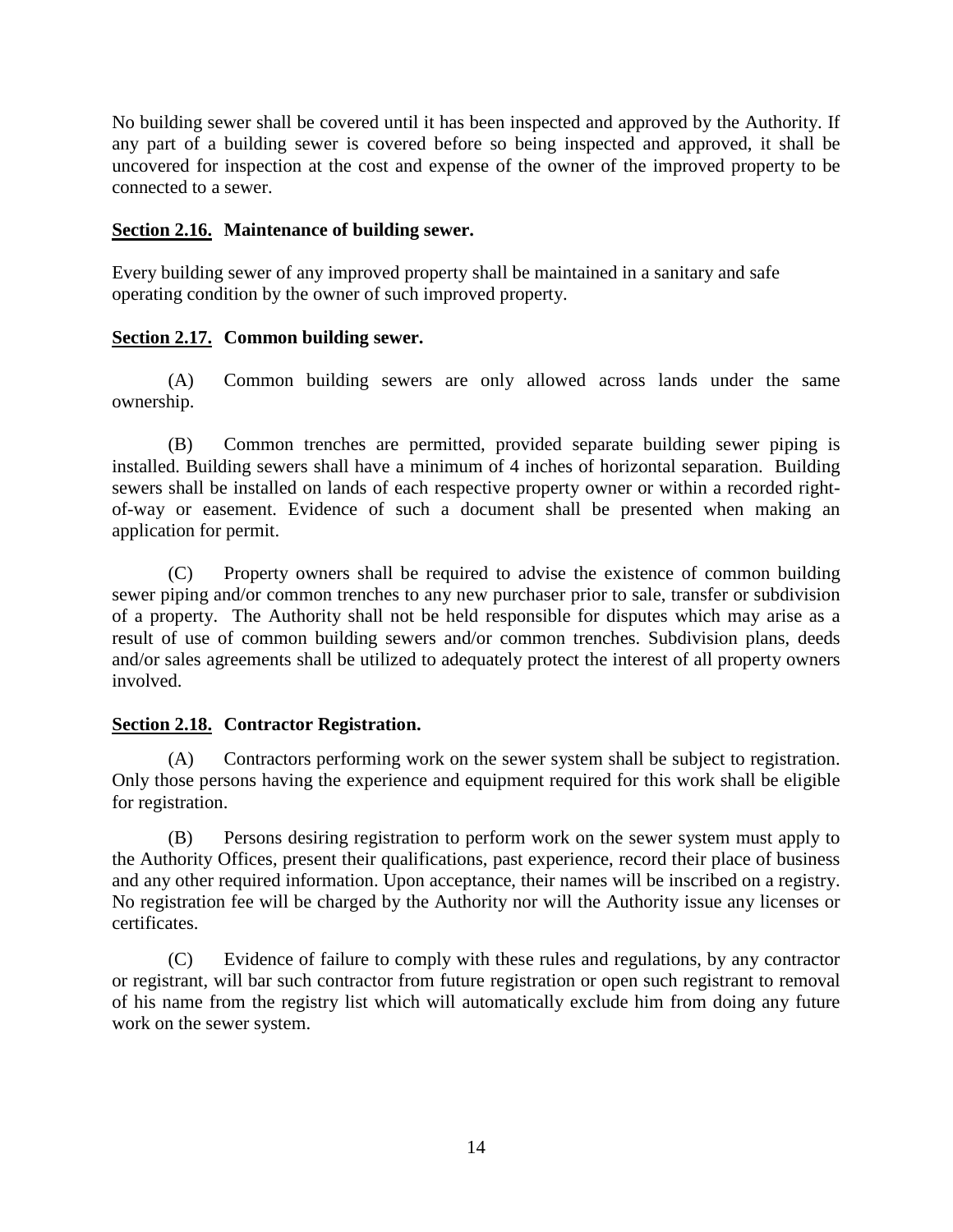#### **Section 2.19. Excavations; restoration of surfaces.**

The property owner shall be solely responsible for the means, methods, techniques, sequences, procedures for constructing the building sewer and for the safety and protection of the public thereof. Every excavation for a building sewer shall be guarded adequately with barricades and lights to protect all persons from damage and injury. Streets, sidewalks and other public property disturbed in the course of installation of a building sewer shall be restored, at the cost and expense of the owner of the improved property being connected, within 90 days after a plumbing permit is secured. Upon written request, time extensions or waivers will be reviewed and granted by the Authority on a case by case basis.

#### **Section 2.20. Remedy of unsatisfactory conditions.**

If any person shall fail or refuse, upon receipt of a notice of the Authority, in writing, to remedy any unsatisfactory condition with respect to a building sewer within 60 days of receipt of such notice, the Authority may refuse to permit such person to discharge sanitary sewage and industrial wastes into the sewer system until such satisfactory condition is remedied to the satisfaction of the Authority.

#### **ARTICLE III Rents and Charges**

#### **Section 3.1. Sewer rentals or charges.**

(A) Sewer rentals or charges are imposed upon and shall be collected from the owner of each improved property which shall be connected with the sewer system for use of the sewer system, whether such use shall be direct or indirect, which sewer rentals or charges shall commence and shall be effective as of the date of connection of each such improved property to the sewer system and shall be payable as provided herein.

(B) When, in the opinion of the Authority, the rates, rules and regulations do not apply to a particular consumer, the Authority reserves the right to make a special contract, if it is in the best interest of the Authority.

#### **Section 3.2. Computation of sewer rentals or charges.**

(A) Metered service.

(1) Except upon special written permission granted by the Authority and upon good cause shown, each dwelling unit shall be required to have installed a water meter or water meters to measure the quantity of water consumed by such dwelling unit for the purpose of computing sewer rentals or charges hereunder.

(2) Except as otherwise provided herein, sewer rentals or charges for sanitary sewage and industrial wastes discharged into the sewer system from any improved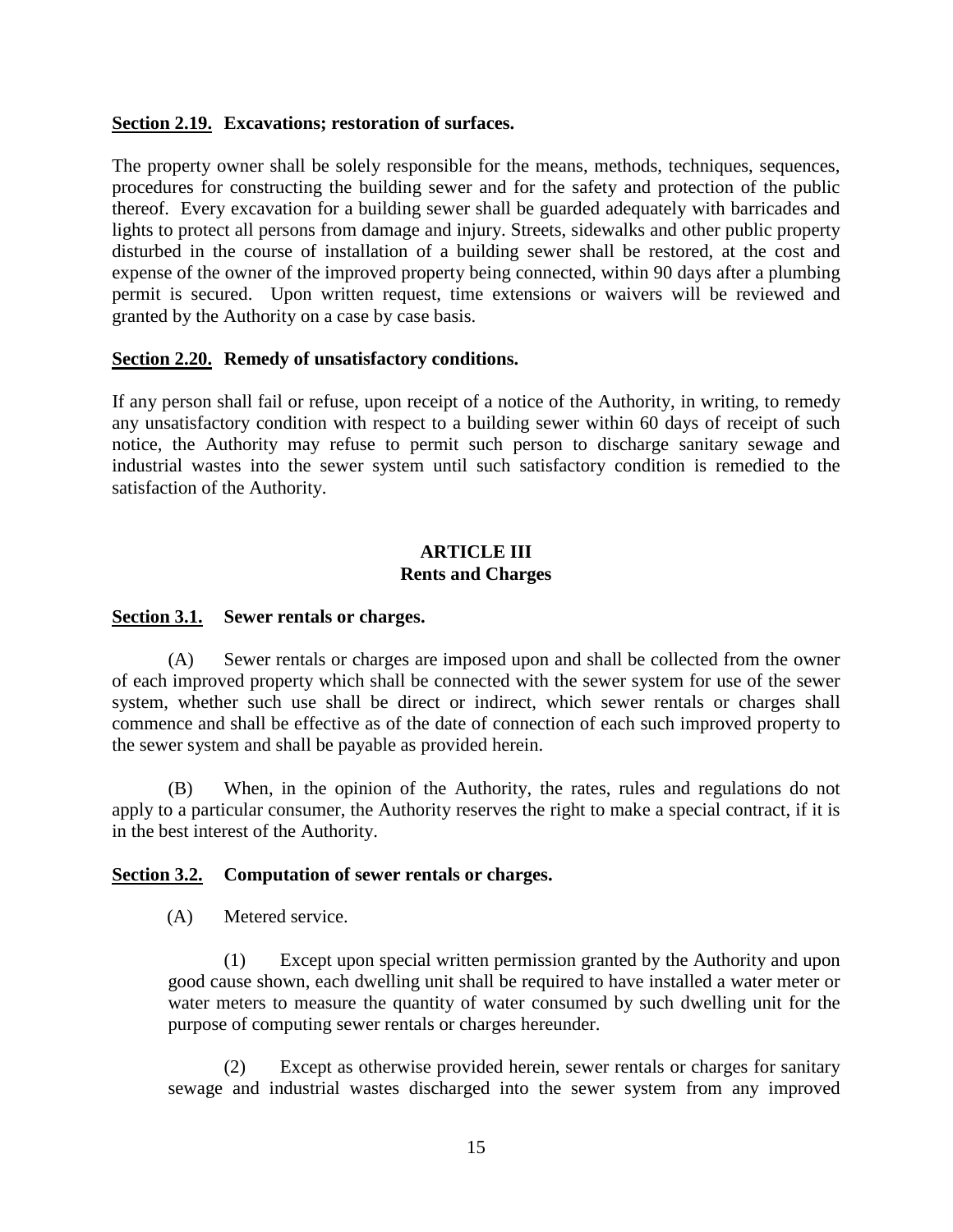property shall be based upon volume of water usage, adjusted, if appropriate, as provided in this article, where the volume of water usage shall be metered, whether by the Authority in connection with the water system or otherwise.

(3) Sewer rentals or charges for sanitary sewage and industrial wastes discharged into the sewer system from any improved property may be based upon actual metered volume of discharge, as permitted herein.

(4) In either of the foregoing cases, such sewer rentals or charges shall be computed in accordance with a metered rate schedule, subject, however, to the minimum sewer rentals or charges provided herein, as established from time to time by resolution of the board of the Authority.

(B) Flat rate. Sewer rentals or charges for sanitary sewage and industrial wastes discharged into the sewer system from any improved property when the volume of water usage shall not be metered by the Authority in connection with the water system or otherwise and when the actual volume of discharge shall not be metered as permitted herein shall be as set forth from time to time by resolution of the Authority board, the same constituting the minimum sewer rental or charge.

(C) Multiple dwellings.

(1) Each dwelling unit located in a multiple dwelling shall be billed as a separate entity, and the above-metered rate schedule and minimum sewer rental or charge shall be used in computing the sewer rentals or charges applicable to each such dwelling unit.

(2) Where the Authority grants written permission for more than one dwelling unit to be served through a common water meter for the purpose of computing sewer rentals or charges hereunder, a multiple rental or charge per quarter shall be imposed, which rental or charge shall be calculated in the following manner:

(a) The total consumption of water through such common meter shall be divided by the number of dwelling units served thereby.

(b) The metered rate schedule for computing sewer rentals or charges established under Section 3.2 shall be applied to the resultant quotient; and

(c) The resultant pro rata rental or charge for each dwelling unit shall be multiplied by the number of dwelling units receiving water service through such common water meter to arrive at the total bill for all dwelling units served through the common meter; provided, however, that there shall be charged minimum quarterly rental or charge for each such dwelling unit.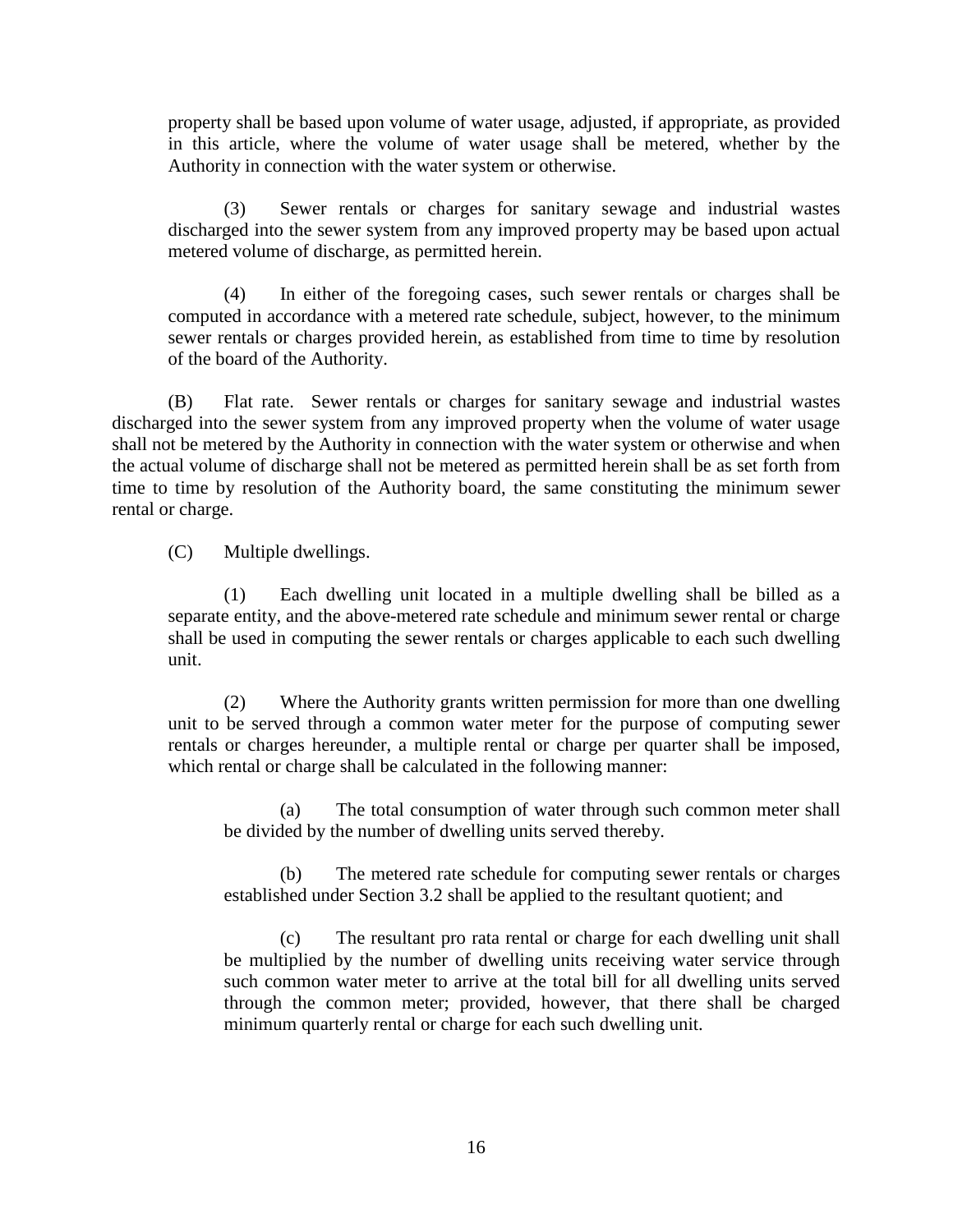# **Section 3.3. Time and method of payment.**

(A) Billing date. Sewer rentals or charges imposed hereunder shall be payable monthly. Consumers with water and sewer service from the Authority will be invoiced for both services on the same bill. Billing and payment for sewer service will be governed by the same rules and regulations applicable to billing and payment for water service.

(B) Partial month. Whenever service to any improved property shall begin after the first day or shall terminate before the last day of any monthly billing period, sewer rentals or charges for such period shall be prorated equitably, if appropriate for that portion of the monthly billing period during which such improved property was served by the sewer system.

# **Section 3.4. Liens.**

Sewer rentals or charges imposed herein shall be a lien on the Improved property connected to and served by the sewer system; and any such sewer rentals or charges which are delinquent shall be filed as a lien against the improved property so connected to and served by the sewer system, which lien shall be filed in the office of the Prothonotary of York County, Pennsylvania, and shall be collected in the manner provided by law for the filing and collecting of municipal claims.

# **Section 3.5. Measuring volume of sanitary sewage and industrial wastes.**

(A) Methods of measuring volume.

(1) Whenever the entire water supply of an improved property or, if applicable, of a dwelling unit or dwelling units located therein, discharging sanitary sewage and/or industrial wastes into the sewer system, is supplied by the water system, the volume of water furnished, as determined from meter readings of the water system, shall be used as the measure of discharge of sanitary sewage and/or industrial wastes in computing sewer rentals or charges, subject to adjustment, if appropriate as provided in this article.

(2) Whenever an improved property or, if applicable, a dwelling unit or dwelling units located therein, discharging sanitary sewage and/or industrial wastes into the sewer system, shall have a source or sources of water supply in addition to or other than the water system, the owner of such improved property shall provide a meter or meters on such additional or other source or sources of water supply. The total volume of water consumed, as determined from the meter readings of the water system and the meter readings of the meter or meters on such additional or other source or sources of water supply, or the meter readings of the meter or meters on such other source or sources of water supply, as appropriate, shall be used as the measure of discharge of sanitary sewage and/or industrial wastes in computing the sewer rentals or charges, subject to adjustment, if appropriate, as provided in this article.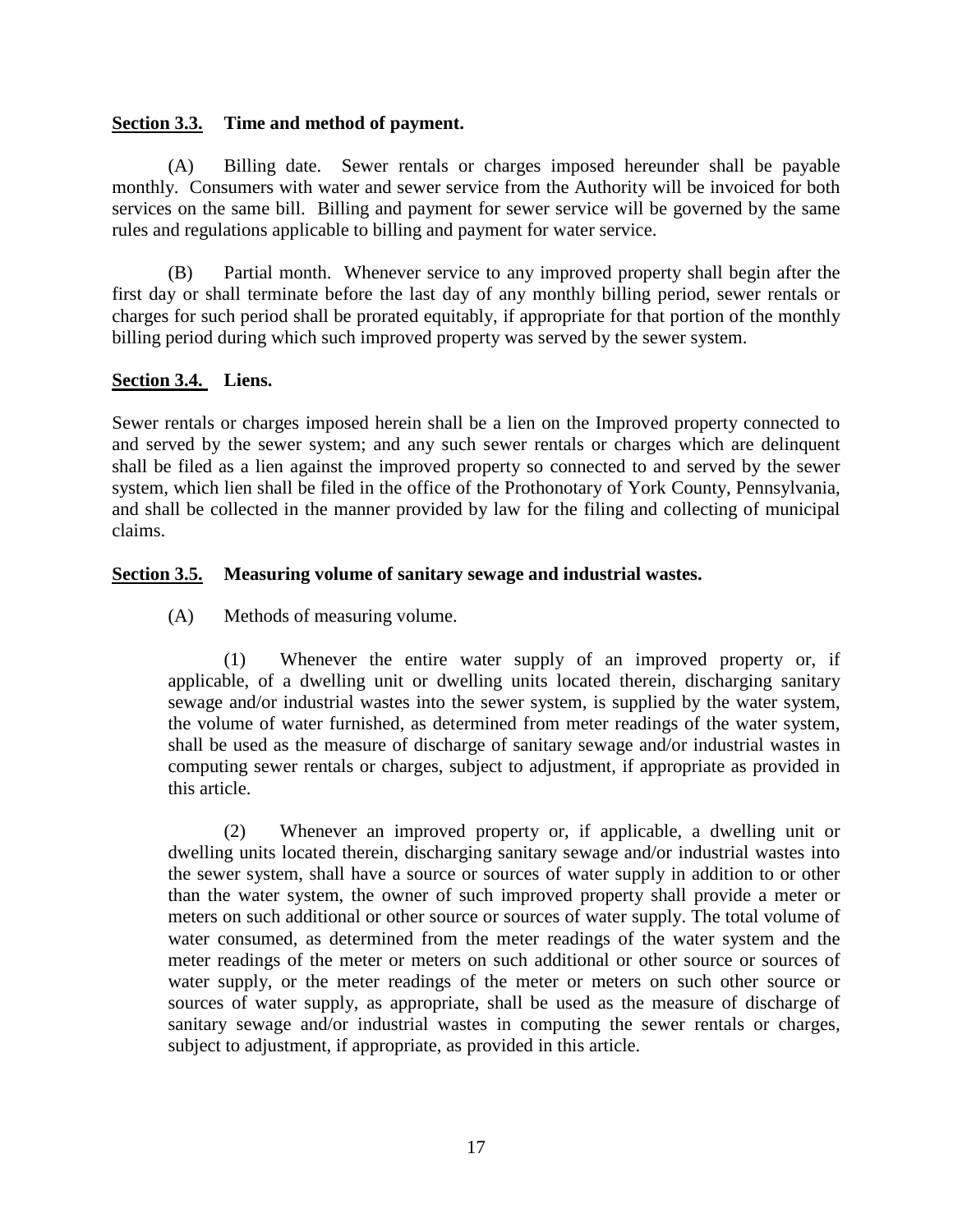(3) Whenever an institutional or industrial use or establishment shall use water from the water system and/or water from a source or sources of supply in addition to or other than the water system for cooling or unpolluted commercial or industrial process purposes and all or part of the water so used shall not be discharged into the sewer system, the volume used as the measure of discharge of sanitary sewage and/or industrial wastes in computing sewer rentals or charges may be adjusted by one of the following methods:

(a) By installing a meter or other measuring device on the connection to the sewer system. The reading from such meter or measuring device shall be used as the measure of discharge of sanitary sewage and/or industrial wastes in computing sewer rentals or charges.

(b) By installing a meter or other measuring device to measure the volume not being discharged into the sewer system. The readings from such meter or measuring device shall be deducted from the total water meter readings and the remainder shall be used as the measure of discharge of sanitary sewage and/or industrial wastes in computing sewer rentals or charges.

(c) If it is not practical, in the opinion of the Authority, to install a meter or other measuring device to determine continuously the volume not discharged into the sewer system, the Authority shall determine, in such manner and by such method as it may prescribe, the percentage of metered water which is being discharged into the sewer system. The quantity of water used as the measure of discharge of sanitary sewage and/or industrial wastes in computing sewer rentals or charges shall be the percentage so determined of the quantity measured by the water meter or meters. Any dispute as to such estimated percentage shall be submitted to the Authority after notice of such estimate. The decision of the Authority with respect to the matter shall be final for the thencurrent calendar year.

(B) Measuring devices. Meters or other measuring devices shall not be owned by the Authority in connection with the water system but shall be required or permitted under provisions of this article and shall be furnished and installed by the owner of the improved property at his expense, and shall be under the control of the Authority and may be tested, inspected or repaired by the Authority when necessary. The owner of the improved property upon which such meter or other measuring device shall be installed shall be responsible for its maintenance and safekeeping; and all repairs thereto shall be made at the expense of the owner, whether such repairs shall be made necessary by ordinary wear and tear or other causes. Bills for such repairs, if made by the Authority, shall be due and payable immediately upon completion of such repairs and shall be collected in the same manner as quarterly bills for sewer rentals or charges.

(C) Meter readings. The Authority shall undertake the reading of all meters or other measuring devices and the same shall be available to the Authority at all reasonable times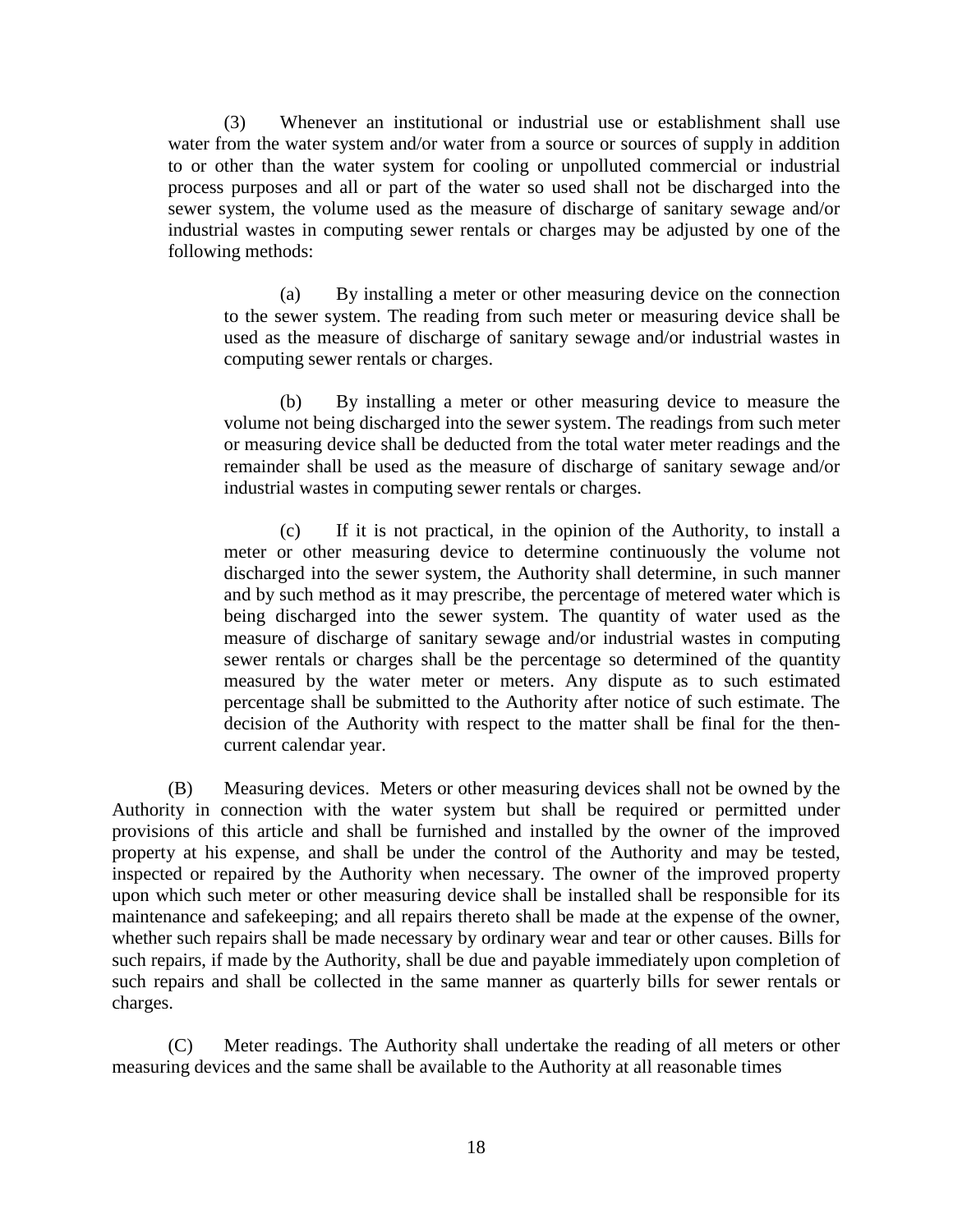# **Section 3.6. Right of access.**

The Authority shall have the right of access at reasonable times to any part of any improved property served by the sewer system as shall be required for the purposes of inspection, measurement, sampling and testing and for performance of other functions relating to service rendered by the Authority through the sewer system. The Authority may make reasonable charges for such inspections to users of the sewer system.

# **Section 3.7. Responsibility of owners of improved properties.**

The owner of each improved property connected to the sewer system shall be responsible for all acts of tenants or other occupants of such improved property insofar as such acts shall be governed by provisions of this article.

# **Section 3.8. Termination of service.**

Upon failure of any consumer or owner to comply with these rules and regulations or upon termination of sewer service for any reason, the Authority may discontinue sewer service by shutting off the supply of water at the curb stop or by removal of the meter and capping of the line at the expense of the owner. Turn-on rates for water service shall apply in such cases before service will be restored. In the case of the owner not being the ultimate consumer, disconnection of water service must be in accordance with the Utility Service Consumers & Tenants Act, 68 P.S. § 399.1, *et seq*. Termination of water service shall further be regulated by these rules and regulations as follows:

(A) A violation notice shall be mailed to the consumer and owner specifying the violation, notifying the consumer that the violation must be remedied within 10 days or, if the consumer fails to remedy the violation, water service will be terminated 5 days thereafter.

(B) Failure to make payment for a water and sewer service bill on the due date shall be deemed a notice of violation as of the due date and thereafter the Authority will follow the water termination procedures set forth in the rules and regulations for water service.

(C) If water service is terminated, it shall not be restored until all water and sewer bill delinquencies, interest, penalties and turn-on fees are paid in full, or until reasonable assurance is provided that the consumer will comply with the rules and regulations, as the violation may apply. Charges and fees for water service turn-on shall be the same as set forth in the rules and regulations for water service.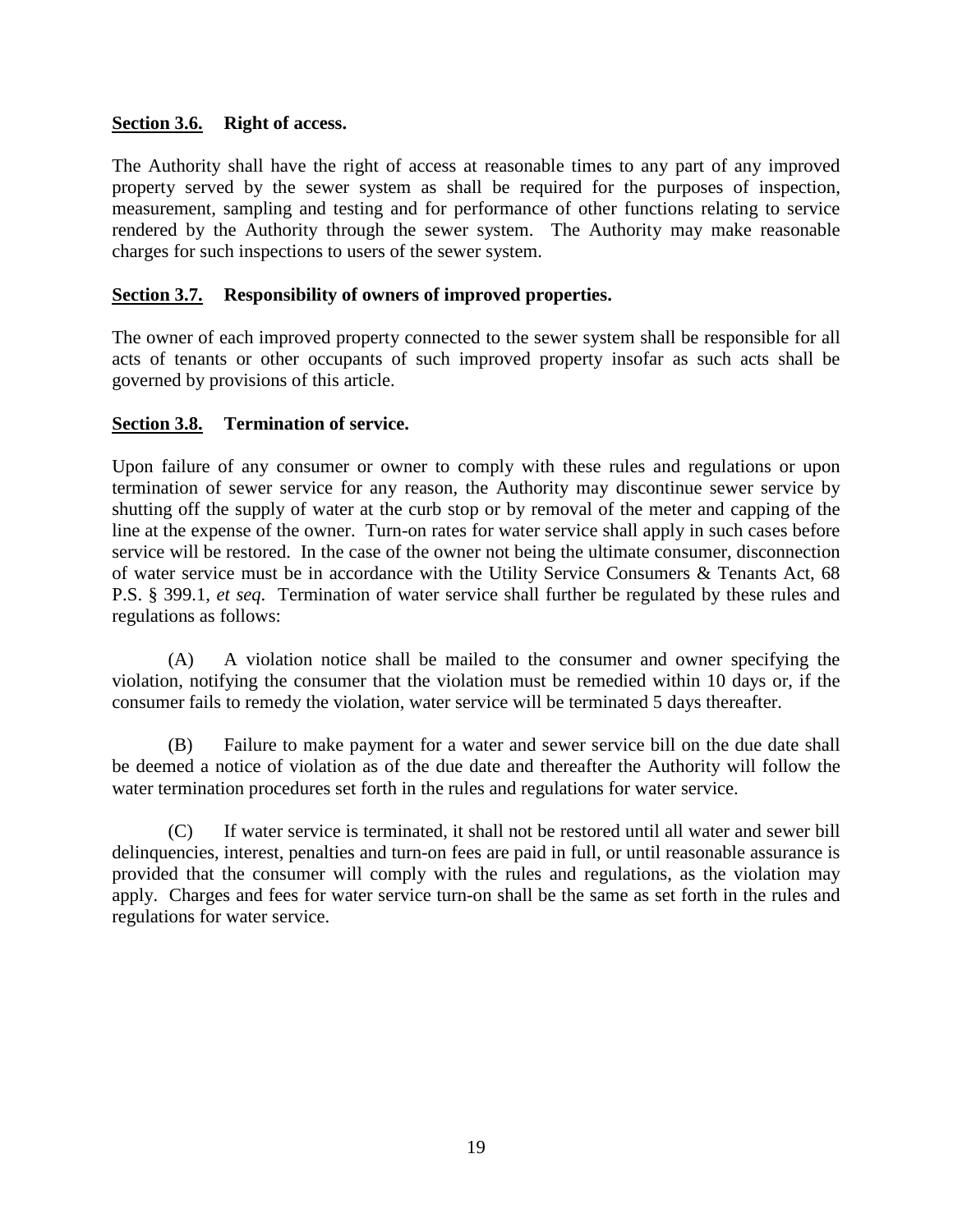# **ARTICLE IV REGULATION OF SEWER SERVICE**

# **Section 4.1. Drains to be adequate.**

It shall be the duty of every person owning or constructing any drain, soil pipe, passage or connection between a sewer, and any ground, building or establishment served thereby, as well as every person owning or in control or in possession of any such ground, building or establishment, to cause and require such drain, soil pipe, passage or connection to be adequate for its purpose and such that all material entering the same shall at all times pass freely through the same.

# **Section 4.2. Grease interceptors.**

A grease interceptor shall be installed in the waste line leading from the sinks, drains or other fixtures in the following establishments, when in the judgment of the Authority, a hazard exists: restaurants, hotel kitchens, bars, factory, school, social or other cafeterias or restaurants, clubs or other establishments where grease can be introduced into the drainage system in quantities that can effect line stoppage or hinder sewage disposal.

# **Section 4.3. Public garages and service stations.**

Every public garage, service station or other structure for the housing, sale, servicing or repair of motor vehicles shall be provided with a proper means for draining the floors or pits. They shall have a special connection discharging through an intercepting trap, located under the direction of the Authority. Such trap shall be so arranged as to intercept all oil, gasoline, or other flammable fluids, sand, silt and other solids for the purpose of excluding the same from the sewage system. Such trap shall be water tight, so located as to be easily accessible for cleaning and inspection, provided with a suitable manhole frame and cover, and of a design and capacity approved by the Authority, in advance of installation. Oil, gasoline, or other flammable fluids, sand, silt or other solids shall be regularly removed and promptly disposed of, and the trap shall be maintained to insure the exclusion of such substances from the sewage system.

#### **Section 4.4. Garbage grinders.**

Garbage grinders or disposal units may be installed in private residences only, and shall be subject to the approval of the Authority as to the ability of such grinder to properly grind food waste disposed of therein.

#### **Section 4.5. Direct cross-connections prohibited.**

No direct cross connections shall be made between the water supply and the plumbing connected to the sewer in such a manner as to permit back-siphonage of sewage in the water supply system.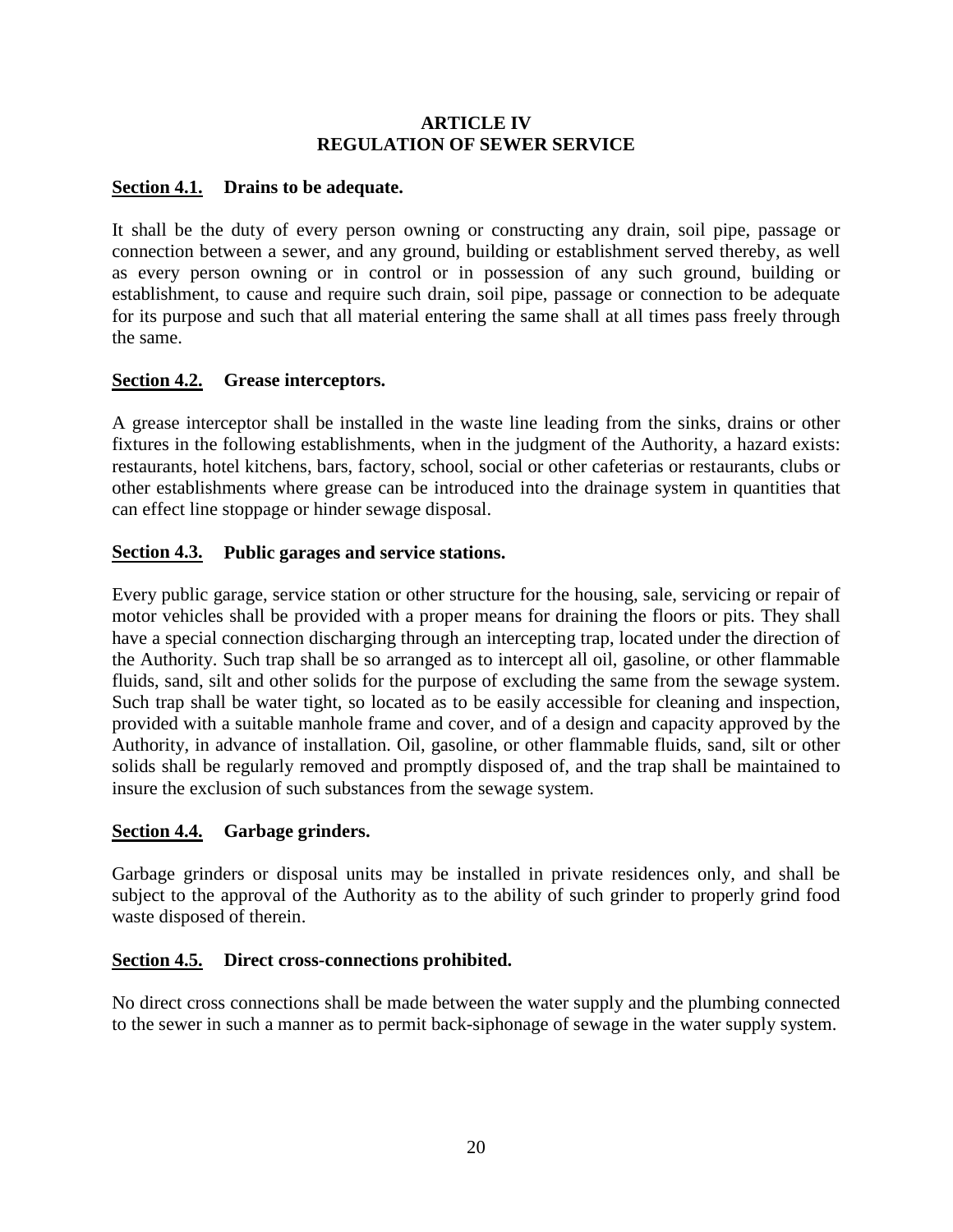# **Section 4.6. Sump pumps.**

A sump pump may connected to the sewer system only under the following conditions:

(i) Only domestic sewage waste originating within the household shall be discharged from the sump.

(ii) The sump shall be constructed with water-tight sides and bottom, and shall admit no ground or surface waters. No pipe shall discharge into the sump which serves to drain ground water under cellar floor slabs or from around foundations.

(iii) Where any sump pump is connected to the sewer it shall be so noted upon the plumbing permit and the Authority shall at all times have the right to inspect the sump, and in the event that waters other than domestic sewage waste are determined to be entering the sump, the Authority shall have the right to order the disconnection of said sump from the sewer and such order shall be immediately carried out.

# **Section 4.7. Backwater valves.**

Where the lowest drain in the building is 6 feet or less from the top of the public sewer main, a backwater valve shall be installed on the down-stream side of all waste lines or drains which empty into the house drain. The exception to this rule will be where the backwater valve can be placed on a drain line which carries waste from all drains within the six foot height separately from drains on a higher level. Provisions shall be made to service the backwater valve in the future.

#### **Section 4.8. Abandoned cess pools.**

Abandoned cess pools must be left in a safe condition, preferably by filling with compacted material. Where service lines pass over cess pools, they shall be bridged with a full length of ductile iron pipe (not less than 16 feet). The ends of the pipe are to be firmly bedded on both sides of the cess pool to secure firm bearing in order to develop the full flexural strength of the pipe.

#### **Section 4.9. Inspection.**

Upon completion of each connection to the sewer system, the Authority office is to be notified and an appointment made for inspection. Inspections should be arranged for as soon as the work is completed, in order to minimize the chance of cave-ins. Where they do occur, all caved-in material must be removed and required repairs, if any, made to the pipe. All pipes and pipe joints must be visible and accessible to the Authority. If the work is satisfactory, the permit, which must be on hand at the time of the inspection, will be endorsed and returned to the owner.

#### **Section 4.10. Laterals.**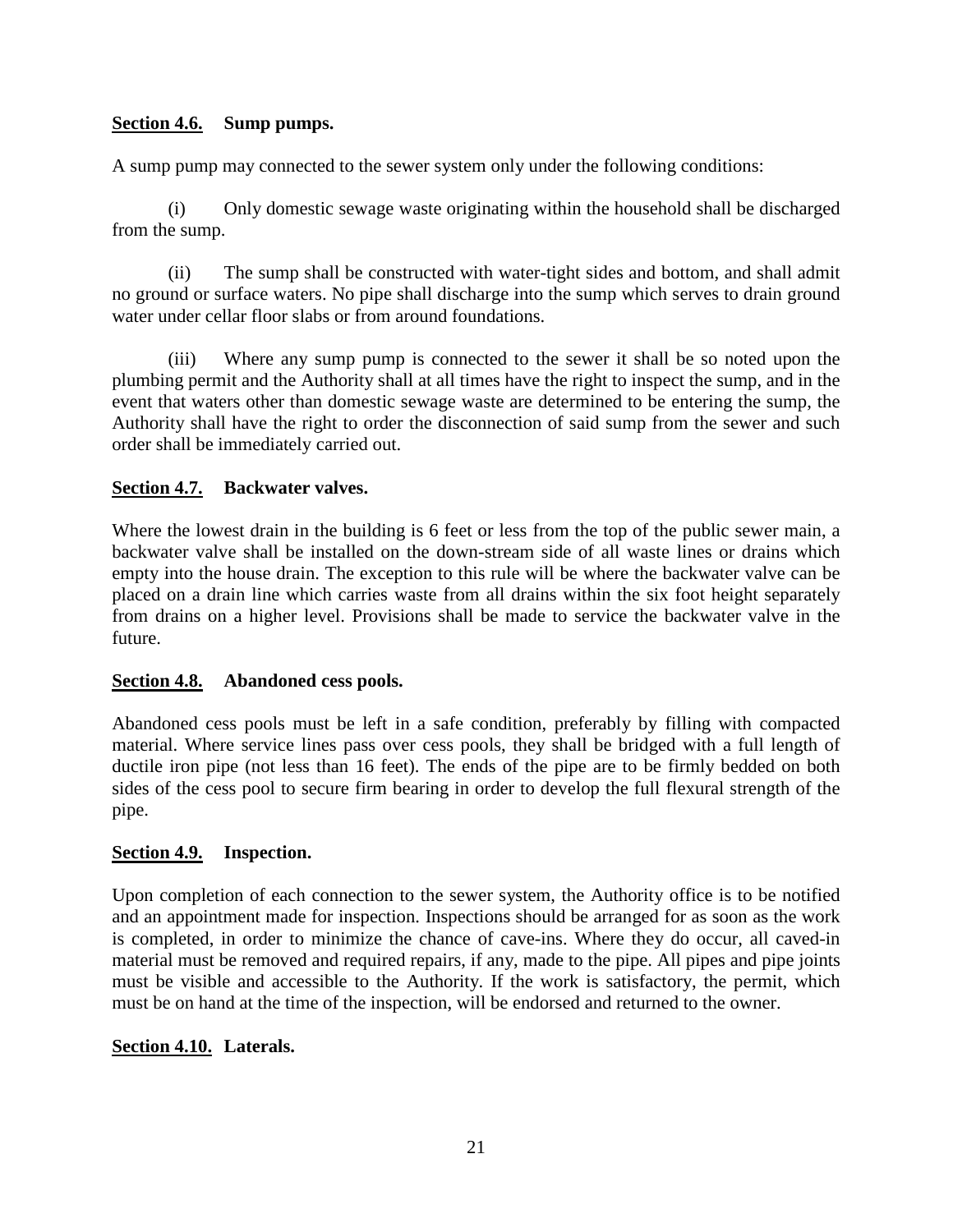Following dedication and acceptance by the Authority, the Authority owns the lateral from the main sewer line to the curb line within the limits of the permanent sewer easement or public right-of-way. All maintenance and repairs of such portion of the lateral, from the time of acceptance on, shall be the responsibility of the Authority. The remaining portion of the lateral, from the curb line or limits of the permanent sewer easement or public right-of-way to the building, shall be owned by the property owner and all maintenance and repairs shall be the responsibility of the property owner. The lateral shall be laid and installed at the expense of the property owner, but shall be subject at all times to the inspection and approval of the Authority or its duly authorized representative who shall have supervision and control over the same.

# **Section 4.11. Damage to sewer system.**

(A) The property owner shall be solely responsible for the means, methods, techniques, sequences, and procedures for constructing the building sewer and for the safety and protection fo the public thereof.

(B) It shall be unlawful for any person to uncover, tap, repair or interfere with any facilities of the sewer system without proper notification to, and authorization of, the Authority.

(C) Sewer lines, owned and maintained by the Authority or the municipality, shall not be tampered with or obstructed in any way which would interfere with proper use.

(D) During construction of any private dwelling, building, street or during any excavation work, if a pipe line owned by the Authority should be uncovered, the Authority shall be notified immediately; the person so acting shall be responsible for any damage resulting from such work, either physical damage, or damage due to freezing of the pipe line.

#### **Section 4.12. Interference with easements.**

(A) It shall be unlawful for any person to encroach, impair, obstruct or otherwise interfere with any easement of the Authority without proper notification to, and written authorization of, the Authority.

(B) It shall be unlawful for any person to construct any improvements or perform any excavation or other construction work in an easement of the Authority without first submitting a plan detailing the work to the Authority. The Authority will review the plan and issue a written determination whether the proposed work may proceed, along with any conditions deemed necessary by the Authority. Any person performing any work shall be responsible for any damage to any facilities of the sewer system resulting from such work.

(C) The Authority may take any actions permitted under these rules and regulations or at law to remedy a violation of this section, including, without limitation, entry upon the property to remove obstructions and the entry of a municipal lien on the property for the costs of such removal.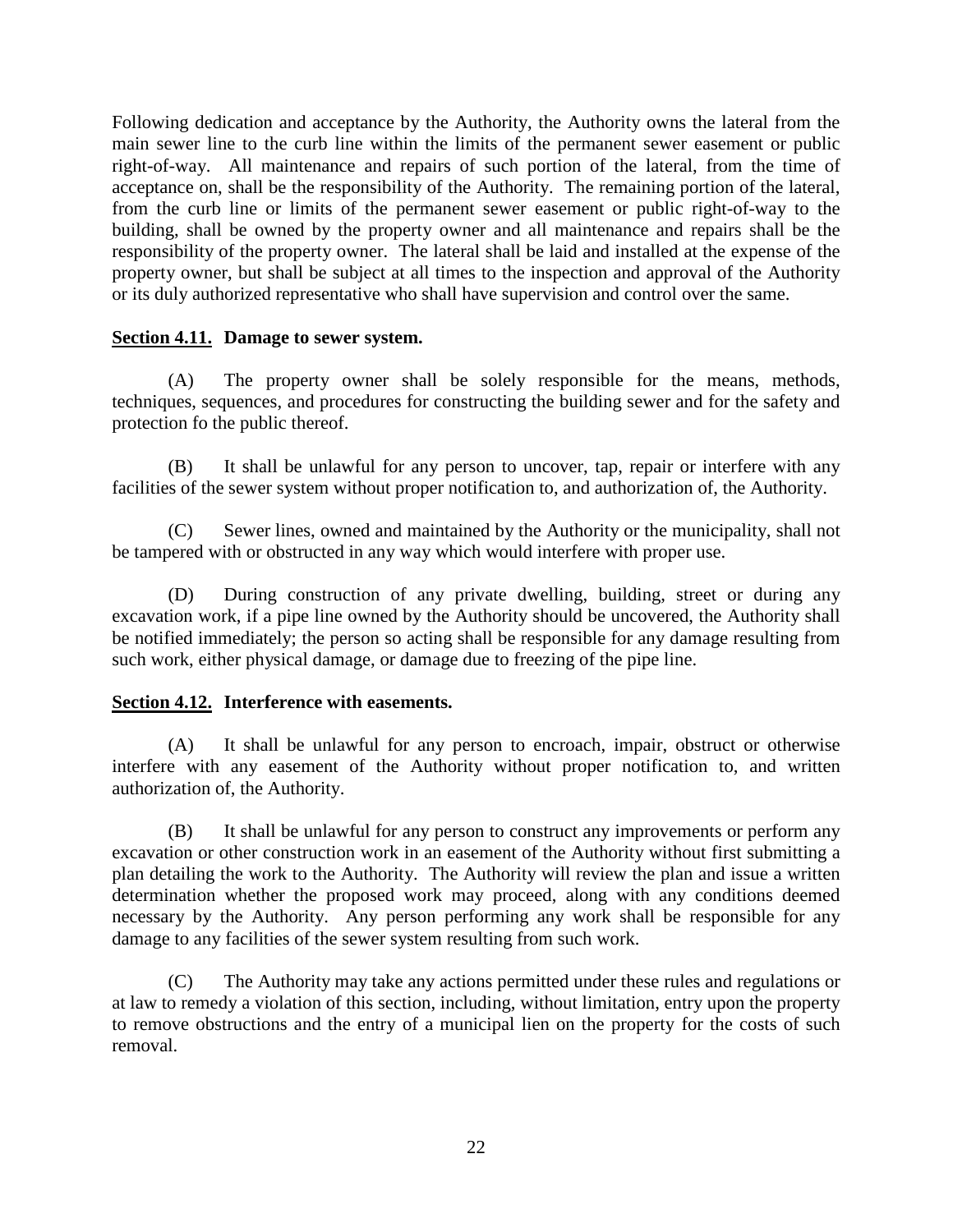#### **Section 4.13. Standard methods and procedures for sewer extensions.**

(A) Plan Submission and Approval. Any person desiring to construct a sewer extension shall submit a signed Sewer Extension Agreement, along with an application fee, to the Authority. Forms for the Sewer Extension Agreement may be obtained from the Authority Office. All plans for sewer extensions must be approved by the Authority before any construction may begin. The Authority may from time to time adopt or amend by resolution policies and procedures for the review and approval of plans.

(B) Rights-of-Way. Sewer extensions may only be constructed across permanent sewer easements or rights-of-way conveyed to the Authority. All permanent sewer easements or rights-of way necessary for construction of a sewer extension must be obtained before any construction may begin. Permanent sewer easements or rights-of-way will be of the nature and width prescribed by the Authority Engineer for the construction, maintenance, repair and placement of water lines and appurtenant facilities, including, but not limited to valves, valve boxes, manholes and service lines. Developer must also obtain any temporary easements necessary for the construction and installation of the sewer extension.

(C) Financial Security. The Authority may require the developer to post financial security in the amount and of the type provided for in the Municipality Authorities Act, 53 Pa.C.S. § 5607(d)(23) to insure the completion in accordance with the approved plan and with the rules and regulations of the authority of any water mains or sanitary sewer lines, or both, and related apparatus and facilities, required to be installed by the developer under the approved plan, provided, however, the developer agrees that the portion of the financial security posted for construction of the water main extension will not be reduced or released without prior inspection and approval of the Authority.

(D) Final Inspection and Dedication.

(1) After completion of construction, the developer will submit a signed Acceptance Agreement to the Authority. Upon approval of the Acceptance Agreement by the Authority, the sewer extension and all appurtenances shall become the property of the Authority.

(2) Within 45 days after acceptance of the sewer extension by the Authority, the developer must provide the Authority with an "AS BUILT" drawing of the project, signed and sealed by a registered professional engineer. The "AS BUILT" drawing will include electronic mapping data for the project in a GIS-compatible format approved by the Authority.

(3) Upon acceptance of the sewer extension and submission of an acceptable "AS BUILT" drawing, the Authority shall allow the new sewer extension to be placed into service.

(4) The Authority may, at its discretion, supply interim service through the sewer extension if requested, provided, however, that no sewer service provided through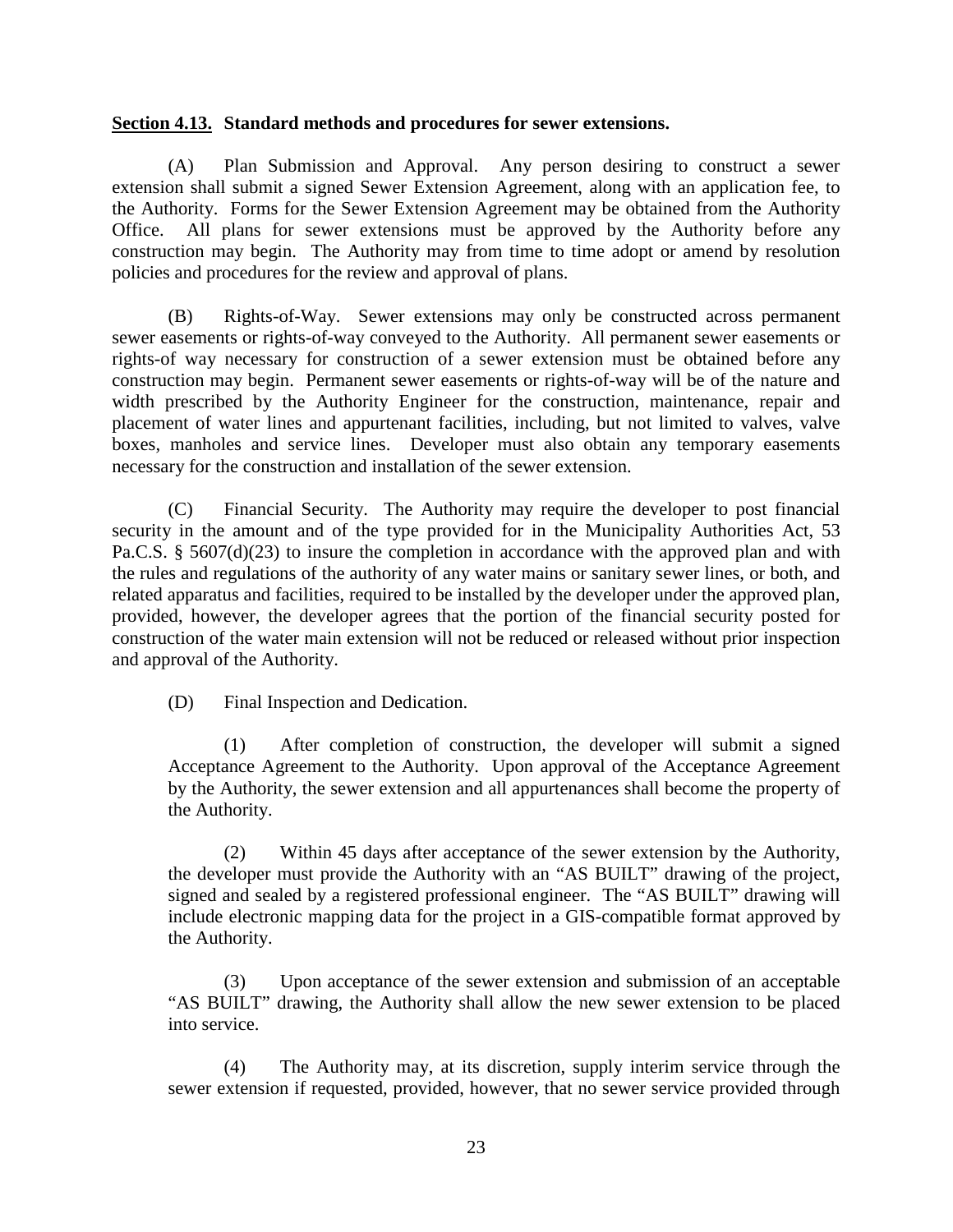a sewer extension constructed hereunder shall be deemed permanent service until acceptance of the sewer extension and submission of an "AS BUILT" drawing as required in this subsection (e).

(5) The Authority may, as a condition of acceptance of dedication, require posting of financial security to secure the structural integrity of the improvements as well as the functioning of the improvements in accordance with the design and specifications as depicted on the final plan and the Authority's rules and regulations. The financial security shall be in an amount and duration as provided for in the Municipality Authorities Act, 53 Pa.C.S. § 5607(d)(23).

(E) Costs. All application, permit, recording, engineering, inspection, legal and other Authority expenses incurred for the project are the responsibility of the developer.

(F) Enforcement. A violation of any of the procedures in this Section 4.13 will result in cancellation of water service and subject the developer and any contractor to the enforcement and penalty provisions of these rules and regulations. In the case of a phased development, service may be canceled to all phases of the development, at the discretion of the Authority. A waiver by the Authority of any of the requirements of this Section 4.13 shall not be deemed a waiver of any other requirements described herein.

# **ARTICLE V COMMERCIAL AND INDUSTRIAL DISCHARGES**

# **Section 5.1. Admission of Waste to Public Sanitary Sewage System.**

(A) General. The economy and desirability of the combined treatment of industrial wastes and sanitary sewage is recognized. In general, any and all industrial wastes may be discharged to the public sanitary sewage system except those that are deemed harmful to the system or are specifically prohibited by this article. However, it is recognized that the treatment of these wastes add to the cost of operating and maintaining the public sanitary sewage system. Such additional costs must, therefore, be borne by the person or persons receiving the benefit of such treatment.

(B) Harmful Wastes. The Authority reserves the right to refuse connection to the public sanitary sewage system for the discharge of deleterious industrial wastes or to compel discontinuance of the use of the system for such wastes or to require pretreatment and/or equalization of flow thereof in order to prevent harmful or adverse effects upon the system. The design, construction and operation of such pretreatment facilities and/or flow equalization facilities shall be made at the sole expense of the person discharging said wastes and shall be subject to the approval of the Authority board or its designated representative.

(C) Harmful Characteristics. In general, waste shall be considered harmful to the public sanitary sewage system if it may cause any of the following damaging effects: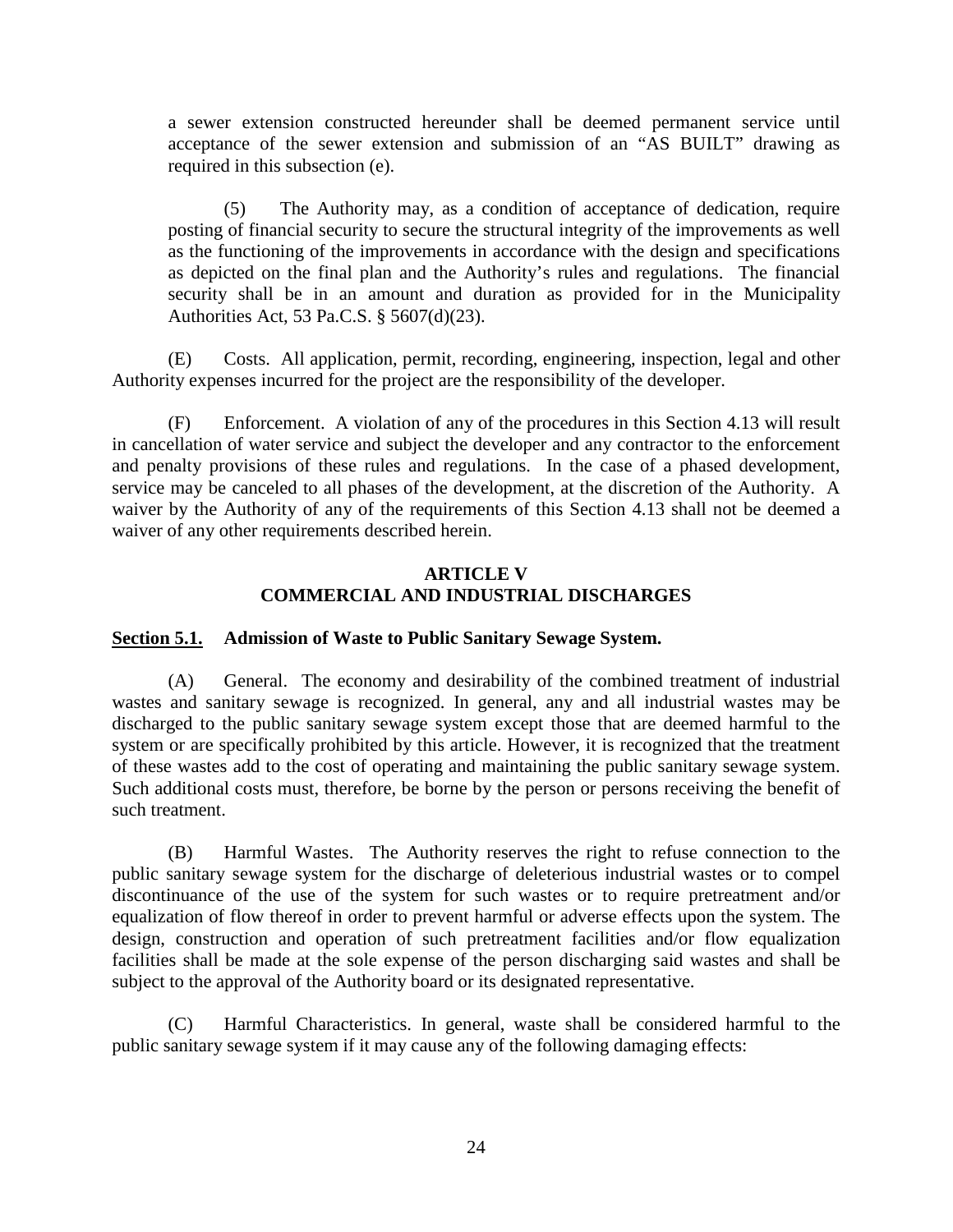(1) Chemical reaction either directly or indirectly with the materials of construction of the public sanitary sewage system in such a manner as to impair the strength or durability of any sewer system structures.

(2) Mechanical action that will destroy any sewer system structures.

(3) Restriction of the hydraulic capacity of any sewer system structures.

(4) Restriction of the normal inspection or maintenance of any sewer system structures.

- (5) Danger to public health and safety.
- (6) Obnoxious conditions inimical to the public interest.

#### **Section 5.2. Licenses and Permits.**

(A) Industrial User Permits.

(1) All industrial users proposing to contribute to the public sanitary sewage system shall make application for an industrial user permit. All existing significant industrial users contributing to the public sanitary sewage system at the time of the adoption of this article shall obtain an industrial user permit within 90 days after the effective date of this article. The users required to apply for an industrial user permit shall complete and file with the Township an industrial user permit application form approved by the Township, accompanied by a nonrefundable processing fee to be set through a resolution of the Township. Proposed new industrial users shall apply at least 90 days prior to connecting to or contributing to the public sanitary sewage system. In support of the application, the user shall submit, in units and terms appropriate for evaluation, the following information including, but not limited to:

(a) Name, address, location and phone number.

(b) SIC number according to the *Standard Industrial Classification Manual*, Bureau of the Budget, 1987.

(c) Name of responsible individual.

(d) Wastewater constituents and characteristics, before and after pretreatment, as determined by a reliable analytical laboratory.

(e) Time and duration of contributions.

(f) Average daily wastewater flow rates, including daily, monthly and seasonal variations, if any.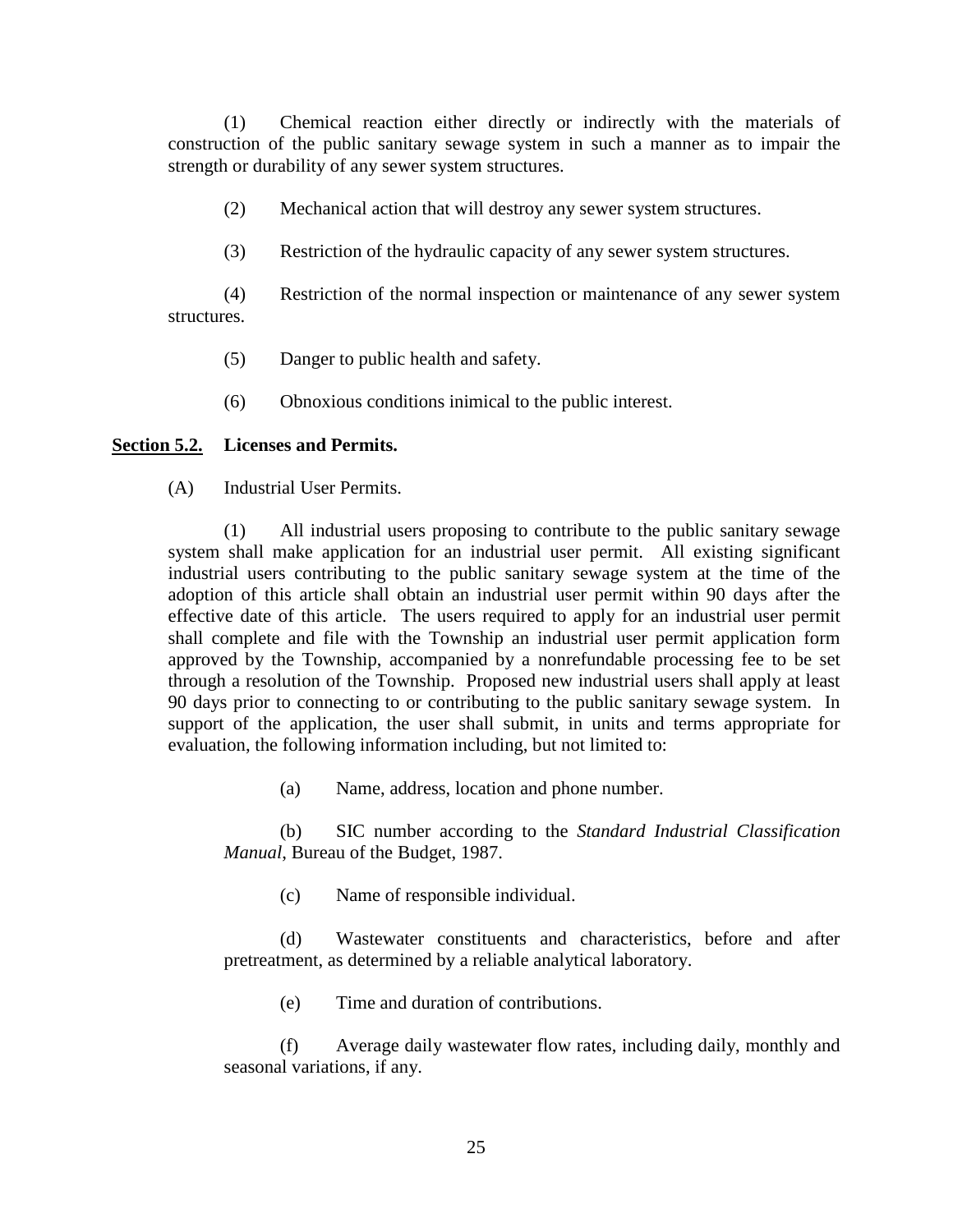(g) Site plans, plumbing plans and details to show all sewers, sewer connections and appurtenances by the site, location and elevation.

(h) Description of activities and plant processes on the premises, including all materials which are or could reasonably be discharged.

(i) Where known, the nature and concentration of any pollutants in the discharge which are limited by the Authority, state or federal pretreatment standards, and a statement regarding whether or not the pretreatment standards are being met on a consistent basis and if not, whether additional operation and maintenance (O&M) and/or additional pretreatment is required for the user to meet applicable pretreatment standards.

(j) If additional pretreatment and/or O&M shall be required to meet the pretreatment standards, the shortest schedule by which the user shall provide such additional pretreatment must be implemented. The completion date in this schedule shall not be later than the compliance date established for the applicable pretreatment standard.

(k) Number and type of employees, and hours of operation of plant and proposed or actual hours of operation of pretreatment system.

(l) Any other information as may be deemed by the Authority to be necessary to evaluate the permit application.

(2) The completed application shall be signed by the user's responsible individual whose signature shall be acknowledged before a notary public. The Township shall evaluate the data furnished by the industrial user for completeness and may require additional information. After evaluation and acceptance of the data furnished as a complete application, the Township may for cause shown either refuse to issue or may issue a wastewater contribution permit, subject to terms and conditions provided herein, or may issue a commercial/industrial discharge permit in accordance with subsection B of this article.

(B) Commercial/Industrial Discharge Permits. When required by the Township, industrial and commercial users shall obtain a commercial/industrial discharge permit. After reviewing the industrial user permit application form referenced in subsection A of this article, the Township may issue a commercial/industrial discharge permit in accordance with guidelines determined by the Township's representative.

(C) Terms and Conditions of Industrial User Permits.

(1) Industrial user permits shall contain at least the following terms and conditions:

(a) Maximum discharge flow rate.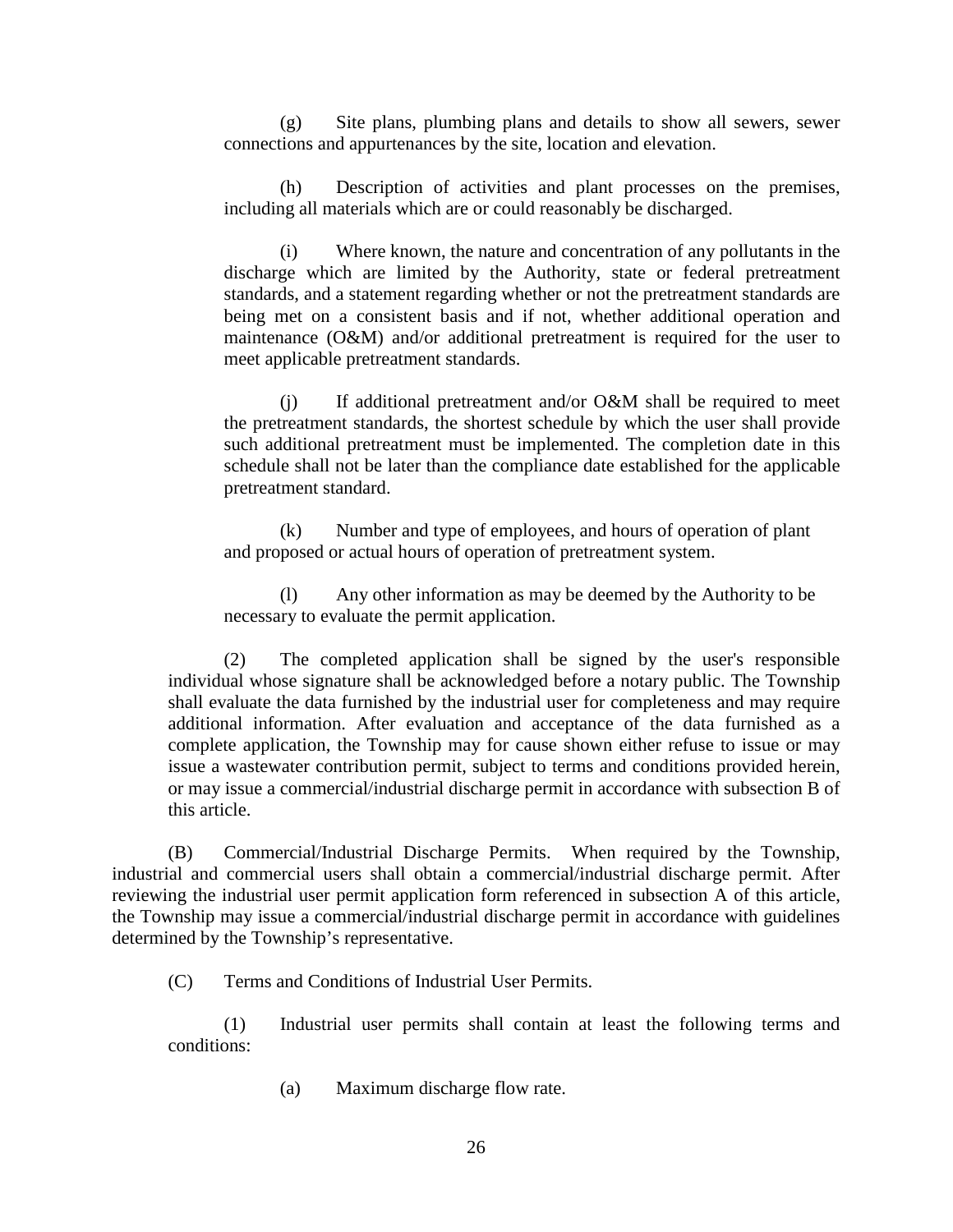(b) Term of permit.

(c) Statement of non-transferability.

(d) Definitions.

(e) Effluent limits, including Best Management Practices (if necessary), based on applicable Pretreatment Standards.

- (f) General limitations.
- (f) Specific limitations.
- (g) Special conditions.

(h) Self-monitoring and reporting requirements (including sampling, reporting, notification and recordkeeping).

- (i) Notification requirements for slug discharges.
- (j) Statement of applicable civil and criminal penalties.
- (k) Reopener clause.
- (l) Compliance schedules (if required).

(2) Industrial user permits shall be issued for a specified time period, not to exceed five years. The user shall apply for permit reissuance a minimum of 90 days prior to the expiration of the user's existing permit. The application must be accompanied by a nonrefundable processing fee as established by a resolution of the Township. The terms and conditions of the permit may be subject to modification by the Authority during the term of the permit to accommodate changing conditions and as local, state and federal laws, rules and regulations are modified or amended or other just cause exists. The user shall be informed of any proposed changes in his permit at least 45 days prior to the effective date of change. Any changes or new conditions in the permit shall include a reasonable time schedule for compliance, including a comment period which shall be the first 30 days of the 45 day period prior to the effective date of change.

(D) Terms and Conditions of Commercial/Industrial Discharge Permits.

(1) Commercial/Industrial discharge permits shall contain at least the following terms and conditions:

(a) Maximum discharge flow rate.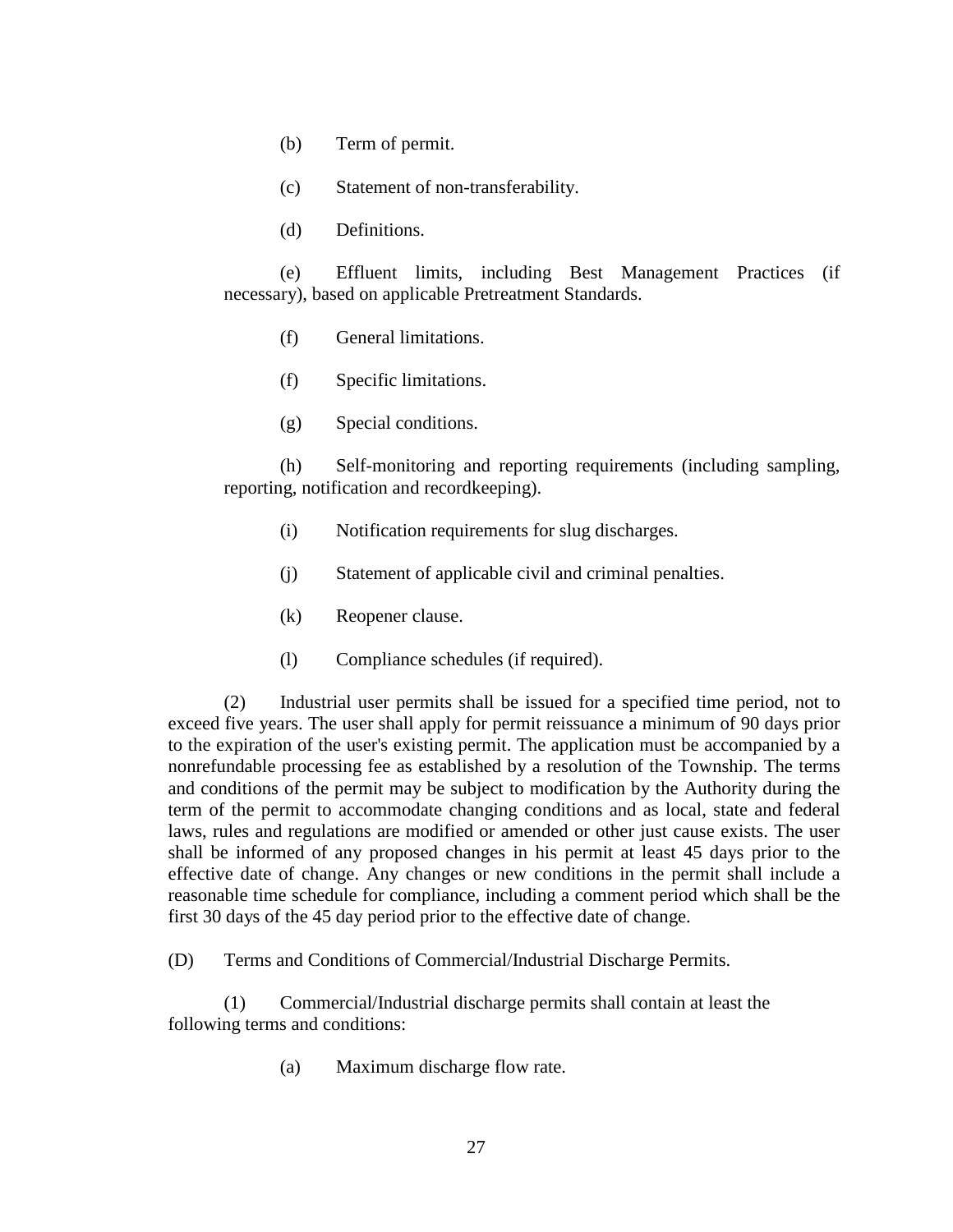- (b) Term of permit.
- (c) Definitions.
- (d) General limitations.
- (e) Specific limitations.
- (f) Special conditions.
- (g) Annual reporting requirements.
- (h) Reopener clause.

(2) Commercial/Industrial discharge permits shall be issued for a specified time period, not to exceed 5 years. The user shall apply for permit reissuance a minimum of 90 days prior to the expiration of the user's existing permit. The application must be accompanied by a nonrefundable processing fee to be set through a resolution of the Township. The terms and conditions of the permit may be subject to modification by the Authority during the term of the permit to accommodate changing conditions and as local, state and federal laws, rules and regulations are modified or amended or other just cause exists. The user shall be informed of any proposed change in his permit at least 45 days prior to the effective date of change. Any changes or new conditions in the permit shall include a reasonable time schedule for compliance, including *a* comment period which shall be the first 30 days of the 45 day period prior to the effective date of change.

(E) Industrial Use Permit Not Assignable. Industrial user permits are issued to a specific user for a specific operation. An industrial user permit shall not be assigned or transferred or sold to a new owner, new user, different premises or a new or changed operation without the approval of the Township. Any succeeding owner or user shall also comply with the terms and conditions of the existing permit or license.

(F) Permit and License Revocation. Industrial user permits shall be subject to revocation according to the provisions outlined in Section 5.4 of this article. Commercial/industrial discharge permits shall be subject to revocation according to the provisions outlined in Section 5.4 of this article.

(G) Discharge Scheduling. Whenever the Township deems it advantageous to the Authority to have an industrial user discharge its industrial waste into the sanitary sewer system at a rate of flow and at a time of day which shall have a favorable effect upon the operation and maintenance of the sanitary sewer system and the industrial user shall agree to the same, the Township is hereby authorized to enter into an agreement with such industrial user specifying the rate of flow and time of day for the same under such terms and conditions as the Authority shall establish. In consideration of such agreement, the industrial user shall be entitled to a discount not exceeding 10 percent of the treatment and/or transportation rate otherwise payable to the Authority.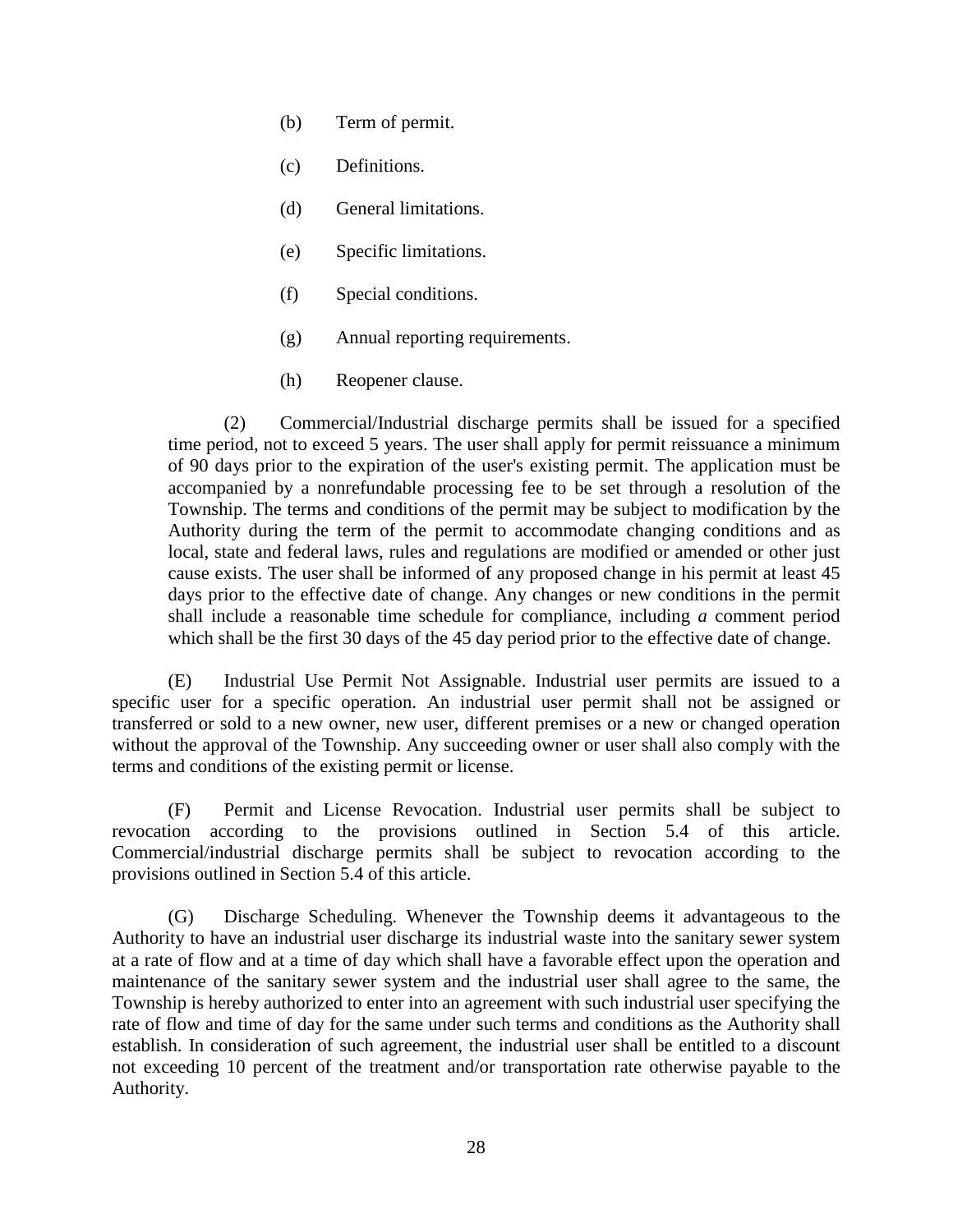(H) Trade Secrets. Upon written request by the industrial user furnishing a report, permit application or answering a questionnaire, those portions of any document which might disclose trade secrets or secret processes shall not be disclosed to any person other than to duly authorized representatives of the EPA or DEP. The physical/chemical characteristics of a discharger's wastewater shall not be recognized as confidential information or as a trade secret.

(I) New or Increased Contributions. All industrial users shall promptly notify the Pretreatment Administrator prior to any changes in the volume or character of their wastewater discharge or in the operation of their pretreatment processes that may result in interference or pass-through at the wastewater treatment facility. The Township reserves the right to deny the admission of or to require the pretreatment of all discharges to the public sanitary sewer system.

(J) Indemnification. While performing the necessary work on pricate properties, the duly authorized representatives or employees of the Township shall observe all safety rules applicable to the premises established by the user. The user shall be held harmless for injury or death to the Township representative or employee and the Township shall indemnify the use against loss or damage to its property by the Township representatives or employees and against liability claims and demands for personal injury or property damage asserted against the user and growing out of the gauging and sampling operations, such as may be by negligence or failure of the user to maintain safe conditions.

# **Section 5.3. Unacceptable Wastes and Discharges.**

(A) Prohibited Discharge. No waste from any significant industrial user other than that for which an industrial user permit has been issued shall be to the public sanitary sewer system.

(B) General Prohibitions. No person shall discharge to public sanitary sewage system any of the following:

(1) Any waste that could cause interference, alone or in conjunction with a waste or wastes from other sources.

(2) Excessive amounts of unpolluted water or waste capable of being discharged or disposed of by any reasonable means other than discharge into the sewer system, including but not limited to noncontact cooling water and stormwater. The Authority reserves the right to define the amount it deems excessive in each particular instance.

(3) Unpolluted stormwater in any amount.

(4) The addition of cooling water or any other unpolluted water or waste or an increase in the use of process water for the purpose of reducing the concentration of substances that are prohibited or limited by this article or as a partial or complete substitute for adequate pretreatment.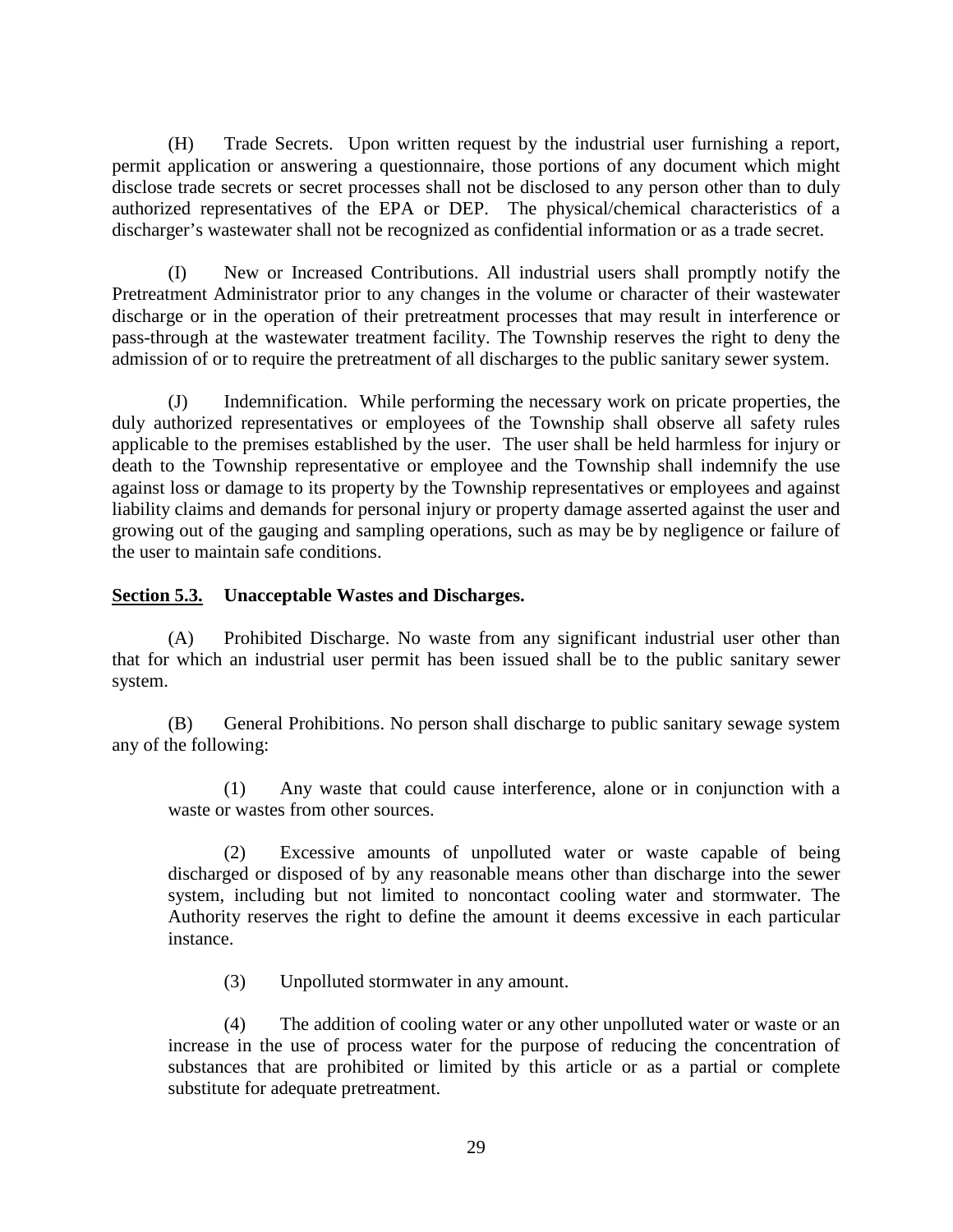(5) Garbage, unless the same is first properly shredded by a device or equipment designed for that purpose.

(6) Any liquids, solids or gases which by reason of their nature or quality, either alone or by interaction with other substances, will or could cause fire or explosions or be in any other way injurious to persons, structures or the facilities of the sewer system.

(7) Wastes containing any noxious or malodorous gas or substance which either singly or by interaction with sewage or other wastes may create a public nuisance or hazard to health or life or prevent entry by persons to sewer system structures for maintenance repair or otherwise.

(8) Wastes containing ashes, cinders, sand, mud, straw, shavings, metal, glass, rags, feathers, tar, plastics, wood, hair, chemical or paint residues, greases, lime, slurry or viscose materials of such character or such quantity that, considering the size of the receiving sewers, may cause an obstruction to the flow or otherwise interfere with the proper and efficient operation of the sewer system.

(9) Wastes containing gases or vapors, either free or occluded, in concentrations toxic or hazardous to humans or animals.

(10) Wastes containing toxic radioactive isotopes.

(11) Any waste containing toxic substances in quantities sufficient to cause interference or pass-through at the wastewater treatment facility.

(12) Any sewage with objectionable color not removed by the treatment process, such as but not limited to dye wastes and vegetable tanning solutions.

(13) Any biological hazards, including but not limited to unsterilized pathological material from hospitals or private laboratories.

(14) Any harmful waste as determined from time to time by the Authority or the Township.

(15) Petroleum oil, nonbiodegradable cutting oil or products of mineral oil origin in amounts causing interference or pass- through at the wastewater treatment facility.

(16) Pollutants which alone or in combination with other wastes may result in the presence of toxic gasses, vapors or fumes within the POTW in a quantity that may cause acute worker health and safety problems.

(17) Trucked waste, except at points designated by the Borough.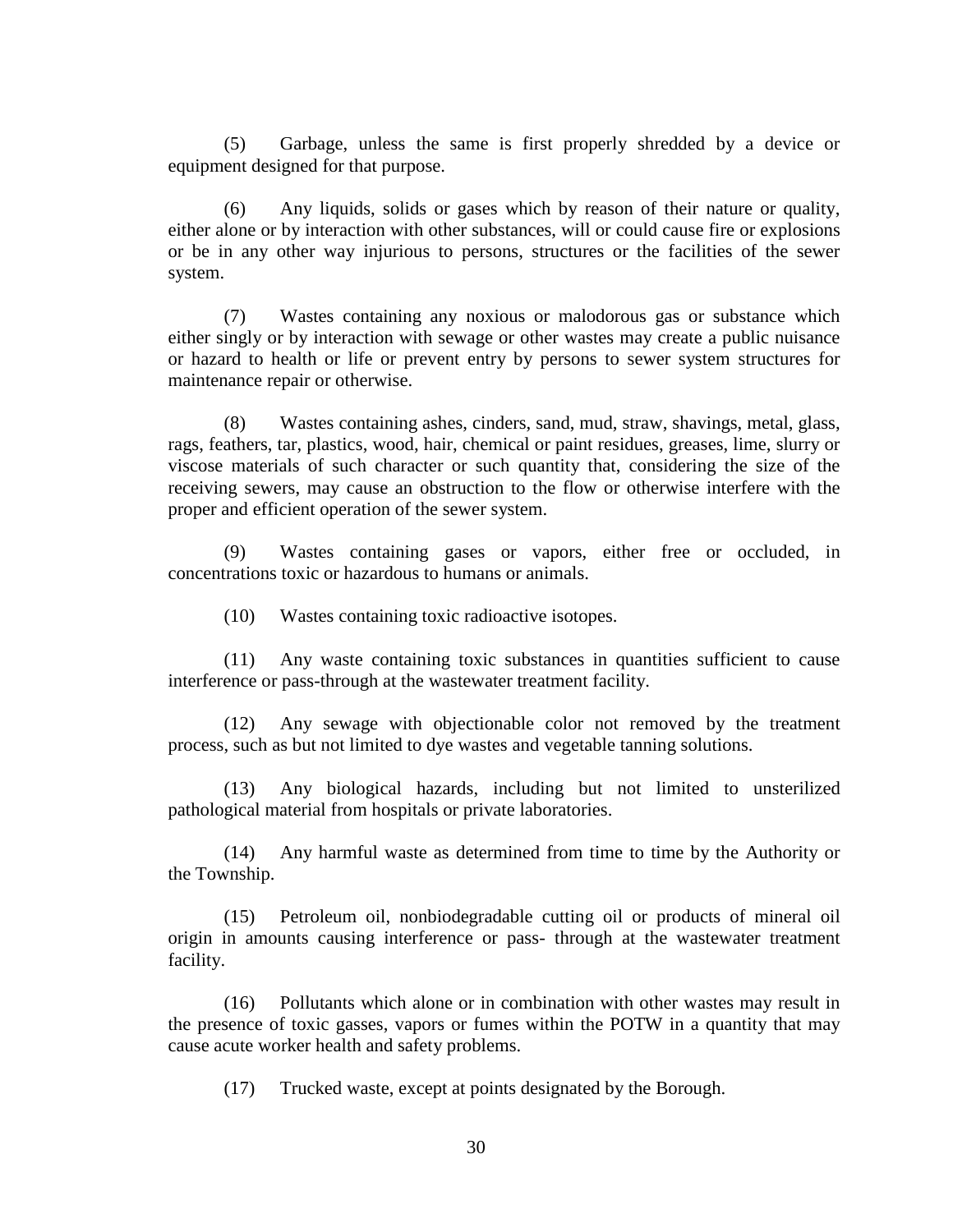(18) Any chemicals, enzymes, emulsifiers, live bacteria or other grease cutters or additives.

(C) Specific Prohibitions. No person shall discharge to the public sanitary sewer system any sanitary sewage or industrial wastes containing the following measured pollutants:

(1) Wastes containing insoluble, non-flocculent substances having a specific gravity in excess of 2.65.

(2) Wastes containing soluble substances in such concentrations as to cause the specific gravity of the waste to be greater than 1.1.

(3) Wastes containing more than 100 mg/l of oil and grease, if the oil and grease is of unknown or petroleum origin; wastes containing more than 200 mg/l of oil and grease, if the oil and grease is determined to be of an animal or vegetable origin. The differentiation between oil and grease of animal/vegetable origin and those of petroleum origin shall be made by the Authority.

(4) Wastes containing more than 10 mg/l of free chlorine.

(5) Any waste which shall cause the wastewater treatment facility Influent to exceed 104° F. (40° C.) or will inhibit the biological activity of the treatment system.

(6) Wastes, or wastes that shall react with water to form a solution, having a pH lower than 6.0 or higher than 10.5 or having any corrosive properties capable of causing damage or hazards to structures, equipment or personnel of the sewer system.

(7) Wastes that have a  $BOD_5$  or total suspended solids or total phosphate as P or other pollutant concentration that causes interference with the treatment processes.

(8) Wastes having a closed cup flash point of less than  $140^{\circ}$  F. as determined by a method listed under 40 CFR Part 261.21, and amendments thereto; or wastes that cause the atmosphere above the wastewater discharge at the collection point referenced in Section 5.3 of this article to exceed 10 percent of the lower explosive limit (LEL) as determined by a catalytic, diffusion-type combustible gas meter that measures combustible gases in a range of 0 percent to 99 percent LEL.

(9) Any wastes which contain the following substances in solution or suspension in concentration exceeding those presented in the following table:

| <b>Substance</b> | Daily Composite (mg/l)   Grab Sample (mg/l) |  |
|------------------|---------------------------------------------|--|
| Arsenic (As)     | 0.75                                        |  |
| Cadmium (Cd)     |                                             |  |

#### **Maximum Permissible Concentrations**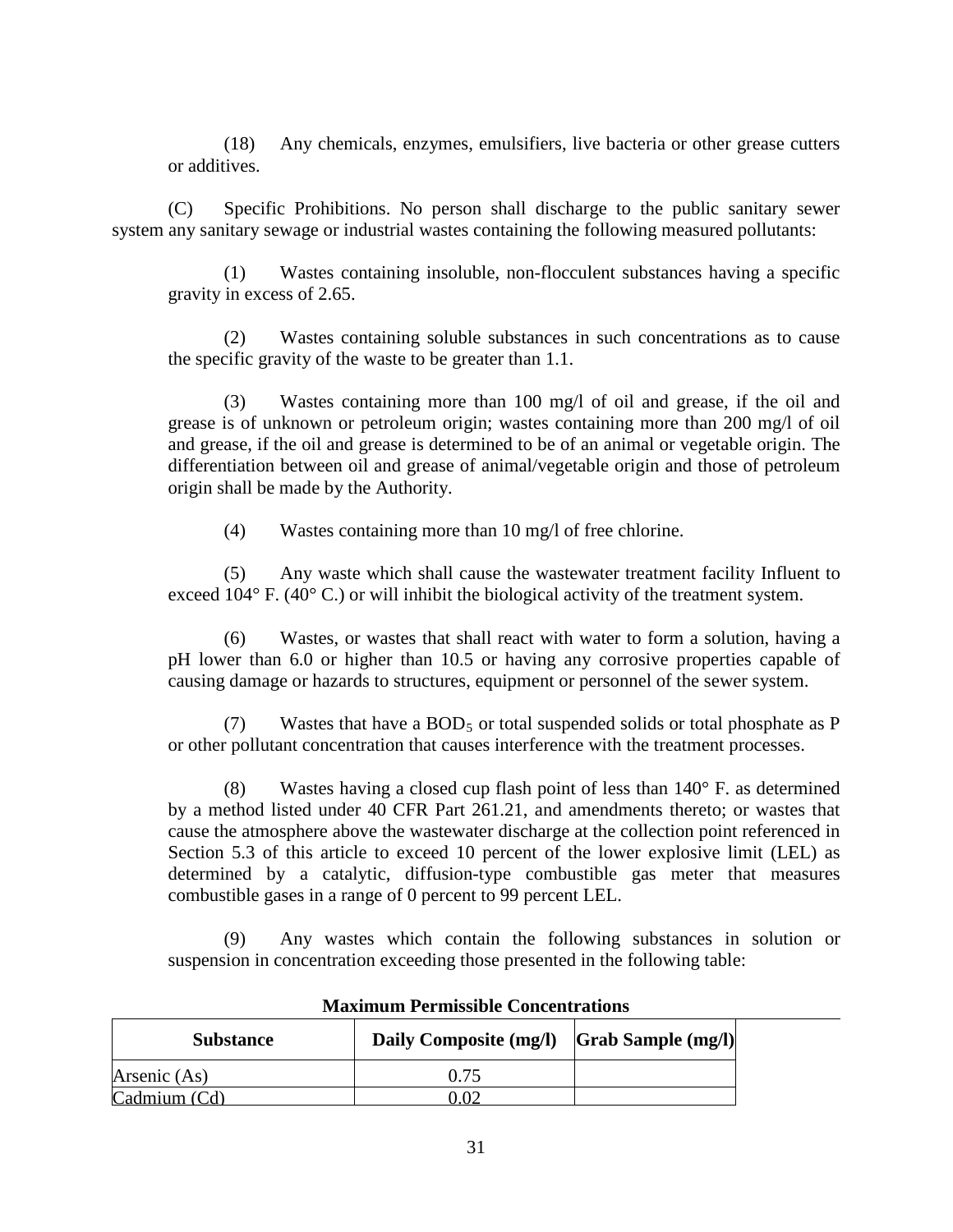| Chromium (Cr)   |          |  |
|-----------------|----------|--|
| Copper (Cu)     |          |  |
| Cyanide (total) | N/A      |  |
| Lead $(Pb)$     | 0.39     |  |
| Mercury $(Hg)$  | $0.00\,$ |  |
| Nickel (Ni)     | 3.0      |  |
| Zinc $(Zn)$     | 2.6      |  |
| Silver $(Ag)$   |          |  |
| Selenium (Se)   |          |  |

(D) Individual Control Limits. If the Authority determines that a waste from any significant industrial user poses a unique potential for pass- through or interference due to the quantity or quality of the discharge, the Authority shall place special requirements or limits, in excess of those contained in this article, in any industrial user permit to prevent such passthrough or interference. Such individual control limits may include, but are not limited to, solvent/toxic organic management plans (STOMP's), toxic reduction evaluation requirements (TRE's), hazardous waste disposal plans, slug control discharge plans or specific numerical limitations on substances.

(E) When required by the pretreatment administrator, any person discharging to the public sanitary sewage system any industrial wastes, combined industrial wastes, food service facility waste or sanitary sewage, shall install a suitable sampling manhole, a sanitary connection fitting into the service lateral for sampling, or manholes, flow metering chambers, flow monitoring equipment, pH monitoring equipment and other appurtenances on his connecting sewer or sewers to facilitate observation, sampling and measurement of the combined flow of wastes from his premises. Such manhole or manholes or metering chamber shall be accessible, safely located and secure and shall be constructed in accordance with plans approved by the pretreatment administrator.

(1) The sampling manhole, sanitary connection fitting, manholes, or metering chamber shall be installed by such person at his expense and shall be maintained by him so as to be safe and accessible to the pretreatment administrator or his designated representative at all times. The construction and maintenance of such manholes or metering chamber shall be mandatory for significant industrial users and, if deemed necessary by the pretreatment administrator, flows from such manhole or metering chamber shall be continuously monitored, transmitted and recorded by means of an approved recording device.

(2) The samples for the determination of unacceptable sanitary sewerage and industrial waste specified in this section shall be as follows:

- 1. Oil and grease
- 2. Free chlorine
- 3. Temperature
- 4. Closed cup flashpoint
- 5. pH
- 6. Total cyanide
- 7. Phenols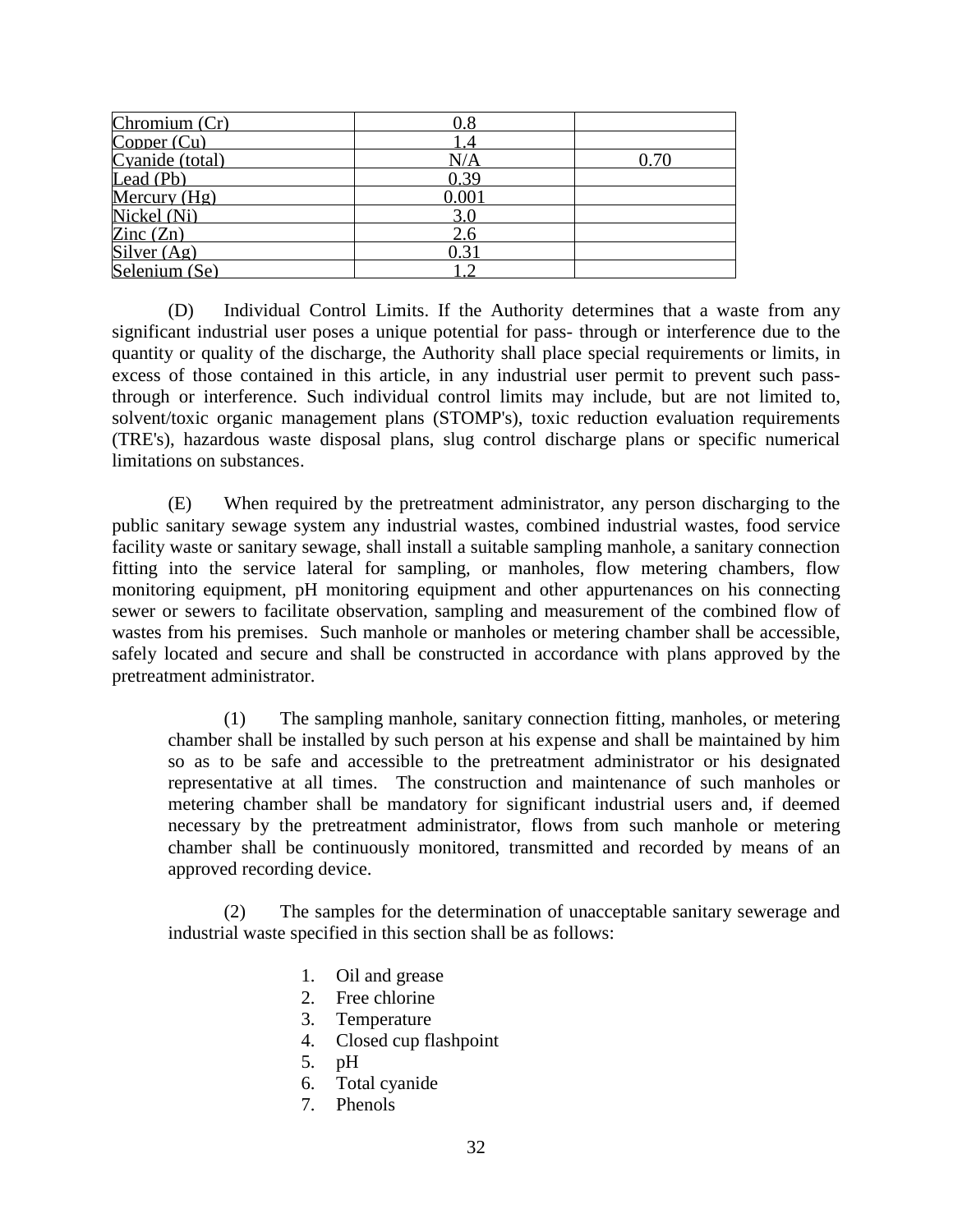- 8. 1,1,1, Trichloroethane
- 9. Chloroform
- 10. Trichloroethylene
- 11. Tetrachloroethylene
- 12. Toluene
- 13. Ethylbenzene
- 14. Benzene
- 15. Vinyl chloride
- 16. Carbon tetrachloride shall be by grab sample only

The remaining substances referenced in Subsection C (Specific Prohibitions) shall be by a daily composite sample, except for those parameters listed under Subsection C that may be determined by either a daily composite sample or on a grab sample (subject to the concentrations stated for each type of sample).

(3) Monthly limitations shall be based on the arithmetic mean of at least two daily composite samples taken on separate days within 1 calendar month for those substances referenced in Subsection C(9) of this section that have daily composite limitations. Monthly limitations shall be based on the arithmetic mean of at least two grab samples taken on separate days within one calendar month for those substances referenced in Subsection C(9) of this section that do not have daily composite limitations.

(4) Waste samples collected to determine compliance with the provisions of this Section 5.3 shall be taken at the manhole or metering chamber referred to in this subsection or, in the absence of such manhole or metering chamber, at such place and time as the Authority shall determine will provide a representative sample of the discharge, or at any other place mutually agreed upon by the Authority and the user.

(F) Analytical Methods. All analyses of samples shall be performed in accordance with procedures contained in 40 CFR Part 136 and amendments hereto or any method approved by the EPA.

#### **Section 5.4. Notice of violation, remedies and penalties under this article.**

(A) Enforcement Response. Enforcement actions taken by the Township shall be consistent with an enforcement response plan of the Township maintained at the wastewater treatment facility.

(B) Notice of Violation.

(1) Whenever the Pretreatment Administrator finds that any industrial user has violated any provisions of this article or an industrial user permit, a commercial/industrial discharge permit, an order or a compliance schedule, the Pretreatment Administrator or his duly authorized representative shall serve upon said industrial user a written notice of violation.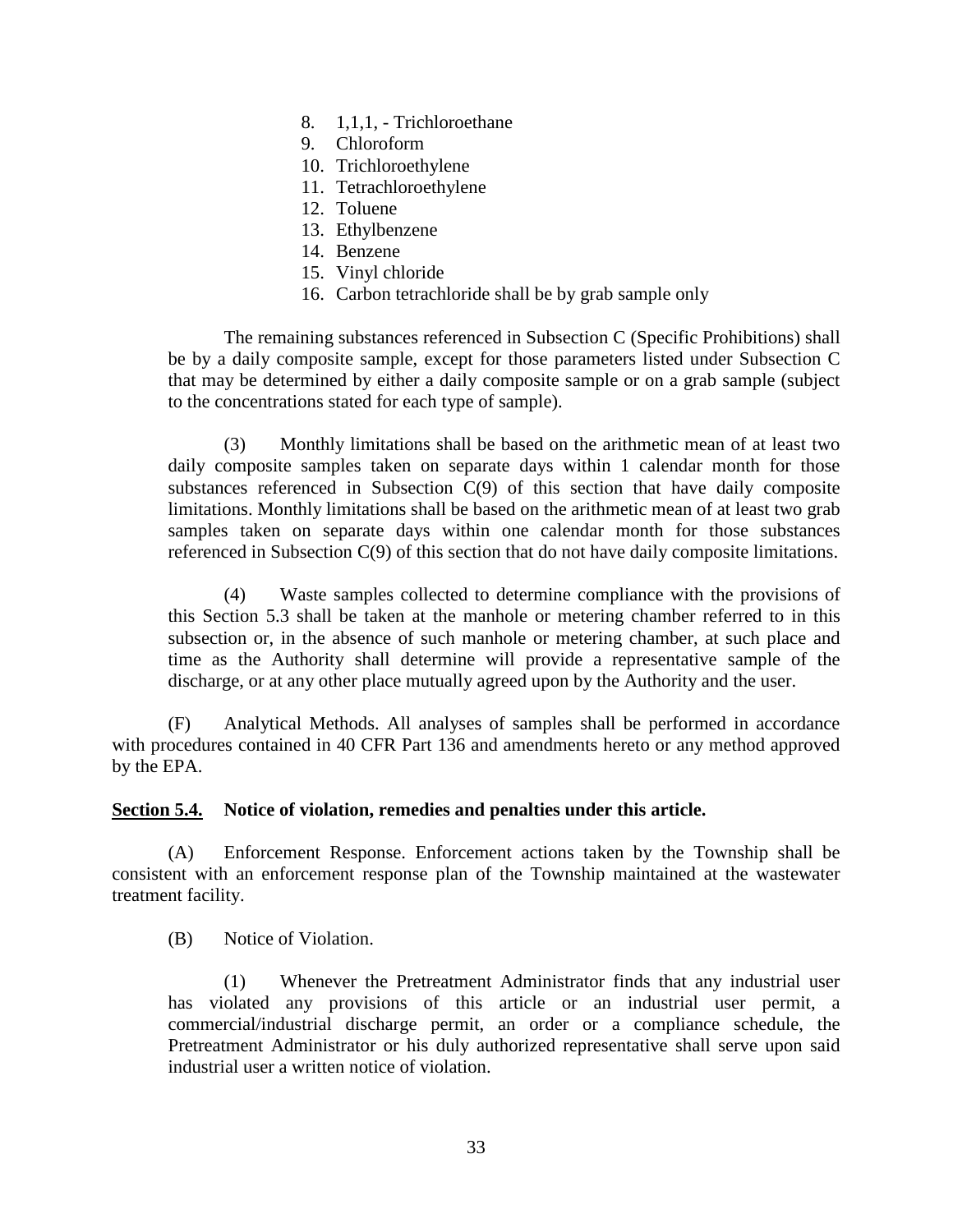(2) If required by the Township, a written response to this notice, including an explanation of the cause of the violation and a plan for the correction and prevention thereof, must be submitted to the Pretreatment Administrator within 10 working days of the receipt of the notice. Submission of this plan in no way relieves the industrial user of liability for any violations occurring before or after receipt of the notice of violation.

(C) Compliance Schedule. When required by the Pretreatment Administrator, compliance schedules must be developed by existing or new industrial users and approved by the Pretreatment Administrator. These schedules shall contain increments of progress in the form of dates for the commencement and completion of major events leading to the construction and operation of additional pretreatment equipment required to meet present or proposed applicable pretreatment standards. No increment of progress shall exceed 9 months. The Pretreatment Administrator shall have the right to deny or to require the modification of proposed compliance schedules. Industrial users under compliance schedules shall submit progress reports to the Pretreatment Administrator no later than 14 days following each milestone date in the schedule and 14 days following the final date of compliance. Failure to meet required milestone dates shall constitute a violation of this article.

(D) Administrative Fine. Notwithstanding any other section of this article, any user, or waste hauler or waste generator who is found to have violated any provision of this article or an industrial user permit, or a commercial/industrial discharge permit, or an order issued hereunder, or is found to be in significant noncompliance (SNC) may be fined in an amount no less than One Thousand Dollars (\$1,000.00) per violation. Each day on which noncompliance shall occur or continue shall be deemed a separate and distinct violation. All fine money shall be made payable to Township Sewer Fund. The Township shall have such other collection remedies as it has to collect other service charges. Unpaid charges, fines and penalties shall constitute a lien against the individual user's property.

(1) Industrial users who desire to dispute such fines must file a request before the Township to reconsider the fine within 10 working days of being notified of the fine. Township shall include as part of the notice an administrative fine, a description of the applicable appeals process to be followed, including the name, address and telephone number of the person responsible for accepting such appeal. Where the Township believes the request has merit, it shall convene a hearing on the matter within 15 working days of receiving the request from the user.

(2) Anyone assessed an administrative fine shall have 30 days to pay the proposed fine in full or, if the user wishes to contest either the amount of the fine or the fact of the violation, the user must file an appeal of the action. All appeals are to be made pursuant to the instructions included in the notice of administrative fine assessment. Failure to appeal within this period shall result in a waiver of all legal rights to contest the violation or the amount of the fine.

(E) Administrative Order (AD). When the Township finds that a user has violated or continues to violate any provisions of this article, permit or order issued hereunder or any other pretreatment standard or requirement, the Township may issue an order to the user responsible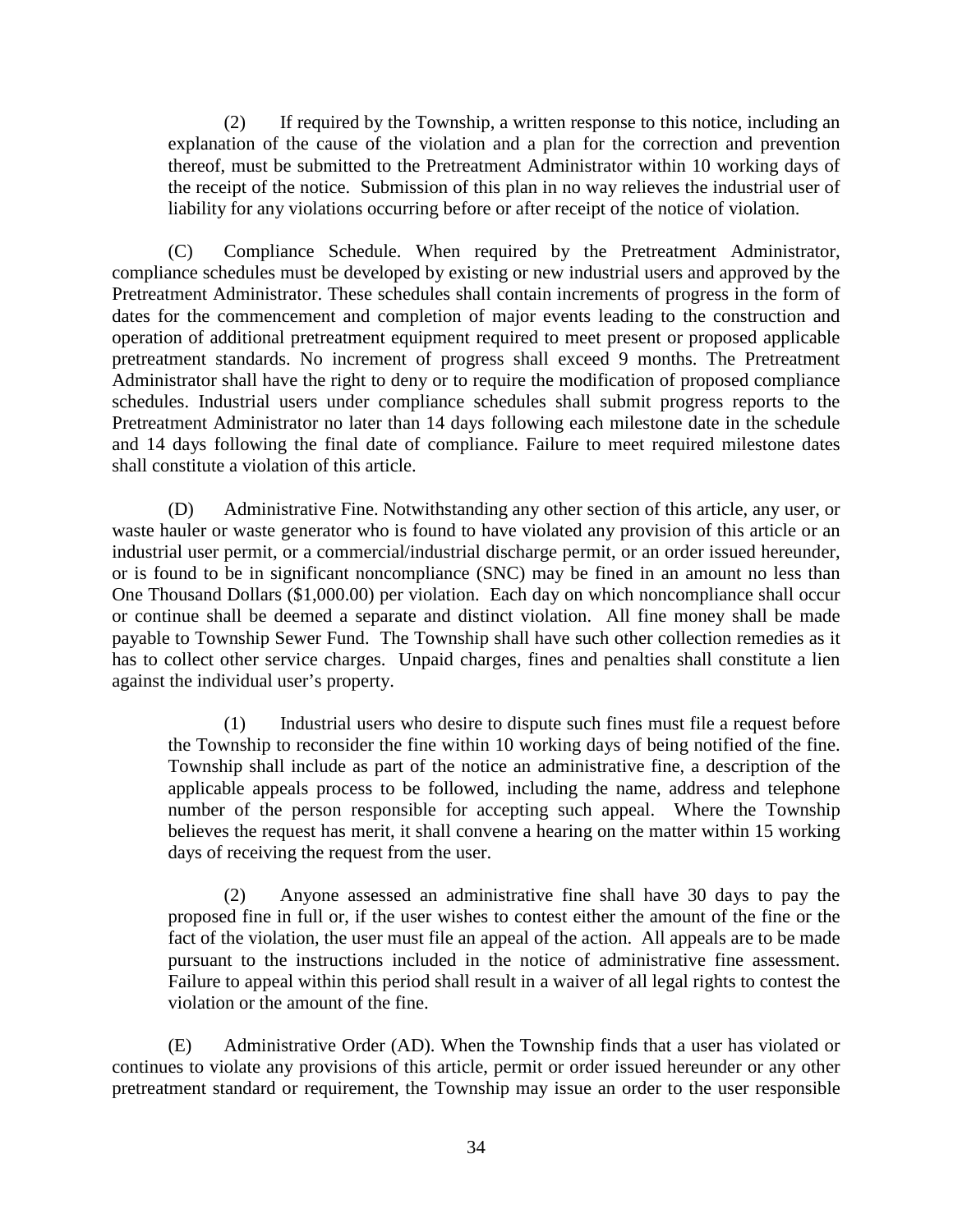for the discharge directing that the user come into compliance within a time period set by the Township. If the user does not come into compliance within the specified time periods, sewer service shall be discontinued unless adequate treatment facilities, devices or other related appurtenances are installed and properly operated. Administrative orders may also contain other requirements to address the noncompliance, including additional self-monitoring, and management practices designed to minimize the amount of pollutants discharged to the sewer. An administrative order may not extend the deadline for compliance established for a federal pretreatment standard or requirement, nor does an administrative order release the user of liability for any violation, including any continuing violation. Issuance of an administrative order shall not be a prerequisite to taking any other action against the user.

(F) Injunctive Relief. Whenever a user has violated or continues to violate the provisions of this article, an industrial user permit or a commercial/industrial discharge permit or an order issued hereunder, the pretreatment administrator, through counsel, may petition the court for the issuance of a preliminary or permanent injunction (or both, as may be appropriate), which restrains or compels the activities on the part of the user. The pretreatment administrator shall have such remedies to collect all fees incurred by the Township as a result of this petition as it has to collect other sewer service charges, including a request for payment of costs and attorney fees as may be authorized by law.

(G) Industrial User Permit Commercial/Industrial Discharge Permit Revocation.

(1) Any industrial user who violates any of the following conditions of this article, of their industrial user permit or of their commercial/industrial discharge permit or of any order may be subject to the revocation of its permit:

(a) Failure of a user to factually report the wastewater constituents and characteristics of his discharge.

(b) Failure of user to report significant changes in wastewater constituents or characteristics.

(c) Refusal of reasonable access to the user's premises for the purposes of inspection or monitoring.

(d) Violation of the conditions of the permit.

(2) The Township shall not revoke an industrial user permit or commercial/industrial discharge permit without first allowing the noncompliant industrial user the opportunity to show cause why the proposed action should not be taken. Before any further discharge of industrial wastewater may be made by a user whose permit has been revoked, their user must apply for and be granted a reinstatement of the revoked permit or a new permit, as the Township may require, and pay all delinquent fees, charges and costs occasioned by the violation, in accordance with all conditions set forth in this article and the procedural guidelines recorded and available at the wastewater treatment facility.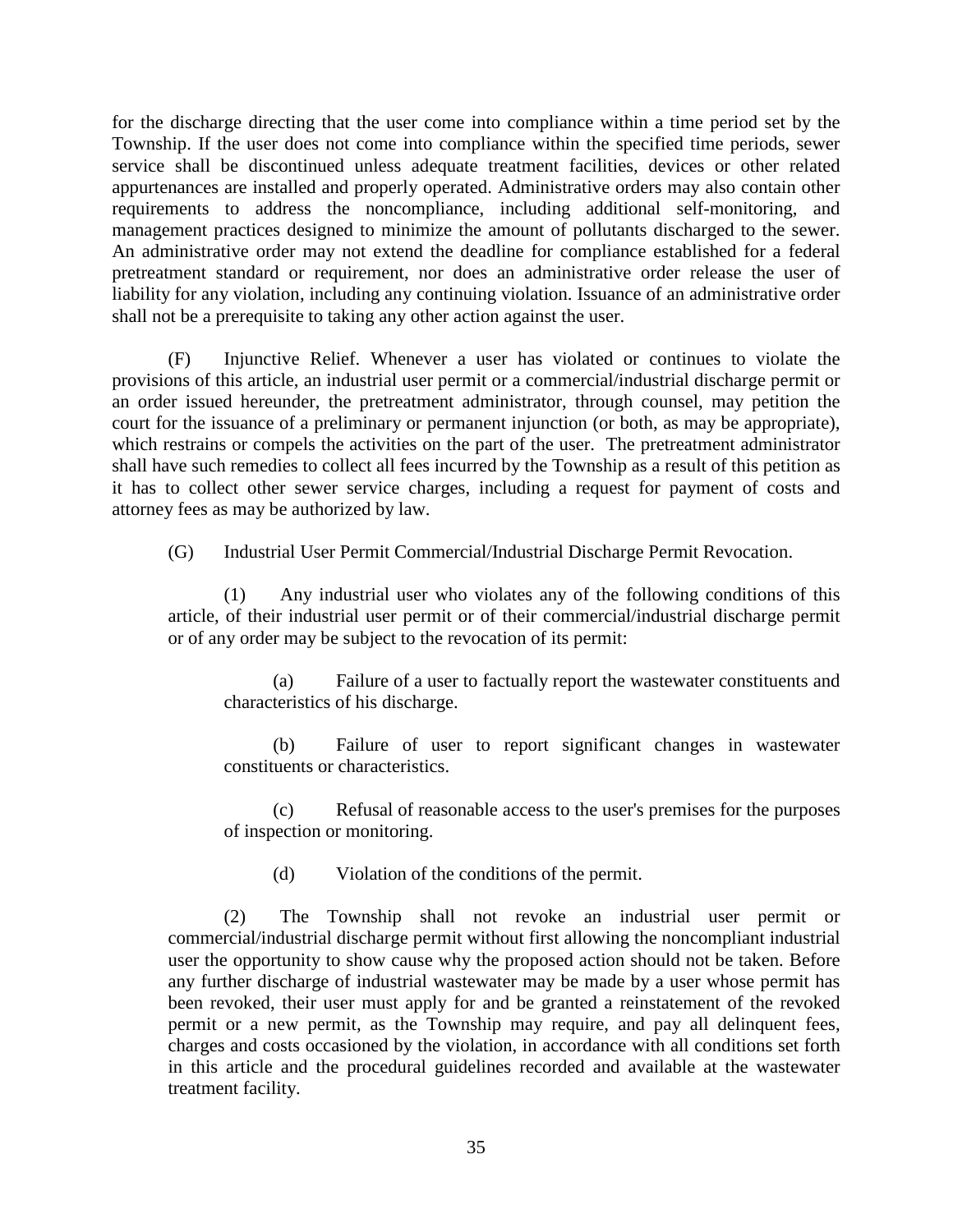(3) The Township will not renew an industrial user permit or commercial/industrial discharge permit until all delinquent fees, charges, and costs occasioned are paid in full or prior arrangements have been made with the Township, on a payment plan approved by the Township.

(H) Show Cause Hearing. The Pretreatment Administrator may order any industrial user which causes or contributes to a violation of this article or industrial user permit or commercial/industrial discharge permit or order issued hereunder to show cause why a proposed enforcement action should not be taken. Notice shall be served on the industrial user specifying the time and place for the meeting, the proposed enforcement action and the reasons for such action and a request that the user show cause why this proposed enforcement action should not be taken. The notice of the meeting shall be served personally or by registered or certified mail to any principal, executive, general partner, corporate officer or owner of the industrial user at least 10 days prior to the hearing. Whether or not a duly notified industrial user appears as noticed, immediate enforcement action may be pursued.

#### (I) Emergency Response.

(1) The Pretreatment Administrator may suspend the wastewater treatment service and/or industrial user permit or commercial/industrial discharge permit whenever such suspension is necessary in order to stop an actual or threatened discharge presenting or causing an imminent or substantial endangerment to the health or welfare of persons, the wastewater treatment facility or the environment. Any user notified of a suspension of the wastewater treatment service and/or industrial user permit or commercial/industrial discharge permit shall immediately stop or eliminate its contribution. In the event of an industrial user's failure to immediately comply voluntarily with the suspension order, the Pretreatment Administrator shall take such steps as deemed necessary, including the immediate severance of the sewer connection, to prevent or minimize damage to the wastewater treatment facility and its receiving stream or endangerment to any individuals. Pretreatment Administrator shall allow the industrial user to recommence its discharge when the endangerment has passed, unless the permit revocation proceedings set forth in this article are initiated against the industrial user.

(2) Any user which is responsible, in whole or in part, for imminent endangerment shall submit a detailed written statement describing the causes of the harmful contribution and the measures taken to prevent any future occurrence, to the Pretreatment Administrator prior to the date of the show cause hearing described in this article.

(J) Criminal Penalties. With or without notice, any person who shall violate the provisions of this article, an industrial user permit, a commercial/industrial discharge permit or order, upon conviction thereof, shall be sentenced to a fine of not more than \$1,000, plus costs and, in default of payment of said fine and costs, to a term of imprisonment not to exceed 30 days. Each day that a violation of this article continues and is found to be a violation of this article shall constitute a separate offense. All fine money assessed through suit or summary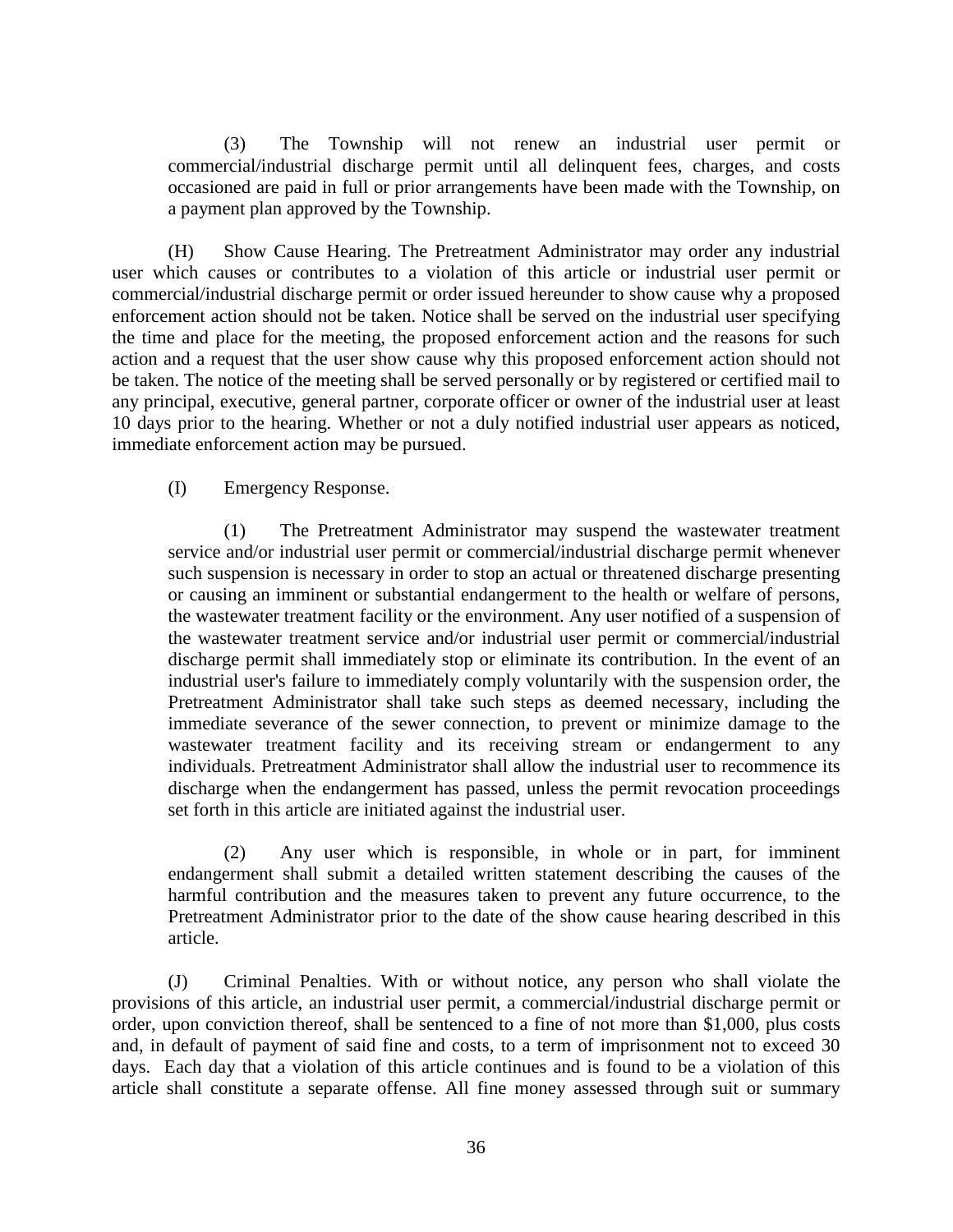proceedings before any magisterial district judge pursuant to this section shall be transferred to the Township Sewer Fund.

(K) Public Notification. The Township shall, at least annually, publish in the largest daily newspaper distributed in the areas serviced by the Township wastewater treatment facility a list of industrial users which in the last 12 months were significantly violating applicable pretreatment standards or other pretreatment requirements or that were determined to be in significant noncompliance. Significant noncompliance shall be determined according to guidelines set in 40 CFR Part 403.8(f)(2)(vii), or amendments thereto.

#### (L) Civil Penalties and Costs.

(1) Before assessing a civil penalty or costs, the Borough shall provide the violator with a written notice of proposed assessment citing the ordinance provision, permit or regulation violated with an offer to conduct an assessment hearing to evaluate the violation and the amount of the penalty or cost. Said notice shall contain an explanation of the right to a hearing and the right to appeal from the assessment made.

(2) The Township may assign a representative to hold the assessment hearing who will normally be the Township's Director of Wastewater Treatment. In no event shall the Pretreatment Administrator act as the hearing officer.

(3) The assessment hearing shall be informal and shall not be governed by requirements for formal adjudicatory hearings. The hearing shall be held at the administrative offices of the wastewater treatment facility at the convenience of the parties; provided, however, that should the violator fail or refuse to agree as to a time for the hearing, the hearing officer shall fix a time and direct the violator's attendance. Should the violator, without good cause shown, fail or refuse to attend, the hearing officer may proceed with the hearing and, if appropriate, assess a civil penalty and/or costs.

(4) A civil penalty may be assessed whether or not the violation was willful. The amount of the penalty shall not be less than One Thousand Dollars (\$1,000.00) per day per violation; provided, however, that any industrial user who shall violate the Township's pretreatment standards and/or the requirements of the Township's approved pretreatment program may be assessed a penalty not to exceed Twenty-five Thousand Dollars (\$25,000.00) per day per violation as provided in the Publicly Owned Treatment Works Penalty Law. In determining the amount of the penalty, the hearing officer shall consider the following:

- (a) The willfulness of the violation.
- (b) Damages to air, water, land, or other natural resources of their user.
- (c) Cost of restoration and abatement.
- (d) Savings resulting to the person in consequence of the violation.
- (e) Deterrence of future violations.
- (f) History of past violations.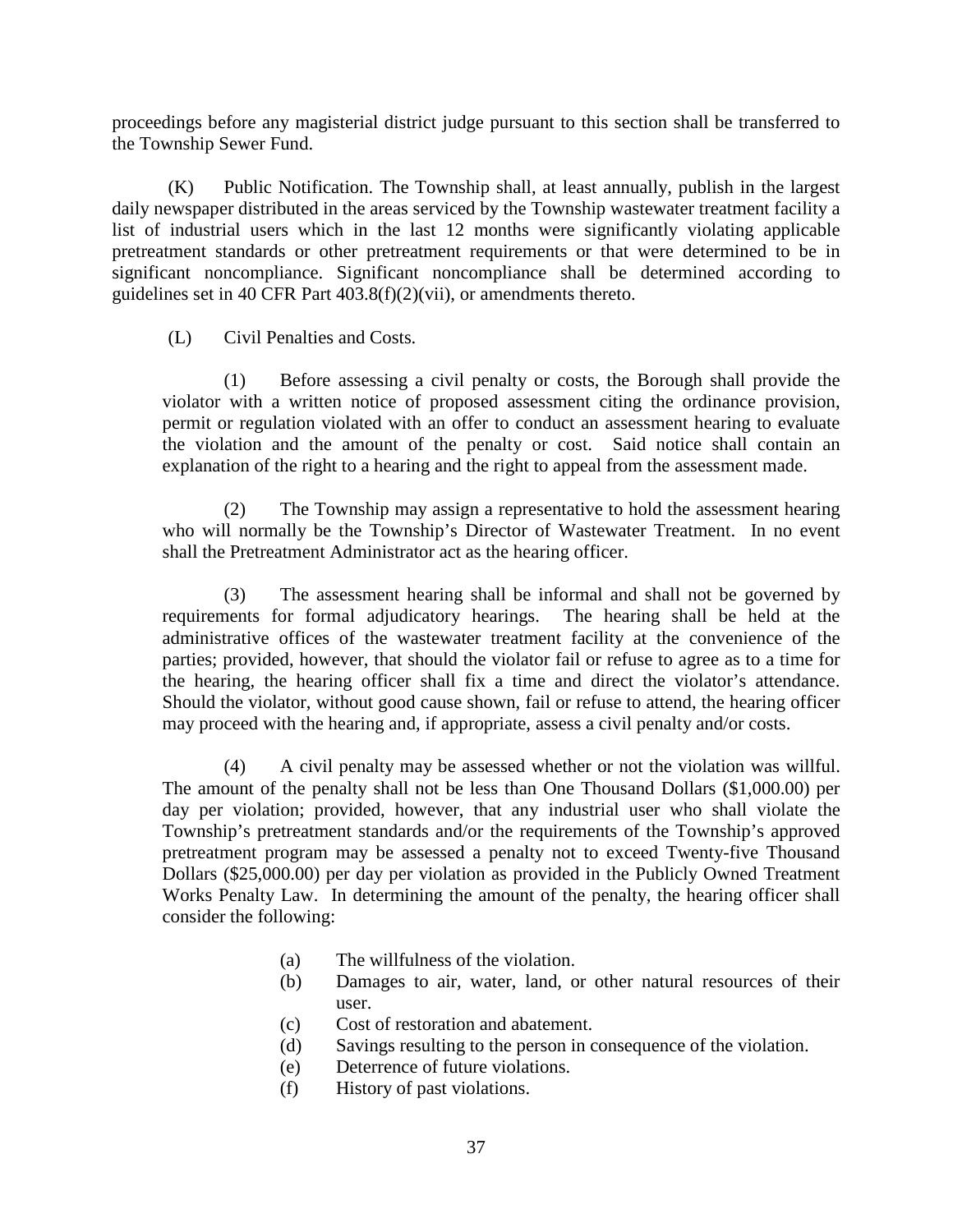(g) Other relevant factors.

(5) If a person against whom a civil penalty or costs has been assessed fails to pay the amount assessed in full or appeal the assessment de novo as provided in this article within 30 days following the date of assessment, such failure to pay or perfect an appeal shall constitute a separate violation for which an additional civil penalty may be assessed after notice and hearing. Additional violations shall be deemed to occur and additional civil penalties may be assessed each time a person fails to pay or perfect an appeal.

(6) A person assessed with a civil penalty or costs pursuant to this article shall have 30 days to pay the penalty and costs in full. If the person assessed wishes to contest the violation or the penalty or costs assessed, such person shall have the right to appeal de novo to the Springettsbury Township Board of Supervisors for a hearing under the local Agency Law, 2 Pa.C.S. § 751 *et seq*. The notice of appeal and request for hearing shall be filed with the Township within 30 days of the date of receipt of notice of the action appealed. The notice of the appeal must be accompanied by the amount of the civil penalty and/or costs to be held in an escrow account by the Township. In lieu of such payment, the appellant may post an irrevocable letter of credit for the required amount issued by a Federal or Commonwealth chartered lending institution or an appeal bond in such amount executed by a surety licensed to do business in this Commonwealth and in a form satisfactory to the Township. If after the Local Agency Law review, or final judicial review, the civil penalty and/or costs are removed or reduced, the amount paid into escrow shall be adjusted accordingly and the balance remitted to the appellant within 30 days or, in the case of a letter of credit or surety bond having been posted, upon payment of the amount due, such letter of credit or bond shall be released. Failure to make the required deposit in escrow or submit an irrevocable letter of credit or a surety as provided in this article shall result in a waiver of all legal rights to appeal the violation or the amount of the penalty and/or costs assessed.

(7) In any case where the Township determines that the violation is of a continuing nature, the Township may impose a weekly assessment of not more than \$2,500 per week for each week the violation continues unabated by the violator. Such weekly assessment shall accrue indefinitely after the date of notice of the assessment to the violator.

(8) All civil penalties and costs assessed pursuant to this article shall be payable to the Township Sewer Fund and shall be collectible in any manner provided by law for the collection of debts. Unpaid civil penalties and/or costs, together with interest and any costs that may accrue, shall constitute a judgment in favor of the Township and be a lien upon the real property of the violator form the date such amount has been entered and docketed on the judgment index by the Prothonotary of York County.

(M) Fines and Civil Penalties Collected. All fines and civil penalties collected pursuant to this article shall be placed in the Township Sewer Fund, a restricted account, and shall be used only for the repair of damage or mitigation of threats to the public health, to pay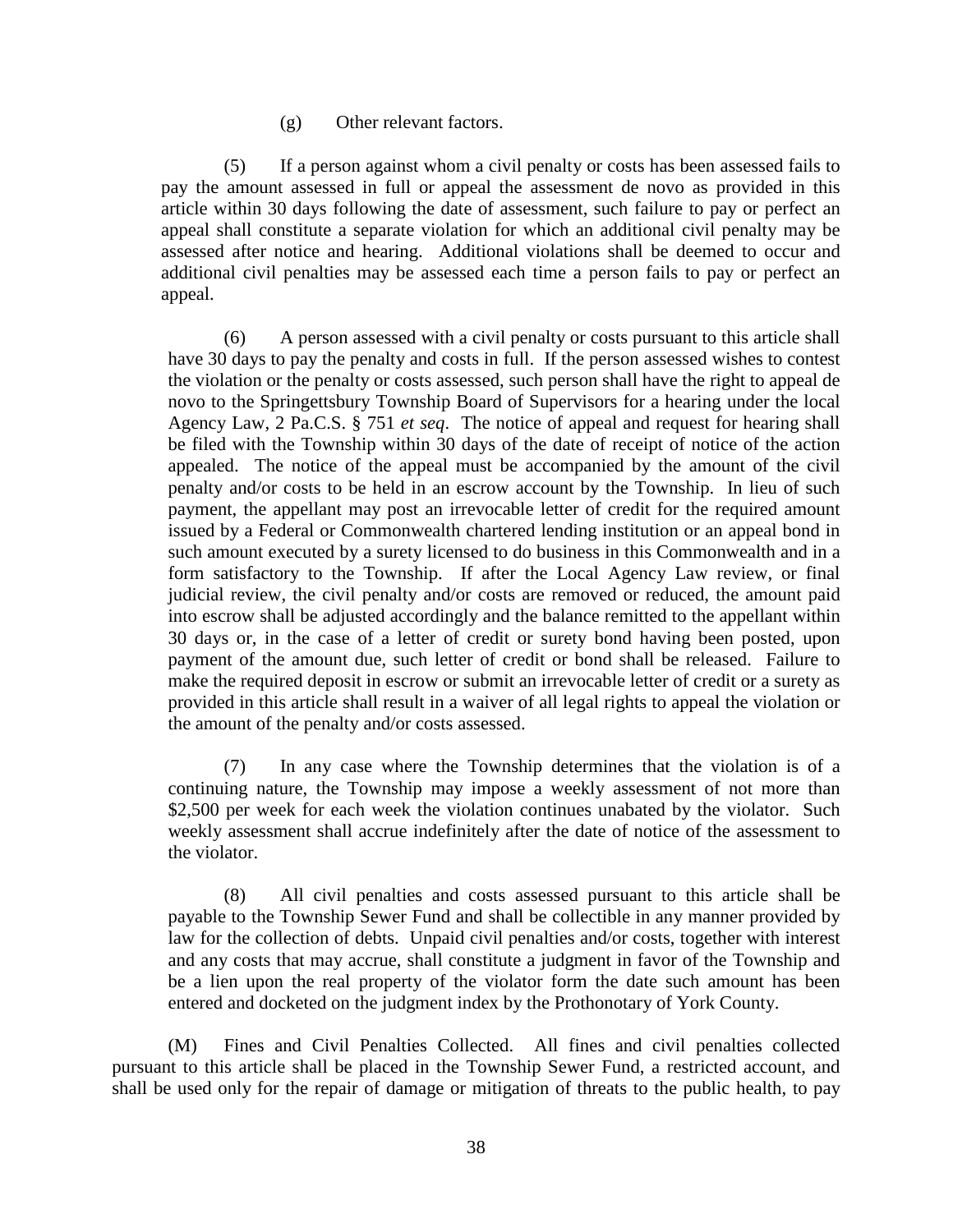any penalties imposed on the Township, the Borough or the Authority by the Federal or State governments for violation of pretreatment standards, for costs inured to investigate and take enforcement actions and for the administration of this article and the Sewer Facilities Act, 35 P.S. § 750.1 *et seq*.

# **Section 5.5. Reporting requirements.**

(A) Self-Monitoring Report (SMR). The Authority shall require all significant industrial users to submit to the Township's Pretreatment Administrator during the months of June and December, unless required more frequently by the Pretreatment Administrator, a report on a form supplied by the Township indicating the concentration of pollutants in the effluent or generated waste which are of particular concern to the Township and which are limited by this article. In addition, this report shall include a record of all daily flows which occurred during the reporting period. At the discretion of the Pretreatment Administrator and in consideration of such factors as local high or low flow rates, holidays, budget cycles, etc., the Pretreatment Administrator may agree to alter the months during which the above report is to be submitted.

(B) Baseline Monitoring Report.

(1) Within either 180 days after the effective date of a categorical pretreatment standard or the final administrative decision on a category determination under 40 CFR 403.6(a)(4), whichever is later, existing significant industrial users subject to such categorical pretreatment standards and currently discharging to or scheduled to discharge to the POTW shall be required to submit to the Authority a report which contains the information listed under this section.

(2) At least 90 days prior to commencement of their discharge, new sources and sources that become industrial users subsequent to the promulgation of an applicable categorical pretreatment standard shall be required to submit to the Authority a report which contains the information listed under this section. A new source shall also be required to report the method of pretreatment it intends to use to meet applicable pretreatment standards. A new source shall also give estimates of its anticipated flow and quantity of pollutants discharged. The industrial user shall submit the information required by this section, including the following:

(a) Identifying Information. The name and address of the facility including the name of the operator and owners.

(b) Wastewater Discharge Permits. A list of any environmental control wastewater discharge permits held by or for the facility.

(c) Description of Operations. A brief description of the nature, average rate of production and standard industrial classifications of the operation(s) carried out by such industrial user. This description should include a schematic process diagram which indicates points of discharge to the POTW from the regulated processes.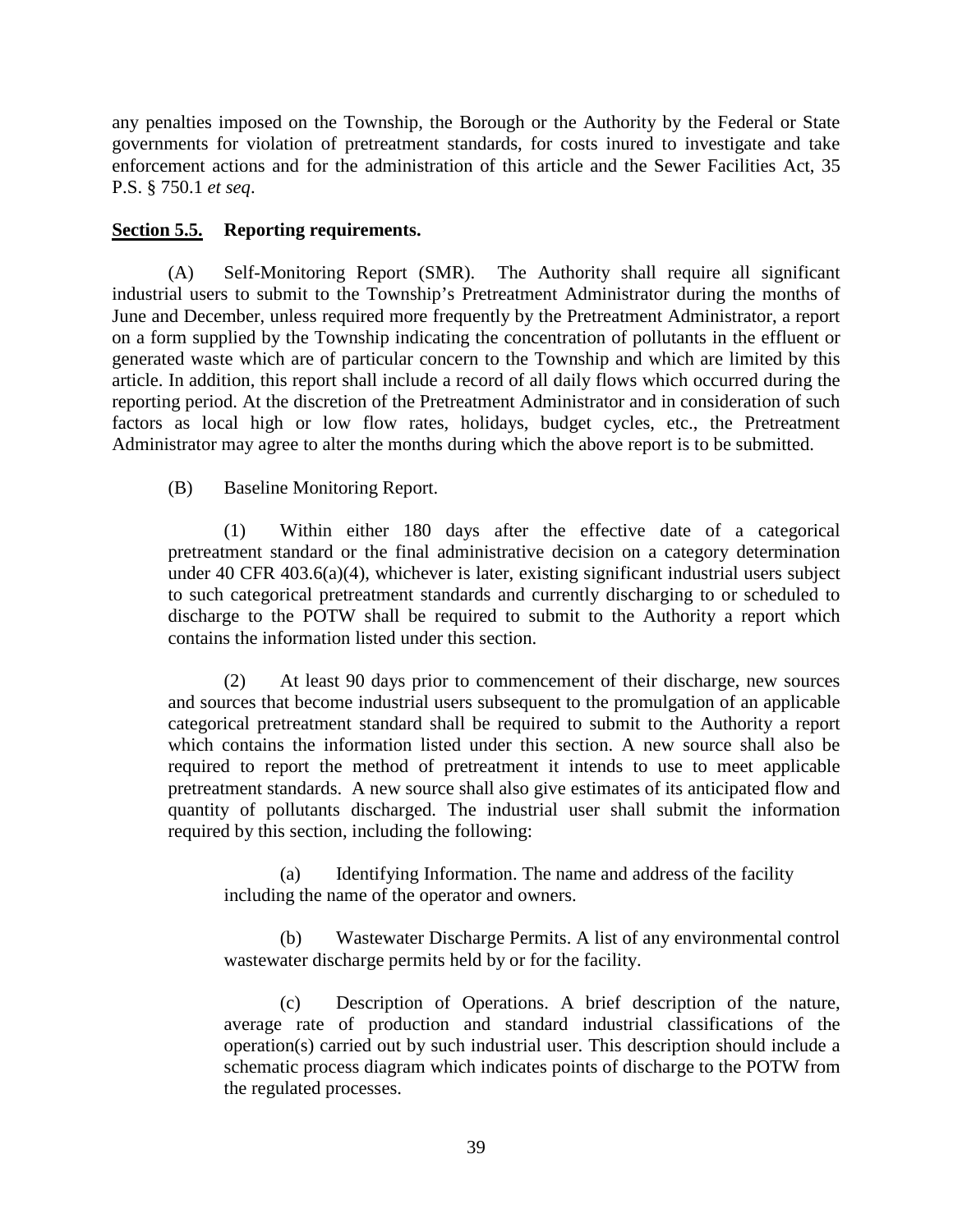(d) Flow Measurement. Information showing the measured average daily and maximum daily flow, in gallons per day, to the POTW from regulated process wastewater and other streams, as necessary, to allow use of the combined waste stream formula set out in 40 CFR 403.6(e).

(e) Measurement of Pollutants. Identify the categorical pretreatment standards applicable to each regulated process. Submit the results of sampling and analysis identifying the nature and concentration (and/or mass, where required) by the standard or by the Authority of regulated pollutants in the discharge from each regulated process. Instantaneous, daily maximum and long-term average concentrations (or mass, where required) shall be reported. The sample shall be representative of daily operations and shall be analyzed in accordance with procedures set out in Section 5.3.

(f) Certification. A statement reviewed by the industrial user's authorized responsible individual and certified by a qualified professional, indicating whether pretreatment standards are being met on a constant basis and, if not, whether additional operation and maintenance (O&M) and/or additional pretreatment is required to meet the pretreatment standards and requirements.

(g) Compliance schedule. If additional pretreatment and/or O&M will be required to meet the pretreatment standards, the schedule by which the industrial user will provide such additional pretreatment and/or O&M. The completion date in this schedule shall not be later than the compliance date established for the applicable pretreatment standard. A compliance schedule pursuant to this section shall meet the requirements set out in Section 5.4.

(h) All baseline monitoring reports must be signed and certified in accordance with this section of this article.

(C) Compliance Schedule Progress Report. The following conditions shall apply to the schedule required under this section:

(1) The schedule shall contain progress increments in the form of dates for the commencement and completion of major events leading to the construction and operation of additional pretreatment required for the user to meet the applicable pretreatment standards (such as events including hiring an engineer, completing preliminary and final plans, executing contracts for major components, commencing and completing construction, beginning and conducting routine operation). No increment referred to in this section shall exceed 9 months.

(2) The industrial user shall submit a progress report to the Authority no later than 14 days following each date in the schedule and the final date of compliance, including, as a minimum, whether or not the user complied with the increment of progress, the reason for any delay (and, if appropriate) the steps being taken by the user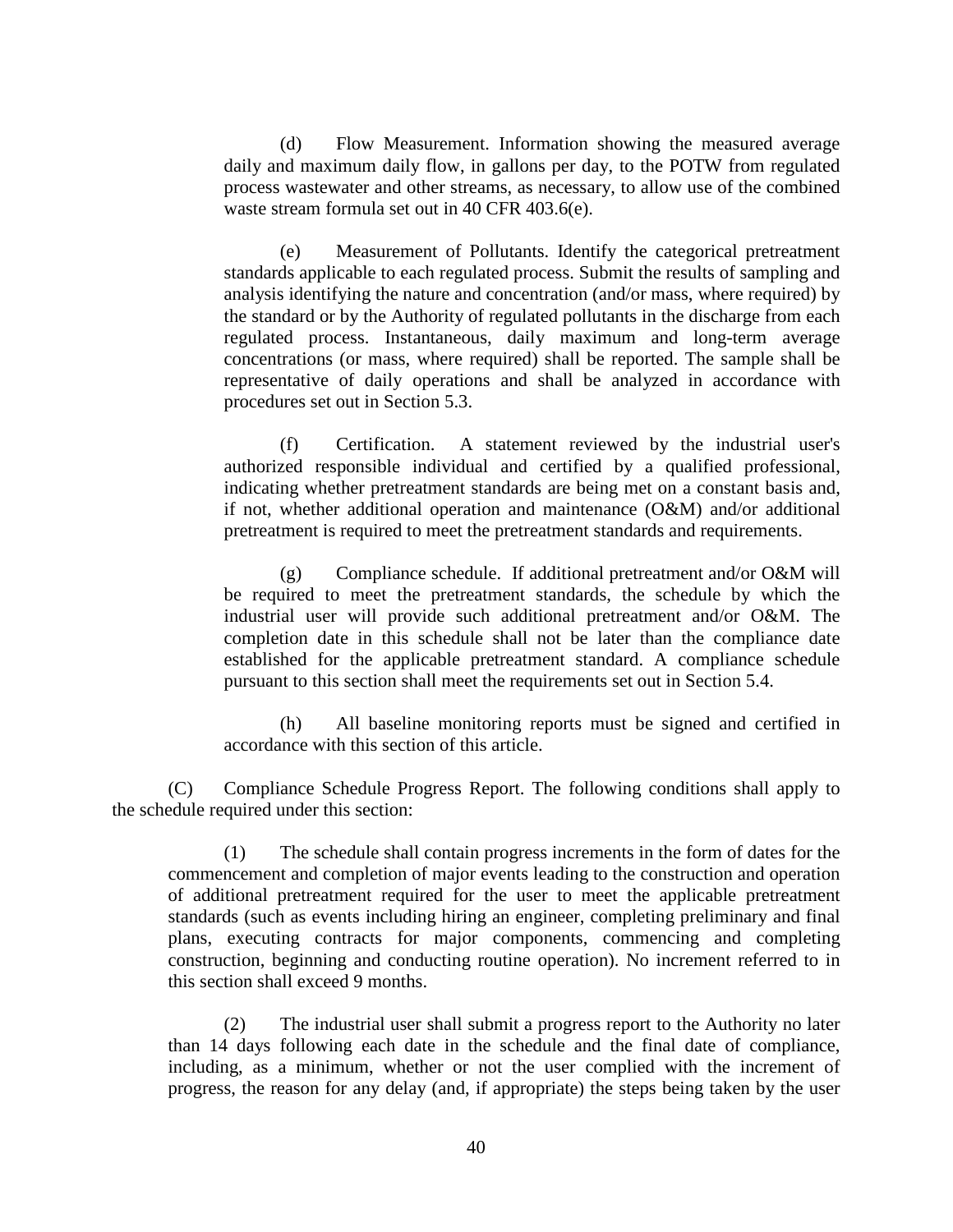to return to the established schedule. In no event shall more than 9 months elapse between such progress reports to the Township.

(D) Ninety-Day Compliance Report. All industrial users subject to categorical pretreatment standards shall submit, within 90 days following the date of final compliance with applicable categorical pretreatment standards, a report containing the information listed in 40 CFR Part 403.12(b)(4) to (6). Industrial users subject to equivalent mass or concentration limits established in accordance with 40 CFR Part 403.6(c) must include in the report a reasonable measure of the user's long-term production rate.

(E) Signatory Requirements. All reports submitted pursuant to requirements outlined in this article, including but not limited to the baseline monitoring report, the self-monitoring report and the 90 day compliance report, shall be signed by the responsible individual.

(F) Certification Requirements. All reports referenced in this section of this article, as well as industrial user permit applications, submitted pursuant to Section 5.2, shall include the following statement:

I certify, under penalty of law, that this document and all attachments were prepared under my direction or supervision in accordance with a system designed to assure that quality personnel properly gather and evaluate the information submitted. Based on my inquiry of the person or persons who manage the system or those persons directly responsible for gathering the information, the information submitted is to the best of my knowledge and belief true, accurate and complete. I am aware that there are significant penalties for submitting false information, including the possibility of fine and imprisonment for knowing violations.

(G) Notification of Spills and Sludge Loads. All users shall notify the Authority immediately by phone or in person upon any planned or unplanned discharge of wastes of a strength or character unusual for the discharger or in violation of the discharger's industrial user permit or any other regulations set forth in this article. This report is to be followed within 10 working days of the day of the occurrence by a detailed written statement sent to the pretreatment administrator describing the cause and characteristics of the discharge and measures that are being taken to prevent further similar discharges. Such notification shall not relieve the user from any liability which may be incurred as a result of the discharge.

(H) Hazardous Waste Discharges.

(1) Any industrial user who commences the discharge of hazardous waste shall notify the POTW, the EPA Regional Waste Management Division Director and the state hazardous waste authorities, in writing, of any discharge into the POTW of a substance which, if otherwise disposed of, would be a hazardous waste under 40 CFR Part 261. Such notification must include the name of the hazardous waste as set forth in 40 CFR 261, the EPA hazardous waste number and the type of discharge (continuous, batch or other). If the industrial user discharges more than 10 kilograms of such wastes per calendar month to the POTW, the notification shall also contain the following information to the extent such information is known and readily available to the industrial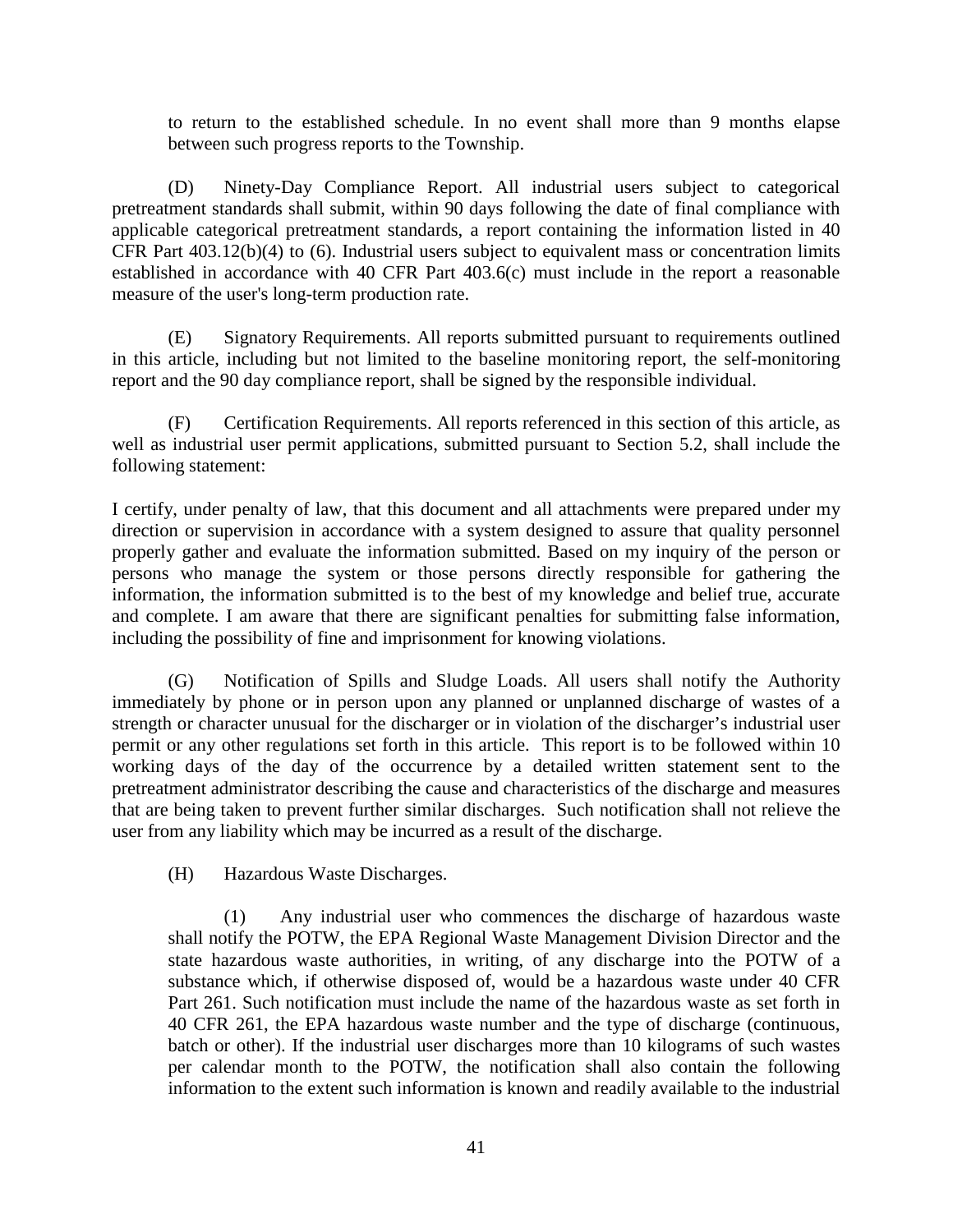user: an identification of the hazardous constituents contained in the waste, an estimation of the mass and concentration of such constituents in the waste stream discharged during the calendar month, and an estimation of the mass of constituents in the waste stream expected to be discharged during the following 12 months.

(2) All notifications as required under this section must take place no later than 180 days after the discharge commences. Any notification under this section need be submitted only once for each hazardous waste discharged. However, notification of changed discharges must be submitted.

(3) Dischargers are exempt from the hazardous waste notification requirements during a calendar month for which they discharge no more than 15 kilograms of hazardous wastes, unless the wastes are acute hazardous wastes as specified in 40 CFR 261.30(d) and 261.33(3). Discharge of more than 15 kilograms of non-acute hazardous wastes in a calendar month, or of any quantity of acute hazardous wastes as specified in 40 CFR 261.30(d) and 261.33(e), require a one-time notification. Subsequent months during which the industrial user discharges more than such quantities of any hazardous wastes do not require additional notification.

(4) In the case of any new regulations under § 3001 of RCRA, identifying additional characteristics of hazardous wastes or listing any additional substances as a hazardous waste, the user must notify the POTW, the EPA Regional Waste Management Division Director and State hazardous waste authorities of the discharge of such substance within 90 days of the effective date of such regulations.

(5) In the case of any notification under this section, the industrial user shall certify that it has a program in place to reduce the volume and toxicity of hazardous wastes generated to the degree it has determined to be economically practical.

(I) Notice to Employees. In order to inform employees of industrial users and significant waste generators of the requirements of this article, industrial users and significant waste generators shall make available to their employees copies of these regulations and any other wastewater information and notices which maybe furnished by the Township or Authority directed toward effective water pollution control. A notice shall be furnished by the user and permanently posted in a prominent area on the user's bulletin board explaining proper procedures for spill prevention, containment or neutralization and advising employees who to call in case of an accidental discharge in violation of these regulations.

(J) Right of Access. The wastewater treatment facility operatives and other duly authorized employees of the Township or Authority bearing proper credentials and identification shall be allowed to enter all properties for the purpose of inspection, observation, measurement, sampling and testing in accordance with the provisions of this article. The Township shall inspect all significant industrial users and all significant waste generators at least once per year.

(K) Recordkeeping Requirements. Any industrial user or waste generator subject to reporting requirements shall be required to retain any records of monitoring activities, results and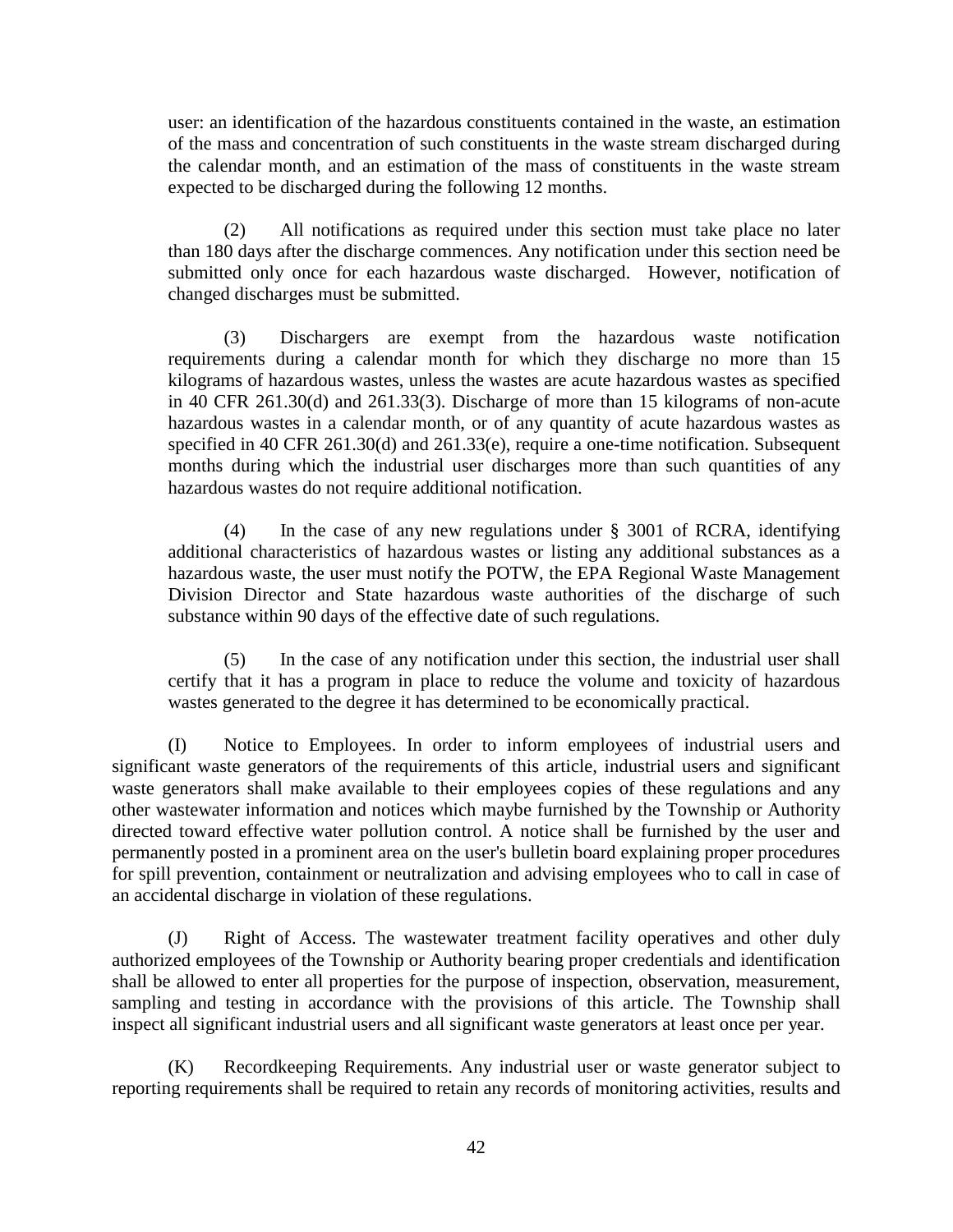documentation associated with Best Management Practices for a minimum of 3 years. The Authority shall retain all reports that it receives from industrial users and waste generators for a minimum of 3 years. Any record of monitoring activities and results shall be made available for inspection and copying by the pretreatment administrator or his duly authorized representatives.

(L) Federal Requirements. Upon the promulgation of any federal standards or requirements (including, but not limited to, Federal Categorical Pretreatment Standards for any particular industrial subcategory found at 40 CFR Chapter 1, Subchapter N, Parts 405-471), the Federal Standards or requirements shall immediately supersede the limitations imposed under this article if the federal standards are more stringent than the limitations imposed under this article. Any user or waste generator which is subject to federal categorical standards is required to comply with all standards and requirements in accordance with § 307 of the Clean Water Act.

(M) State Requirements. Upon the promulgation of any Pennsylvania state standards or requirements, the state standards or requirements shall immediately supersede the limitations imposed under this article if the state standards are more stringent than federal limitations or requirements or the limitations and requirements imposed under this article.

(N) General Pretreatment Facility Management Requirements. All users shall install and operate at the user's expense any pretreatment facility that, in the opinion of the Township, is necessary for the proper handling of wastes. Such facilities shall be of a type and capacity approved by the Township and shall be located as to be readily and easily accessible for maintenance by the user and for inspection by the Township. All plumbing appurtenances and grease trap installations shall conform to the most recent BOCA Code requirements.

(O) Pretreatment Facility Requirements. Pretreatment facilities, including but not limited to grease traps, shall be provided by a user when, in the opinion of the Township, they are necessary for the proper handling of wastes containing excessive amounts of pollutants. All pretreatment facilities shall be of type and capacity approved by the Township and shall be located to be easily accessible for cleaning, inspection and maintenance. Where installed, all pretreatment facilities shall be maintained by the user, at the user's expense, and shall be kept in continuous and efficient operation at all times.

(P) Repeat Sampling and Reporting. All wastewater samples must be representative of the user's discharge. If sampling performed by a user indicates a violation, the user must notify the Pretreatment Administrator within 24 hours of becoming aware of the violation. The user shall also repeat the sampling and analysis and submit the results of the repeat analysis to the Pretreatment Department within 30 days after becoming aware of the violation.

(Q) If the user is monitoring any pollutant more frequently than required by the Pretreatment Department, the results of this monitoring shall be included in the self-monitoring report.

(R) Notice of Changed Discharge Requirements. Each user shall notify the Pretreatment Administrator of any planned significant changes to the User's operations or systems which might alter the nature, quality, volume or constitute a slug load, as defined in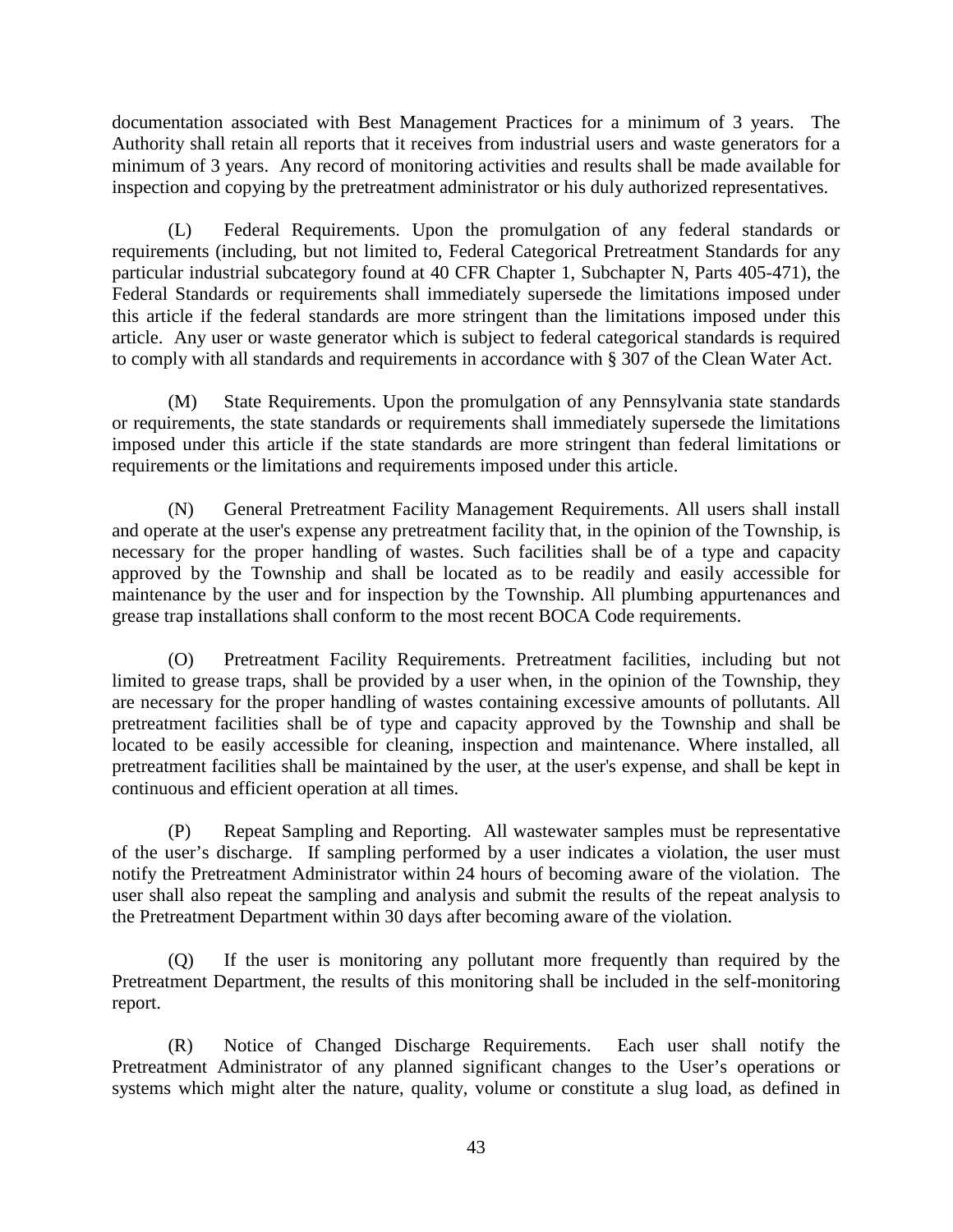Section 1.3 herein, of its wastewater at least 45 days before the change.

# **Section 5.6. Fees and Surcharges for Certain User and Industrial Wastes.**

(A) Surcharges. Although the sewage treatment works will be capable of treating certain industrial wastes, the actual treatment of such wastes may increase the cost of operating and maintaining the public sanitary sewage system. Therefore, there shall be imposed upon each person discharging such industrial waste into the public sanitary sewage system a surcharge or surcharges which are intended to cover such additional costs. Such surcharges shall be in addition to the regular sewage service charges set forth by a resolution of the Township and shall be payable as herein provided.

(B) Determination of Surcharges. The strength of any industrial waste, discharge of which is to be subject to surcharge as determined by this section, shall be determined quarterly, or more frequently as the Township shall determine, from samples taken either at the manhole or metering chamber referred to hereof or at any other sampling point mutually agreed upon by the Township and the producer of such waste. The frequency and duration of the sampling period shall be such as, in the opinion of the Township, shall permit a reasonably reliable determination of the average composition of such waste, exclusive of stormwater runoff. Samples shall be collected or their collection supervised by a representative of the Township or Authority and shall be samples that reasonably reflect the characteristics of the waste over a 24 hour period. Except as hereinafter provided, the strength of the waste so found by analysis shall be used for establishing the surcharge or surcharges. The costs of sample collection and analysis for the purpose of determining surcharge rates shall be established by a resolution of the Township. However, the Township may, if it so elects, accept the results of routine sampling and analyses by the producer of such wastes in lieu of making its own sampling and analyses.

#### (C) Calculation of Surcharges.

(1) In the event that, after sampling and analysis, any industrial waste is found by the Township to have pollutants or BOD concentration in excess of 300 mg/l and/or total suspended solids concentration in excess of 350 mg/l and/or total phosphate as P concentration in excess of 10 mg/l the producer of said waste shall pay a strength of waste surcharge in addition to the flat rate of volume charge set forth herein, which surcharge shall be computed by using the following formula:

Factor(
$$
\%
$$
) = 60 +  $\frac{15(BOD_{5}mg/1)}{300}$  +  $\frac{15(TSSmg/1)}{350}$  +  $10\frac{10(Pmg/1)}{100}$ 

(2) Where the concentration of the waste is less than 300 mg/l for  $BOD_5$ , or 350 mg/l for total suspended solids or 10 mg/l for Phosphate as P, the values in parentheses for  $BOD_5$ , and/or total suspended solids and/or total phosphate as P shall be equal to 300, 350 and 10, respectively. The amount of the strength of waste surcharge shall be computed by multiplying the flat rate of volume charge, as set forth herein for collection, transportation and treatment, by the surcharge factor derived above.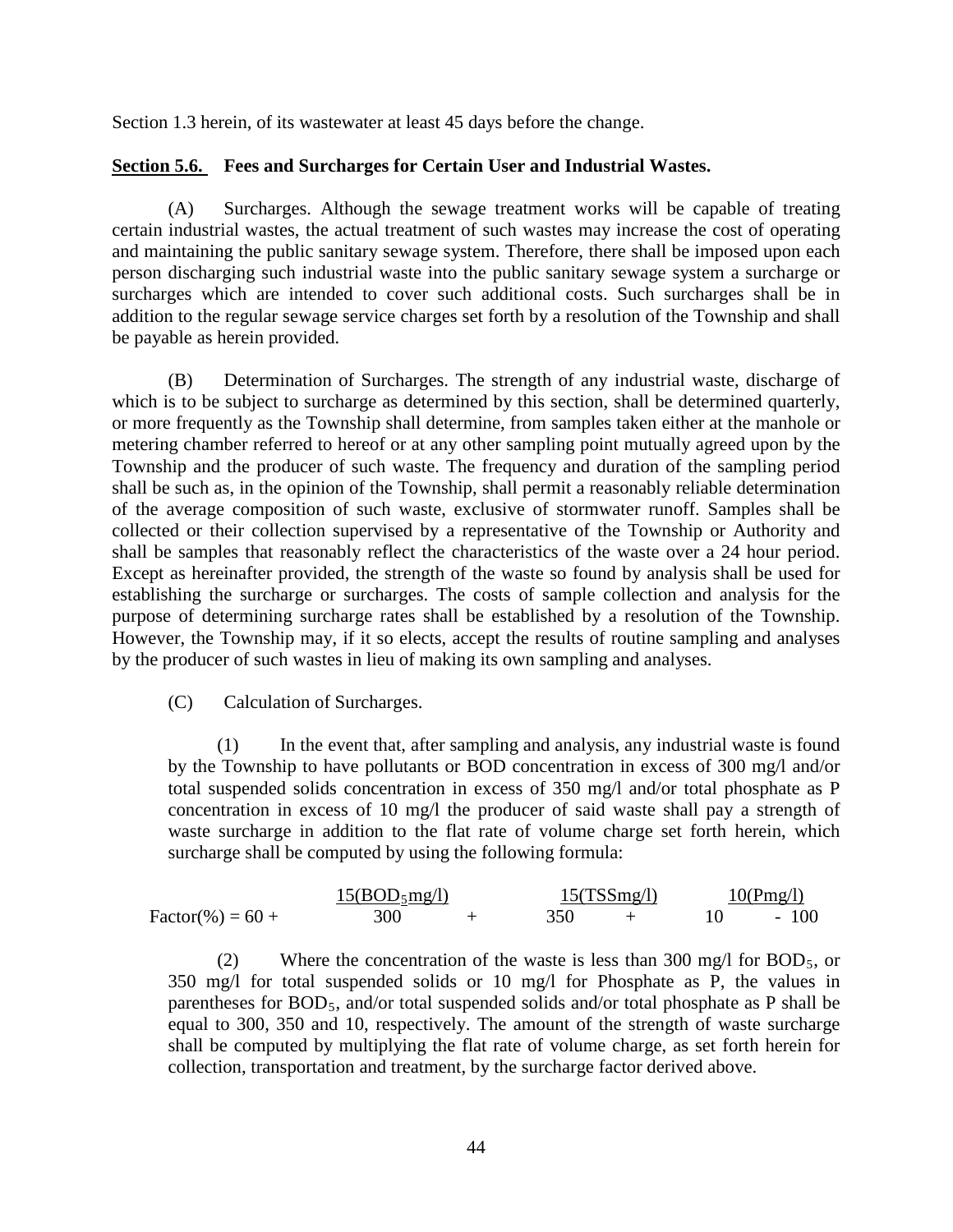(D) The strength of waste surcharges provided for in this section shall be added to the sewage service charge imposed by the Township herein.

(E) Sampling Fees and Schedules for Significant Industrial Users. All significant industrial users requiring an industrial user permit shall be assessed a fee for service charge for each scheduled sampling and unscheduled compliance sampling to be performed by the Township. The charge to the significant industrial user for each scheduled sampling shall be such amount as shall be established from time to time by the Township. The charge to the significant industrial user for each unscheduled compliance sampling shall be 120 percent of the cost of each scheduled sampling.

(1) A sampling frequency table shall be on file at the Township wastewater treatment facility for each significant industrial user and shall indicate the number of scheduled samplings that are to be routinely performed by the Township for a certain time period, not including unscheduled compliance samplings. The Township shall sample all significant industrial users at least once per year.

(2) The scheduled sampling frequency shall be based on several criteria, including but not limited to flow, SIC number and historical waste characteristics including past ordinance violations. Periodic reviews of data at least once per year but not more frequently than every six months may result in revisions of the table. An unscheduled compliance sample may be collected from any industrial user within 10 working days after the Township identifies a violation of any provision of Section 5.3 of this article resulting from any scheduled or unscheduled sampling.

(3) Sampling Fees and Schedules for Commercial Users. All commercial users requiring an industrial user permit shall be assessed a fee for service charged for each scheduled sampling and unscheduled compliance sampling to be performed by the Township. The charge to the commercial users for each scheduled sampling shall be set through a resolution by the Township. The charge to the commercial user for each unscheduled compliance sampling shall be 120 percent of the cost of each scheduled sampling.

(F) Other Sampling and Testing Fees. The Township may collect waste samples, make inspections and incur other expenses in order to determine user compliance with applicable rules and regulations and may assess users certain fees for those services in accordance with a schedule of fees established by the Township.

# **Section 5.7. Billing and Collection.**

Bills and notices relating to the sewage service charges, fee for service charges and strength of waste surcharges set forth in this article will be mailed or delivered to the property owner's last address or, when proper arrangements have been made with the Township, to the user's last address, as shown on the billing books of the Township. All such bills shall be due when rendered, and the owners and users shall be jointly and severally liable for the payment of such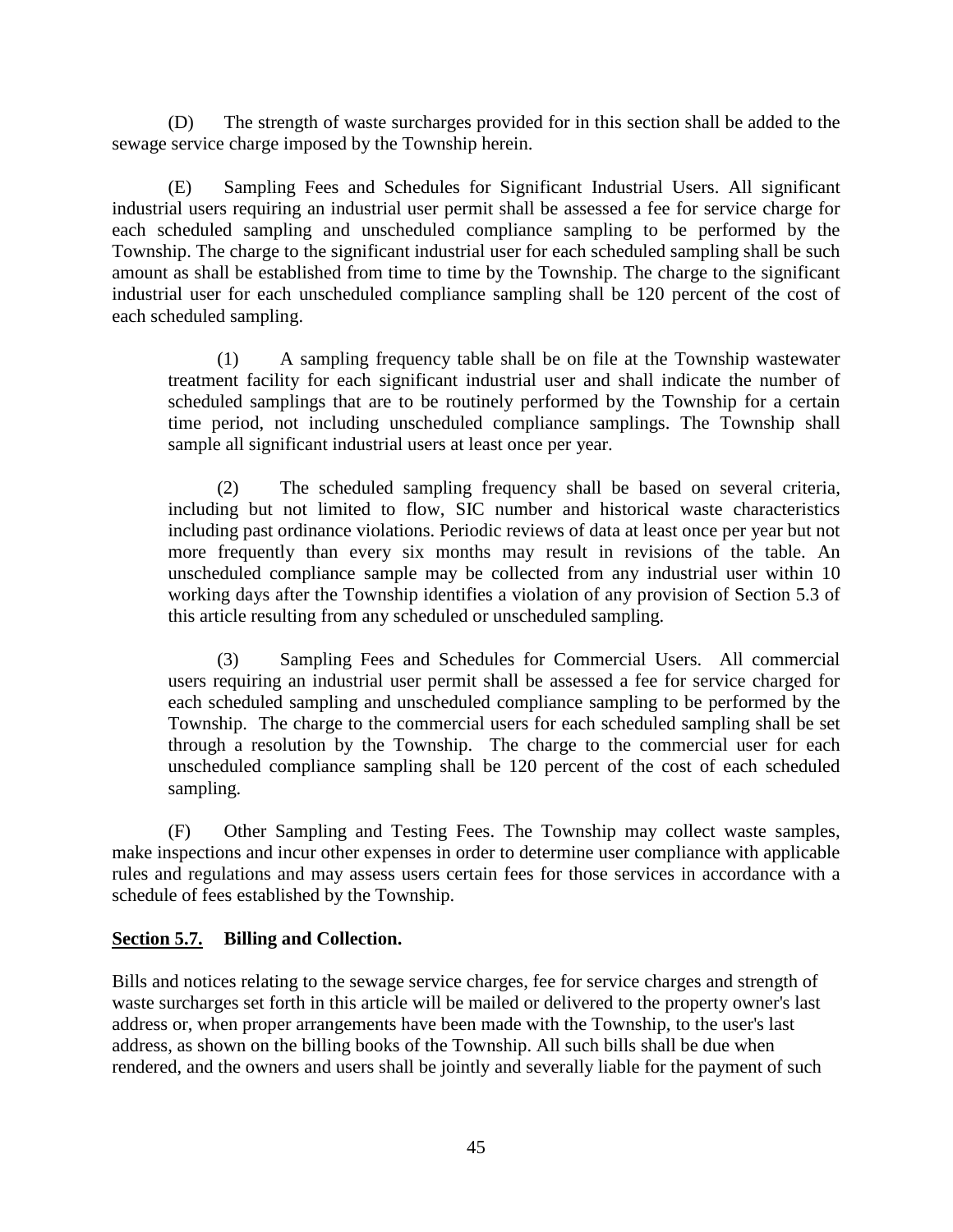charges and the penalties prescribed in this division for delinquent payment thereof. The bills shall be payable at the place or places designated on the bills.

# **Section 5.8. Designation of Compliance Personnel.**

(A) The Borough hereby names, appoints and designates the duly named and appointed Pretreatment Administrator of the Township as the Pretreatment Administrator of the Borough.

(B) The Borough hereby names, appoints and designates the operating personnel of the Township wastewater treatment facility as the duly authorized representatives of the Borough to monitor and enforce the provisions of this article. Such personnel are authorized to sample, collect, test and analyze wastewater discharges as provided in this article and to institute in the name of the Borough enforcement and compliance actions as provided for herein.

(C) The Borough Council hereby delegates to the Township Pretreatment Administrator and to the Township wastewater treatment facility operating personnel such power and authority as shall be necessary or required to do, perform and carry out the provisions of this article.

(D) In the event that this designation and delegation of administration and enforcement authority to the Township is found to be invalid for any reason whatsoever, the Borough retains the right and Authority to administer and enforce each and every provision of this article and to compel compliance with the same.

# **Section 5.9. Remission of Additional Fees, Fines and Penalties.**

All fees, charges, surcharges, fines and penalties imposed upon any user in connection with the administration and enforcement of this article shall upon receipt by the Borough be paid over to the Township; provided, however, that the Borough may deduct and retain therefrom any costs, fees and administrative expenses whatsoever incurred by the Borough in connection with the administrative or enforcement action resulting in the payment. In order to facilitate the remission of fees, charges, surcharges, fines and penalties to the Township, the Township shall notify the Borough of each activity involving a user which has or may result in a fee, charge, surcharge, fine or penalty being paid by such user.

#### **ARTICLE VI Miscellaneous**

# **Section 6.1. Effective date and applicability.**

These rules and regulations shall become effective upon the adoption thereof by the Authority and shall be applicable to all consumers and owners serviced or to be serviced by the Authority.